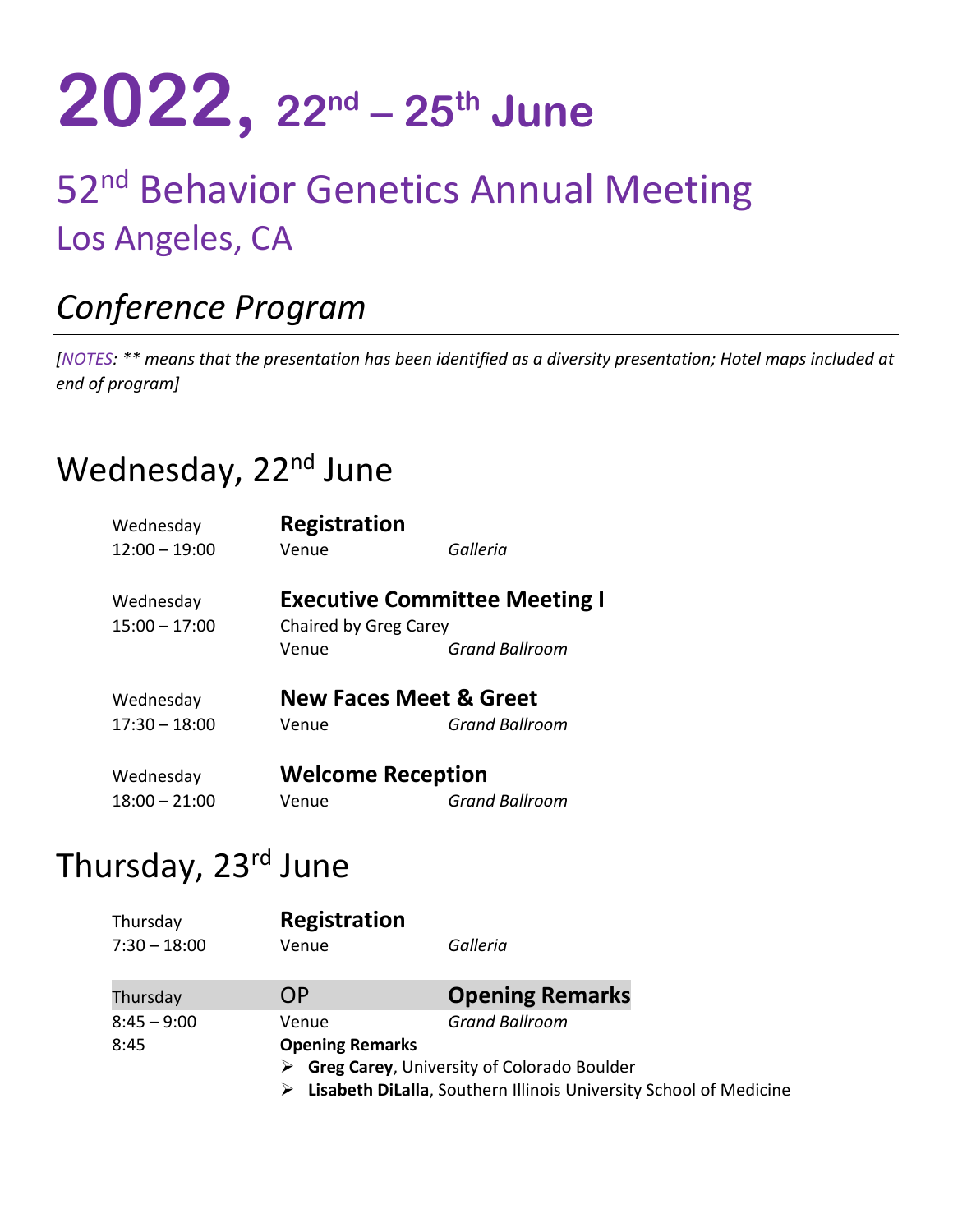| Thursday                    | $KN-1$                                                                                  | <b>Plenary (Symposium) I</b>                                                                                                                                                                                             |  |
|-----------------------------|-----------------------------------------------------------------------------------------|--------------------------------------------------------------------------------------------------------------------------------------------------------------------------------------------------------------------------|--|
| $9:00 - 10:30$              |                                                                                         | **Diversity and Inclusion in Behavior Genetics:                                                                                                                                                                          |  |
|                             |                                                                                         | <b>Vulnerabilities and Health Care Across Ethnic/Racial/Risk</b>                                                                                                                                                         |  |
|                             | <b>Groups</b>                                                                           |                                                                                                                                                                                                                          |  |
|                             | Chair<br>Venue                                                                          | Lisabeth DiLalla<br><b>Grand Ballroom</b>                                                                                                                                                                                |  |
| 9:00                        | <b>Racial Health Disparities</b>                                                        | ** The Misuse of Genetic Ancestry and the Promise of Epigenetics in Studies of                                                                                                                                           |  |
|                             |                                                                                         | > Amy Non, University of CA, San Diego                                                                                                                                                                                   |  |
| 9:30                        |                                                                                         | ** Diversity Enhances the Impact of Genomic Medicine                                                                                                                                                                     |  |
|                             |                                                                                         | > Lucia Hindorff, National Human Genome Research Institute                                                                                                                                                               |  |
| 10:00                       |                                                                                         | **Strategies (and Challenges) for Achieving Representative Samples and                                                                                                                                                   |  |
|                             | <b>Conducting Representative Analyses in Behavioral Genetics Studies</b>                |                                                                                                                                                                                                                          |  |
|                             |                                                                                         | $\triangleright$ Sara Jaffee, University of Pennsylvania                                                                                                                                                                 |  |
| $10:30 - 11:00$             |                                                                                         | Coffee/Tea/Snacks Break                                                                                                                                                                                                  |  |
|                             | $OS-1A$                                                                                 | <b>Substance Use</b>                                                                                                                                                                                                     |  |
| Thursday<br>$11:00 - 12:30$ | Chair                                                                                   | Naomi Friedman                                                                                                                                                                                                           |  |
|                             | Venue                                                                                   | Center                                                                                                                                                                                                                   |  |
|                             |                                                                                         |                                                                                                                                                                                                                          |  |
| 11:00                       | In Silico Genetic & Neuro-molecular Drug Re-purposing for Opioid Use<br><b>Disorder</b> |                                                                                                                                                                                                                          |  |
|                             |                                                                                         | ▶ Spencer B. Huggett (Emory University), Ami S. Ikeda (Emory University), Karla<br>R. Kaun (Brown University), John E. McGeary (Brown University, Providence<br>VA Medical Center), Rohan H.C. Palmer (Emory University) |  |

| 11:15 | Disentangling Genetic and Environmental Influences of Drinking Trajectories |
|-------|-----------------------------------------------------------------------------|
|       | from Early Adolescence Through Early Adulthood (T)                          |

#### **Lauren Bertin Loeffel** (Emory University), Chelsie E. Benca-Bachman (Emory University), Naomi P. Friedman (University of Colorado Boulder), Rohan H. C. Palmer (Emory University)

#### 11:30 **Parental monitoring and adolescent substance use development in a smartphone- based intensive longitudinal twin sample Jordan D. Alexander** (University of Minnesota), Samantha M. Freis

#### (University of Colorado Boulder), Naomi P. Friedman (University of Colorado Boulder), Scott I. Vrieze (University of Minnesota)

| 11:45 | **Trans-ancestry genome-wide association study of tobacco and alcohol use                    |
|-------|----------------------------------------------------------------------------------------------|
|       | $\triangleright$ Scott Vrieze (University of Minnesota), Trans-omics for Precision Medicine, |
|       | <b>GWAS &amp; Sequencing Consortium of Alcohol and Nicotine</b>                              |

| 12:00 | <b>Maternal Smoking During Pregnancy Exposure and DNA Methylation: A sibling</b> |
|-------|----------------------------------------------------------------------------------|
|-------|----------------------------------------------------------------------------------|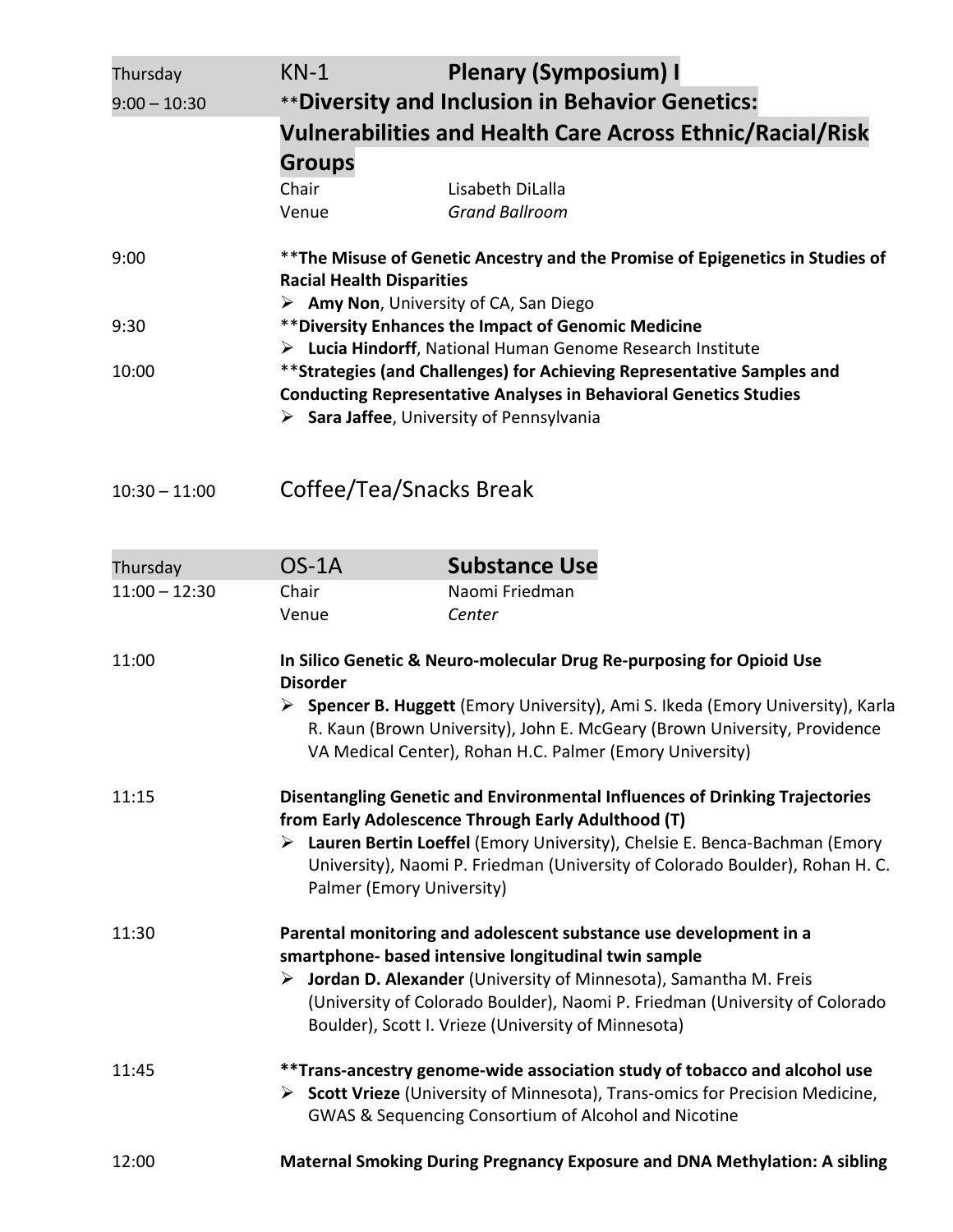#### **comparison study (T)**

 **Nikolina Nonkovic** (Purdue University), Kristine Marceau (Purdue University), John E. McGeary (Brown University), Rohan H.C. Palmer (Emory College of Arts), Andrew C. Heath (Washington University School of Medicine), Valerie S. Knopik (Purdue University)

12:15(withdrawn) **The Direct and Spillover Impact of Smoking Cessation Intervention and Genetic Risk on Health Outcomes: Evidence from Mean and Variance Polygenic Scores Shubhashrita Basu** (University of Wisconsin-Madison), Jiacheng Miao (University of Wisconsin-Madison), Qiongshi Lu (University of Wisconsin-Madison), Jason Fletcher (University of Wisconsin-Madison), Lauren Schmitz

(University of Wisconsin-Madison)

| Thursday        | $OS-1B$    | <b>Education</b>                                                                                                                                                                                                                                                                                                                                                                                                                                                                  |
|-----------------|------------|-----------------------------------------------------------------------------------------------------------------------------------------------------------------------------------------------------------------------------------------------------------------------------------------------------------------------------------------------------------------------------------------------------------------------------------------------------------------------------------|
| $11:00 - 12:30$ | Chair      | Aysu Okbay                                                                                                                                                                                                                                                                                                                                                                                                                                                                        |
|                 | Venue      | <b>Victory Room</b>                                                                                                                                                                                                                                                                                                                                                                                                                                                               |
| 11:00           |            | ** Reducing Racial Prejudice through Genetics Education and Curriculum<br>> Robbee Wedow (Broad Institute of MIT and Harvard, Harvard University,<br>Massachusetts General Hospital), Brian M. Donovan (BSCS Science Learning),<br>Ravit G. Duncan (Rutgers University), Dennis Lee (BSCS Science Learning)                                                                                                                                                                       |
| 11:15           |            | Using DNA to predict Educational Success: A meta-analysis<br>> Kirsty Wilding (University of York), Megan Wright (University of York),<br>Sophie von Stumm (University of York)                                                                                                                                                                                                                                                                                                   |
| 11:30           | Southeast) | Are Education/Mortality Disparities Widening in Countries other than the US?:<br>Twin-Differenced Models of Age and Cohort in IGEMS<br>> Brian K Finch (USC), Kyla Thomas (USC), Margaret Gatz (USC), Nancy<br>Pedersen (Karolinska Institutet), Malin Ericsson (Karolinska Institutet),<br>Miriam Mosing (Karolinska Institutet), Deborah Finkel (Indiana University                                                                                                             |
| 11:45           | and Health | The Contribution of Assortative Mating to the Correlation Between Education<br>> Marta Bilghese (University of Southern California), Miles Kimball (University<br>of Colorado Boulder), Patrick Turley (University of Southern California)                                                                                                                                                                                                                                        |
| 12:00           |            | To what extent do genetic factors explain the education-health gradient?<br>$\triangleright$ Silvia Barcellos (University of Southern California), Titus Galama (University<br>of Southern California, Vrije Universiteit Amsterdam, Tinbergen Institute),<br>Ariadna Jou (University of Southern California), Hans van Kippersluis<br>(Erasmus University Rotterdam), Adriana Lleras-Muney (University of<br>Southern California), Andries Marees (Vrije Universiteit Amsterdam) |

| Thursday | $OS-1C$ | Cognition |
|----------|---------|-----------|
|----------|---------|-----------|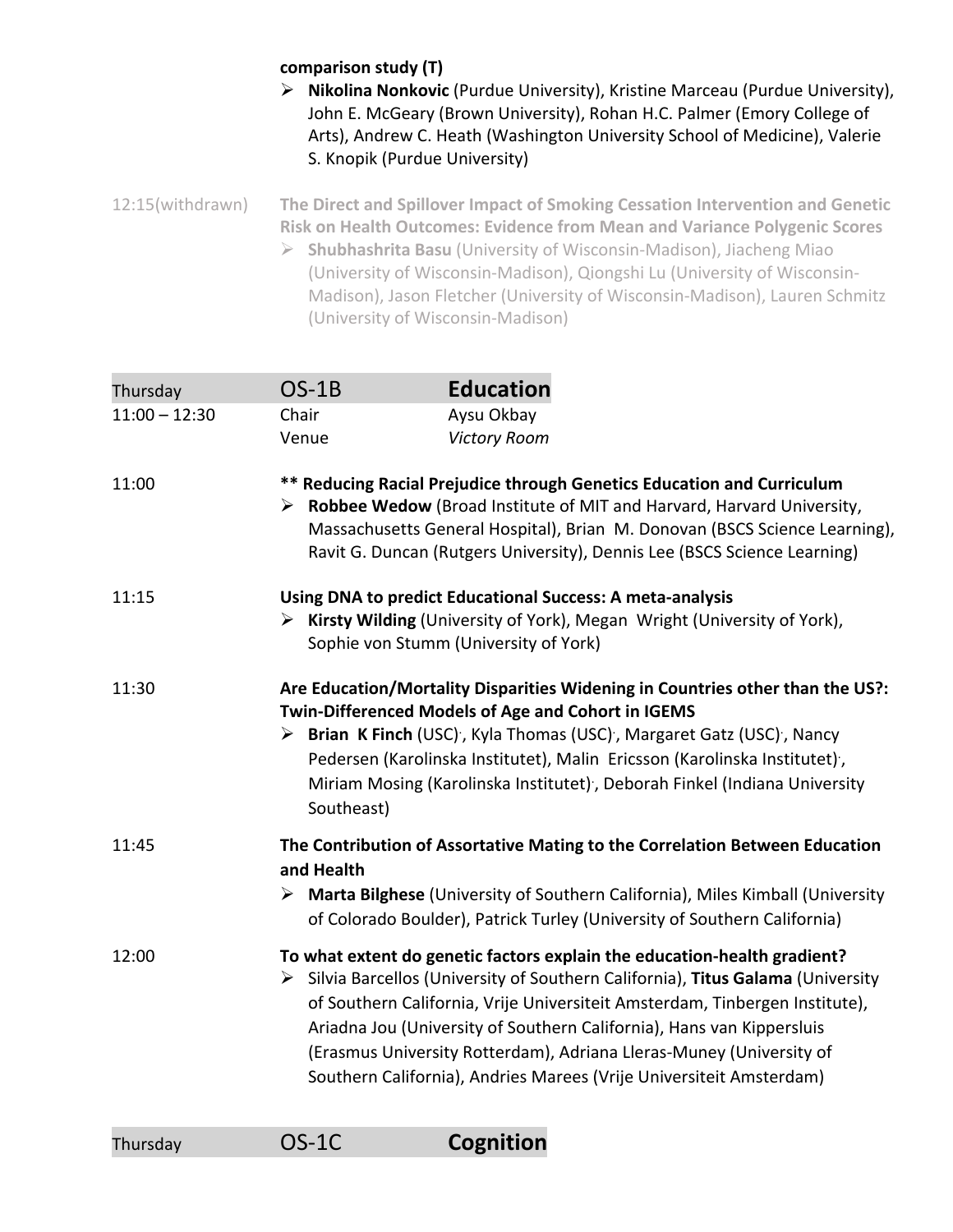| $11:00 - 12:30$ | Chair<br>Venue | Kaili Rimfeld<br><b>Champion Room</b>                                                                                                                                                                                                                                                                                                                                                                                                                                                                                                                                           |
|-----------------|----------------|---------------------------------------------------------------------------------------------------------------------------------------------------------------------------------------------------------------------------------------------------------------------------------------------------------------------------------------------------------------------------------------------------------------------------------------------------------------------------------------------------------------------------------------------------------------------------------|
| 11:00           |                | The genetics of specific cognitive abilities (T)<br>> Francesca Procopio (King's College London), Quan Zhou (Queen Mary<br>University of London), Ziye Wang (King's College London, Queen Mary<br>University of London), Agnieszka Gidziela (Queen Mary University of<br>London), Kaili Rimfeld (King's College London, Royal Holloway University of<br>London), Margherita Malanchini (Queen Mary University of London), Robert<br>Plomin (King's College London)                                                                                                              |
| 11:15           |                | The genetics of specific cognitive abilities: Sex, cohort and country (T)<br>> Quan Zhou (Queen Mary University of London), Francesca Procopio (King's<br>College London), Kaili Rimfeld (King's College London, Royal Holloway<br>University of London), Margherita Malanchini (Queen Mary University of<br>London, King's College London), Robert Plomin (King's College London)                                                                                                                                                                                              |
| 11:30           |                | Identifying a genetic factor of quantitative ability (T)<br>$\triangleright$ Alexandros Giannelis (University of Minnesota), Emily A. Willoughby<br>(University of Minnesota), Gretchen Saunders (University of Minnesota),<br>James J. Lee (University of Minnesota)                                                                                                                                                                                                                                                                                                           |
| 11:45           |                | Genetic and environmental contributions to visual memory and visual-spatial<br>reasoning trajectories across midlife<br>$\triangleright$ Chandra A. Reynolds (University of California Riverside), Nathan Gillespie<br>(Virginia Commonwealth University, QIMR Berghofer Medical Resarch<br>Institute), Michael C. Neale (Virginia Commonwealth Unviersity, Free<br>University of Amsterdam), Carol Franz (University of California San Diego),<br>Michael Lyons (Boston University), William S. Kremen (University of<br>California San Diego, VA San Diego Healthcare System) |
| 12:00           | twin pairs (T) | Using within-sibship polygenic scores to predict cognitive differences within DZ<br>$\triangleright$ Ziye Wang (Queen Mary University of London, King's College London),<br>Francesca Procopio (King's College London), Agnieska Gidziela (Queen Mary<br>University of London, King's College London), Quan Zhou (Queen Mary<br>University of London), Margherita Malanchini (Queen Mary University of<br>London), Kaili Rimfeld (King's College London, Royal Holloway University of<br>London), Robert Plomin (King's College London)                                         |
| 12:15           |                | Neuroanatomical mediators of the association between the general<br>intelligence PGS and the g-factor in the UK Biobank<br>> Camille M. Williams (Paris Sciences et Lettres University), Ghislaine Labouret<br>(Paris Sciences et Lettres University), Tobias Wolfram (Bielefeld University),<br>Hugo Peyre (Paris Sciences et Lettres University, Robert Debré Hospital, Paris<br>Diderot University), Franck Ramus (Paris Sciences et Lettres University)                                                                                                                     |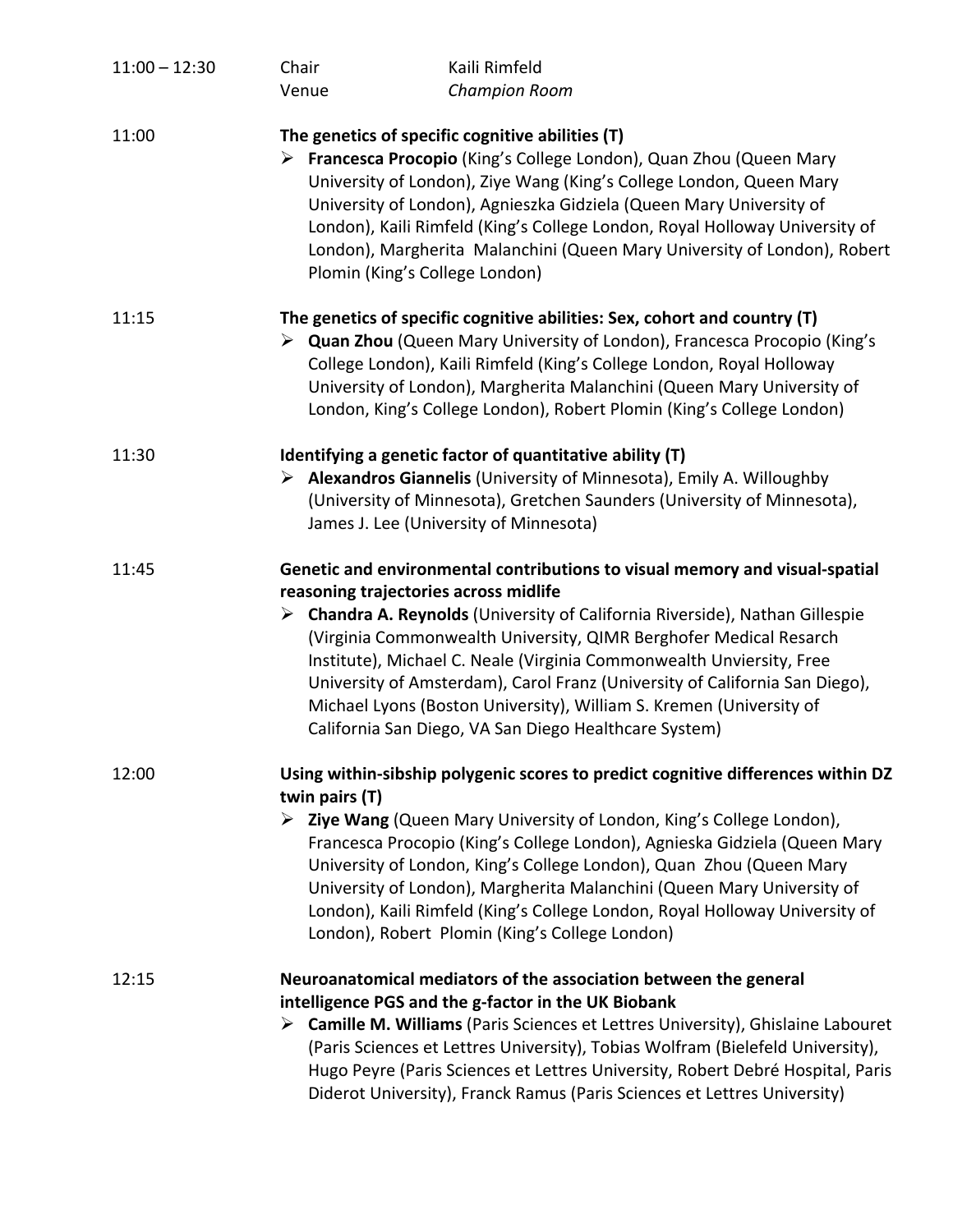| Thursday<br>$12:30 - 13:40$ | Lunch                                                                   | <b>IDEA Committee Conversation</b><br>- OPEN TO ALL                                                                                                                                                                                                                                                                                                                                                                                                                                                                                                                                                                                                                                                                                                                                                                                                                                                                                                                                                                                                                                |
|-----------------------------|-------------------------------------------------------------------------|------------------------------------------------------------------------------------------------------------------------------------------------------------------------------------------------------------------------------------------------------------------------------------------------------------------------------------------------------------------------------------------------------------------------------------------------------------------------------------------------------------------------------------------------------------------------------------------------------------------------------------------------------------------------------------------------------------------------------------------------------------------------------------------------------------------------------------------------------------------------------------------------------------------------------------------------------------------------------------------------------------------------------------------------------------------------------------|
|                             | Venue                                                                   | Center                                                                                                                                                                                                                                                                                                                                                                                                                                                                                                                                                                                                                                                                                                                                                                                                                                                                                                                                                                                                                                                                             |
| Thursday                    | $SY-2A$                                                                 | <b>Genomic structural equation</b>                                                                                                                                                                                                                                                                                                                                                                                                                                                                                                                                                                                                                                                                                                                                                                                                                                                                                                                                                                                                                                                 |
|                             |                                                                         | modeling and polygenic score approaches<br>to understanding substance use and<br>related behaviors                                                                                                                                                                                                                                                                                                                                                                                                                                                                                                                                                                                                                                                                                                                                                                                                                                                                                                                                                                                 |
| $13:40 - 15:15$             | Chair<br>Venue                                                          | Rohan Palmer, Emory University<br>Center                                                                                                                                                                                                                                                                                                                                                                                                                                                                                                                                                                                                                                                                                                                                                                                                                                                                                                                                                                                                                                           |
| 13:40                       | <b>Introduction</b><br>$\triangleright$ Rohan Palmer (Emory University) |                                                                                                                                                                                                                                                                                                                                                                                                                                                                                                                                                                                                                                                                                                                                                                                                                                                                                                                                                                                                                                                                                    |
| 13:50                       | <b>Experiences Among African Americans</b>                              | ** Additive Genetic and Interactive Effects on Alcohol Problems and Traumatic<br>> Chelsie E. Benca-Bachman (Emory University), Whitney L. Barfield (Emory<br>University), Rameez A. Syed (Emory University), Samantha G. Cassidy (Emory<br>University), Seyma Katrinli (Emory University), Alicia K. Smith (Emory<br>University), Abigail Powers (Emory University), Yara Mekawi (University of<br>Louisville), Rohan H.C. Palmer (Emory University)                                                                                                                                                                                                                                                                                                                                                                                                                                                                                                                                                                                                                              |
| 14:08                       | polysubstance use among young adults<br>Palmer (Emory University)       | Distinct associations among genetic internalizing and externalizing factors with<br>Explie A. Brick (Alpert Medical School of Brown University, Providence VA<br>Medical Center, Emory University), Chelsie E. Benca-Bachman (Emory<br>University), Daniel E. Gustavson (Vanderbilt University Medical Center),<br>Emma C. Johnson (Washington University School of Medicine), Rohan H.C.                                                                                                                                                                                                                                                                                                                                                                                                                                                                                                                                                                                                                                                                                          |
| 14:26                       | unusual cannabis-related experiences                                    | **Associations between cannabis use, polygenic liability for schizophrenia, and<br><b>Emma C. Johnson</b> (Washington University School of Medicine), Sarah M.C.<br>Colbert (Washington University School of Medicine), Paul W. Jeffries<br>(Washington University School of Medicine), Rebecca Tillman (Washington<br>University School of Medicine), Tim Bigdeli (SUNY Downstate Health Sciences<br>University), Nicole R. Karcher (Washington University School of Medicine),<br>Grace Chan (University of Connecticut, University of Iowa Carber College of<br>Medicine), Samuel Kuperman (University of Iowa Carber College of<br>Medicine), Jacquelyn L. Meyers (SUNY Downstate Health Sciences<br>University), John I. Nurnberger (Indiana University School of Medicine),<br>Martin H. Plawecki (Indiana University School of Medicine), Louisa<br>Degenhardt (UNSW Sydney), Nicholas G. Martin (QIMR Berghofer Medical<br>Research Institute), Chella Kamarajan (SUNY Downstate Health Sciences<br>University), Marc Schuckit (University of California San Diego Medical |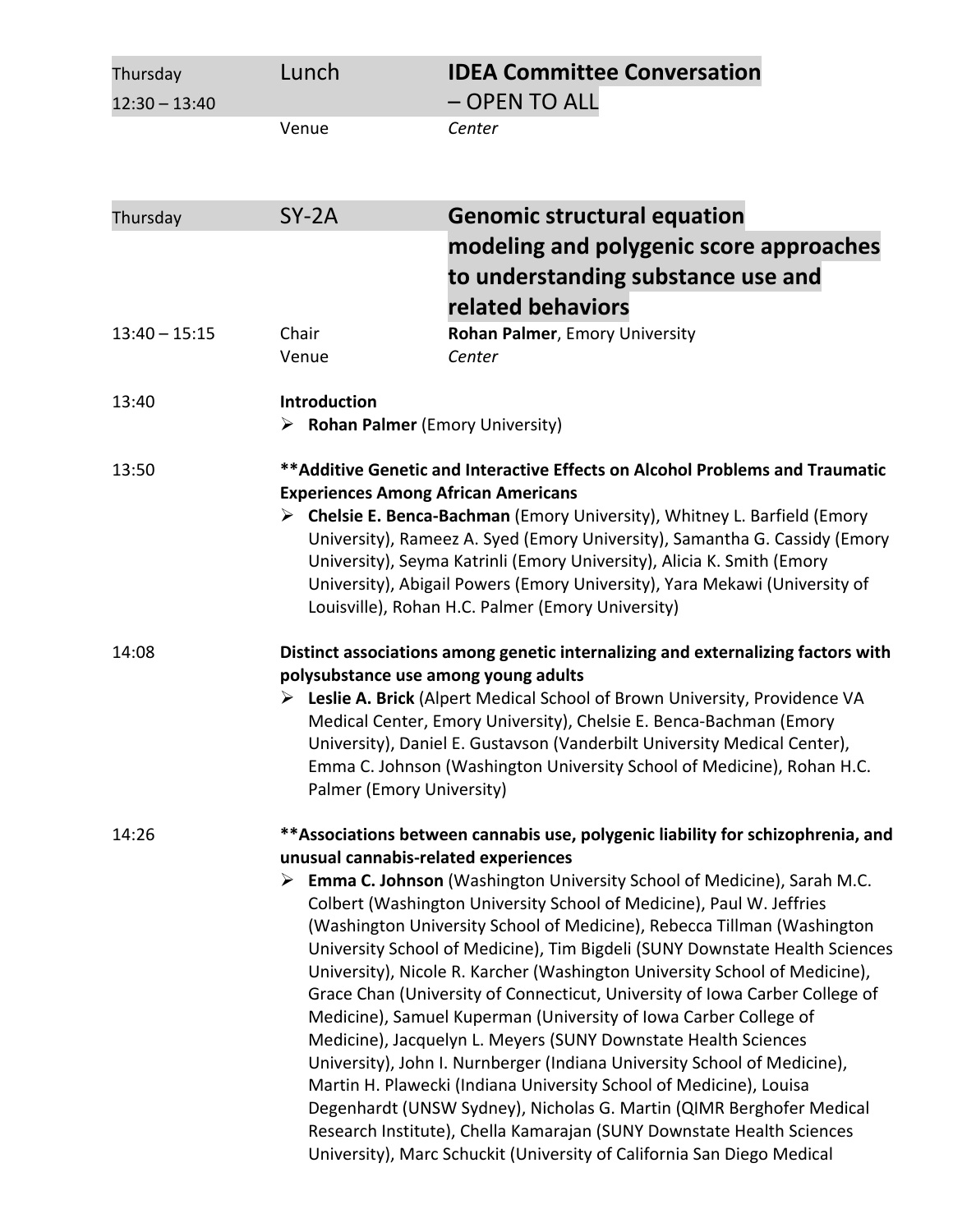|       | School), Robin M. Murray (King's College London), Danielle M. Dick (Rutgers<br>Robert Wood Johnson Medical School), Howard J. Edenberg (Indiana<br>University School of Medicine), Deepak Cyril D'Souza (Yale University, VA<br>Connecticut Healthcare System), Marta Di Forti (King's College London, South<br>London and Maudsley NHS Mental Health Foundation Trust), Bernice Porjesz<br>(SUNY Downstate Health Sciences University), Elliot C. Nelson (Washington<br>University School of Medicine), Arpana Agrawal (Washington University<br>School of Medicine)                                                                                                                                                                                  |
|-------|--------------------------------------------------------------------------------------------------------------------------------------------------------------------------------------------------------------------------------------------------------------------------------------------------------------------------------------------------------------------------------------------------------------------------------------------------------------------------------------------------------------------------------------------------------------------------------------------------------------------------------------------------------------------------------------------------------------------------------------------------------|
| 14:44 | <b>Executive Function and Impulsivity Predict Distinct Genetic Variance in</b><br>Externalizing, Internalizing, Thought Disorders, and Cognition: A Genomic<br><b>Structure Equation Modeling Investigation</b><br>$\triangleright$ Daniel E. Gustavson (Vanderbilt University Medical Center, University of<br>Colorado Boulder), Claire Morrison (University of Colorado Boulder), Travis<br>Mallard (Massachusetts General Hospital, Harvard Medical School), Pierre<br>Fontanillas (23 and Me Inc.), Sarah L. Elson (23 and Me Inc.), the 23 and Me<br>Research Team, Naomi P. Friedman (University of Colorado Boulder),<br>Abraham A. Palmer (University of California San Diego), Sandra Sanchez-<br>Roige (University of California San Diego) |
| 15:02 | <b>Discussion</b>                                                                                                                                                                                                                                                                                                                                                                                                                                                                                                                                                                                                                                                                                                                                      |

**Rohan Palmer** (Emory University)

| Thursday        | $SY-2B$                                                                                                                                                                                                                                                                                                                                                                                                                                                                                                                                                                                                                                                                                                                                                                                                                                                                                                                                                                                                                                                                                                                | <b>Early Identification of Risk for</b>                                     |
|-----------------|------------------------------------------------------------------------------------------------------------------------------------------------------------------------------------------------------------------------------------------------------------------------------------------------------------------------------------------------------------------------------------------------------------------------------------------------------------------------------------------------------------------------------------------------------------------------------------------------------------------------------------------------------------------------------------------------------------------------------------------------------------------------------------------------------------------------------------------------------------------------------------------------------------------------------------------------------------------------------------------------------------------------------------------------------------------------------------------------------------------------|-----------------------------------------------------------------------------|
|                 |                                                                                                                                                                                                                                                                                                                                                                                                                                                                                                                                                                                                                                                                                                                                                                                                                                                                                                                                                                                                                                                                                                                        | Alzheimer's Disease: Cognition, Brain, and                                  |
|                 |                                                                                                                                                                                                                                                                                                                                                                                                                                                                                                                                                                                                                                                                                                                                                                                                                                                                                                                                                                                                                                                                                                                        | <b>Biomarkers</b>                                                           |
| $13:40 - 15:15$ | Chair                                                                                                                                                                                                                                                                                                                                                                                                                                                                                                                                                                                                                                                                                                                                                                                                                                                                                                                                                                                                                                                                                                                  | Nathan Gillespie, Virginia Commonwealth<br>University                       |
|                 | Venue                                                                                                                                                                                                                                                                                                                                                                                                                                                                                                                                                                                                                                                                                                                                                                                                                                                                                                                                                                                                                                                                                                                  | <b>Victory Room</b>                                                         |
| 13:40           | **Introduction                                                                                                                                                                                                                                                                                                                                                                                                                                                                                                                                                                                                                                                                                                                                                                                                                                                                                                                                                                                                                                                                                                         | $\triangleright$ Jennifer Yokoyama (University of California San Francisco) |
| 13:50           | Longitudinal genetic and environmental relationships between structural- and<br>diffusion-based Alzheimer's disease neuroimaging signatures (T)<br>McKenna E. Williams (University of California San Diego), Nathan A.<br>➤<br>Gillespie (Virginia Commonwealth University), Tyler R. Bell (University of<br>California San Diego), Anders M. Dale (University of California San Diego),<br>Jeremy A. Elman (University of California San Diego), Lisa T. Eyler (University<br>of California San Diego, Desert Pacific Mental Illness Research Education and<br>Clinical Center), Christine Fennema-Notestine (University of California San<br>Diego), Carol E. Franz (University of California San Diego), Donalid J. Hagler,<br>Jr. (University of California San Diego), Linda K. McEvoy (University of<br>California San Diego), Michael C. Neale (Virginia Commonwealth University),<br>Matthew S. S. Panizzon (University of California San Diego), Chandra A.<br>Reynolds (University of California Riverside), Mark Sanderson-Cimino<br>(University of California San Diego), William S. Kremen (University of |                                                                             |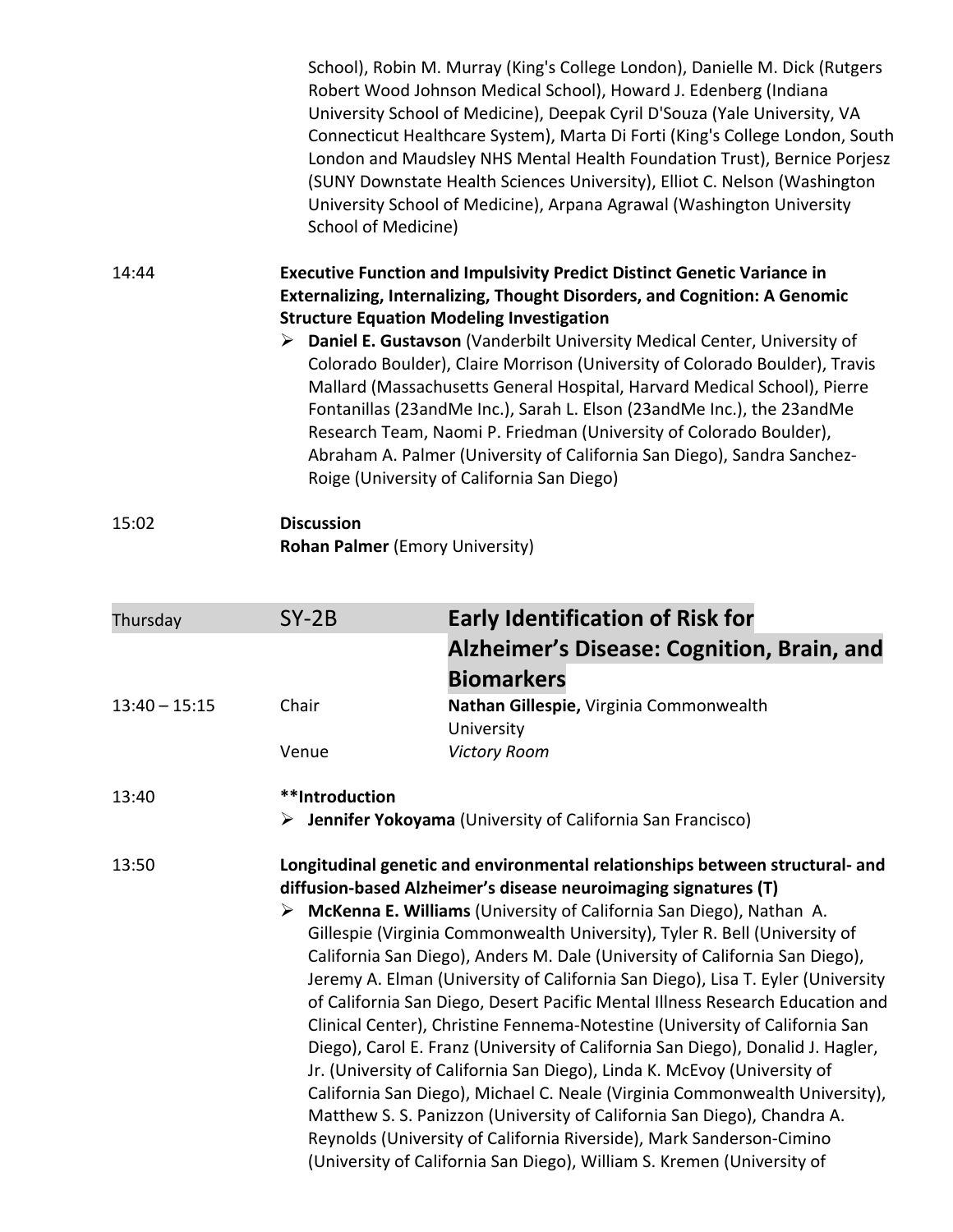California San Diego)

| 14:08                       | The etiology of blood-based biomarkers related to risk of Alzheimer's Disease<br>in a population-based sample of early old-age men<br>> Nathan A Gillespie (Virginia Commonwealth University, QIMR Berghofer<br>Medical Research Institute), Jeremy E. Elman (University of California San<br>Diego), Matthew S. Panizzon (University of California San Diego), Robert A.<br>Rissman (University of California San Diego), Michael C. Neale (Virginia<br>Commonwealth University), Carol Franz (University of California San Diego),<br>William S. Kremen (University of California San Diego)                                   |                                                                             |  |
|-----------------------------|----------------------------------------------------------------------------------------------------------------------------------------------------------------------------------------------------------------------------------------------------------------------------------------------------------------------------------------------------------------------------------------------------------------------------------------------------------------------------------------------------------------------------------------------------------------------------------------------------------------------------------|-----------------------------------------------------------------------------|--|
| 14:26                       | The environmental etiology of five brain regions of interest based on a novel<br>white matter hyperintensities parcellation system in a population-based<br>sample of early old-age men<br>> Shu-Ju Lin (University of California San Diego), Nathan A. Gillespie (Virginia<br>Commonwealth University, QIMR Berghofer Medical Research Institute),<br>Jeremy A. Elman (University of California San Diego), Carol Franz (University<br>of California San Diego), William S. Kremen (University of California San<br>Diego, VA San Diego Healthcare System), Christine Fennema-Notestine<br>(University of California San Diego) |                                                                             |  |
| 14:44                       | <b>Genetic and Environmental Influences on Subjective Memory Concern</b><br><b>Measured Across 30 Years</b><br>▶ Tyler Bell (University of California San Diego), Nathan A. Gillespie (Virginia<br>Commonwealth University), Chandra Reynolds (University of California<br>Irvine), McKenna E. Williams (University of California San Diego, San Diego<br>State University), Asad Beck (University of Washington), Carol E. Franz<br>(University of California San Diego), William S. Kremen (University of<br>California San Diego, VA San Diego Healthcare System)                                                             |                                                                             |  |
| 15:02                       | <b>Discussion</b>                                                                                                                                                                                                                                                                                                                                                                                                                                                                                                                                                                                                                | $\triangleright$ Jennifer Yokoyama (University of California San Francisco) |  |
| Thursday<br>$15:15 - 15:30$ | <b>Tea/Coffee Break</b>                                                                                                                                                                                                                                                                                                                                                                                                                                                                                                                                                                                                          |                                                                             |  |
| Thursday                    | OS-3A                                                                                                                                                                                                                                                                                                                                                                                                                                                                                                                                                                                                                            | <b>Statistical Methods I</b>                                                |  |
| $15:30 - 16:45$             | Chair                                                                                                                                                                                                                                                                                                                                                                                                                                                                                                                                                                                                                            | Sarah Brislin                                                               |  |
|                             | Venue                                                                                                                                                                                                                                                                                                                                                                                                                                                                                                                                                                                                                            | <b>Champion Room</b>                                                        |  |
| 15:30                       | Using Genomic Structural Equation Modeling to test the validity of latent factor<br>models<br><b>Margaret L. Clapp</b> (University of Texas at Austin), Andrew D. Grotzinger<br>➤<br>(University of Colorado at Boulder), Elliot M. Tucker-Drob (University of Texas<br>at Austin)                                                                                                                                                                                                                                                                                                                                               |                                                                             |  |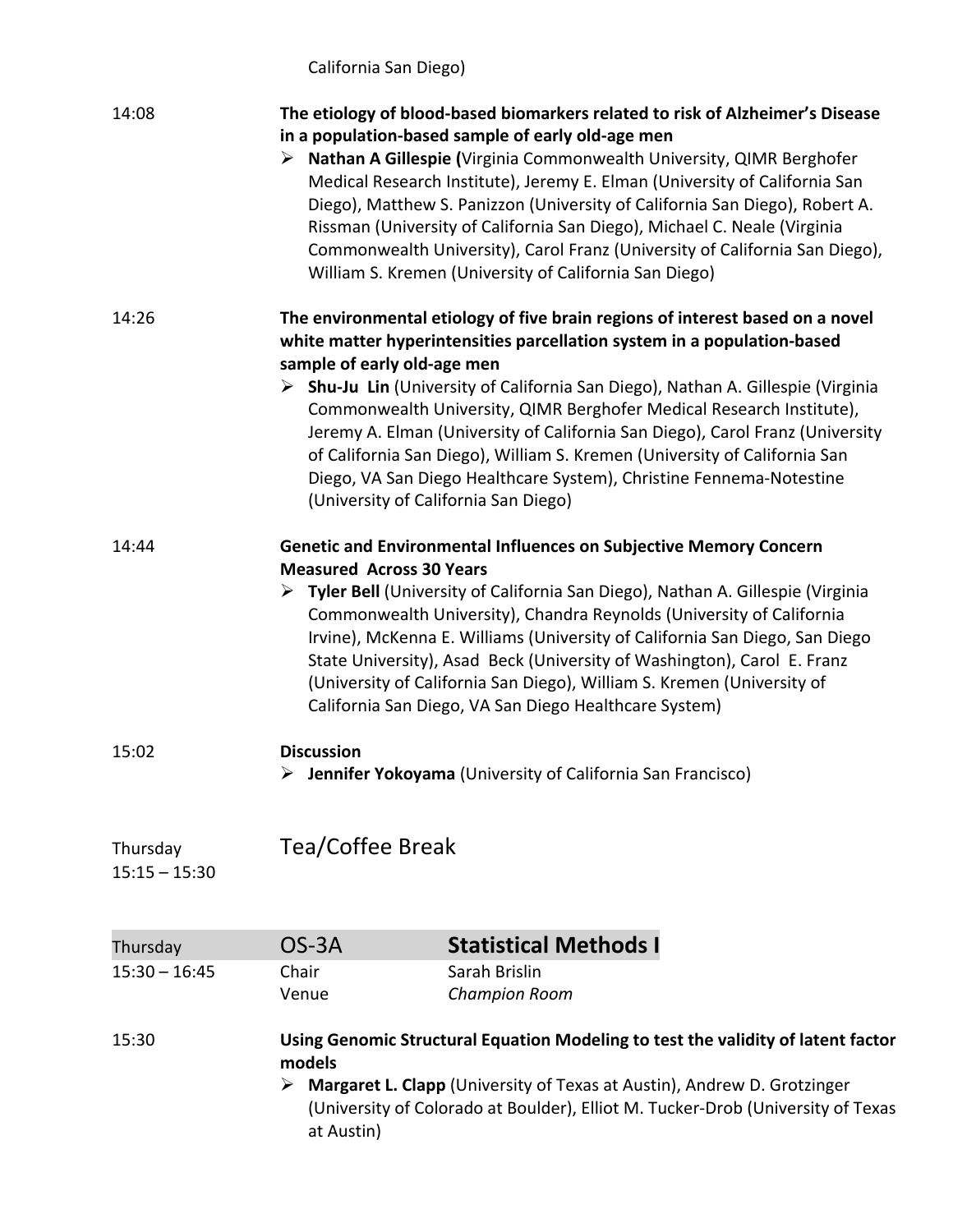| 15:45 | Cross-Lagged Mendelian Randomization: Extending Causal Inference in<br><b>Observational Studies by Integrating Genetic Instruments with Repeated-</b><br><b>Measures Designs (T)</b><br>$\triangleright$ Madhurbain Singh (Virginia Commonwealth University), Philip Vinh (Virginia<br>Commonwealth University), Yi (Daniel) Zhou (Virginia Commonwealth<br>University), Luis F.S. Castro-de-Araujo (Virginia Commonwealth University),<br>Brad Verhulst (Texas A&M University), Conor V. Dolan (Vrije Universiteit),<br>Michael C. Neale (Virginia Commonwealth University, Vrije Universiteit) |
|-------|--------------------------------------------------------------------------------------------------------------------------------------------------------------------------------------------------------------------------------------------------------------------------------------------------------------------------------------------------------------------------------------------------------------------------------------------------------------------------------------------------------------------------------------------------------------------------------------------------|
| 16:00 | Experiments with Mixture Distribution Modeling of Direction-of-Causation<br><b>Models</b><br>> Philip Vinh (Virginia Commonwealth University), Michael C. Neale (Virginia<br>Commonwealth University, Free University of Amsterdam)                                                                                                                                                                                                                                                                                                                                                              |
| 16:15 | Adjusting for genetic confounding using polygenic scores within structural<br>equation models<br>Exeonard Frach (University College London), Frühling Rijsdijk (Anton de Kom<br>University of Suriname), Frank Dudbridge (University of Leicester), Jean-<br>Baptiste Pingault (University College London, King's College London)                                                                                                                                                                                                                                                                |
| 16:30 | Leveraging the China Family Panel Study: An Estimation of Height Using<br><b>Preliminary Kinship Links</b><br>▶ Xuanyu Lyu (Wake Forest University), S. Mason Garrison (Wake Forest<br>University)                                                                                                                                                                                                                                                                                                                                                                                               |

| Thursday        | $OS-3B$                                                                                                                                                                                                                                                                                                                                                                                                                  | <b>Substance Use/ Behavior Problems</b>                                                                                                                                                                                                                                                                                                                       |  |
|-----------------|--------------------------------------------------------------------------------------------------------------------------------------------------------------------------------------------------------------------------------------------------------------------------------------------------------------------------------------------------------------------------------------------------------------------------|---------------------------------------------------------------------------------------------------------------------------------------------------------------------------------------------------------------------------------------------------------------------------------------------------------------------------------------------------------------|--|
| $15:30 - 16:45$ | Chair                                                                                                                                                                                                                                                                                                                                                                                                                    | Daniel Gustavson                                                                                                                                                                                                                                                                                                                                              |  |
|                 | Venue                                                                                                                                                                                                                                                                                                                                                                                                                    | <b>Victory Room</b>                                                                                                                                                                                                                                                                                                                                           |  |
| 15:30           | Psychiatric and Psychosocial Effects of Recreational Cannabis Legalization in<br>Adulthood (T)<br>Stephanie M. Zellers (University of Minnesota), J. Megan Ross (University of<br>➤<br>Colorado Anschutz Medical Campus), Gretchen R.B. Saunders (University of<br>Minnesota), Jarrod M. Ellingson (University of Colorado Anschutz Medical<br>Campus, University of Colorado Boulder), Jacob E. Anderson (University of |                                                                                                                                                                                                                                                                                                                                                               |  |
|                 |                                                                                                                                                                                                                                                                                                                                                                                                                          | Minnesota), Robin P. Corley (University of Colorado Boulder), John K. Hewitt<br>(University of Colorado Boulder), Christian J. Hopfer (University of Colorado<br>Anschutz Medical Campus, University of Colorado Boulder), William Iacono<br>(University of Minnesota), Matt K. McGue (University of Minnesota), Scott I.<br>Vrieze (University of Minnesota) |  |
| 15:45           |                                                                                                                                                                                                                                                                                                                                                                                                                          | Using a Multivariate Genomic Approach to Understand the Overlap between<br><b>Externalizing Behaviors and Substance Use Disorders</b>                                                                                                                                                                                                                         |  |
|                 |                                                                                                                                                                                                                                                                                                                                                                                                                          | > Holly E. Poore (Rutgers University), Peter B. Barr (SUNY Downstate Health<br>Sciences University), Alexander S. Hatoum (Washington University), Travis T.<br>Mallard (Massachusetts General Hospital), Sandra Sanchez-Roige (University<br>of California San Diego), Irwin D. Waldman (Emory University), Abraham A.                                        |  |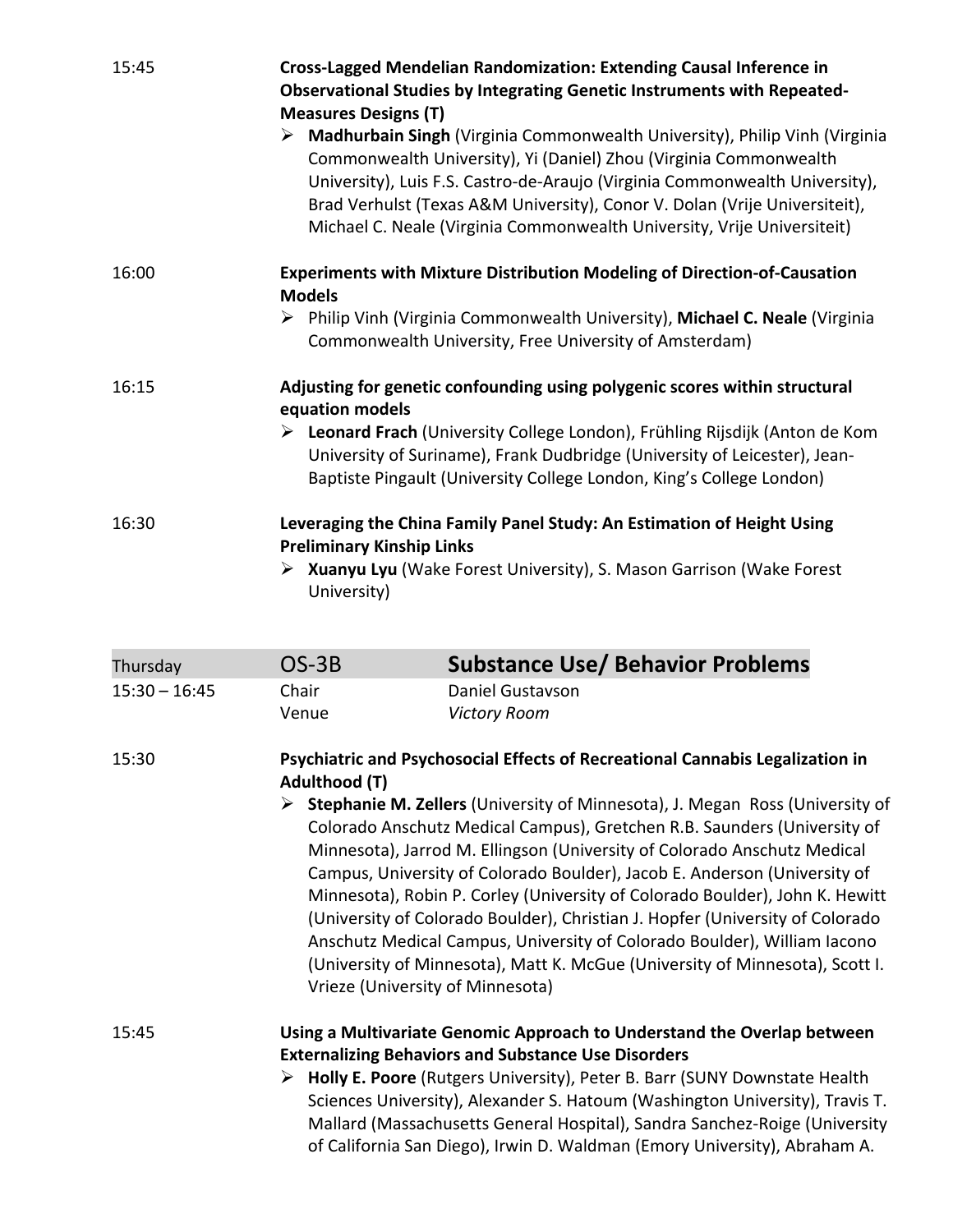|                             | (Rutgers University)                                                                                                                                                                                                                                                                                                          | Palmer (University of California San Diego), K Paige Harden (University of<br>Texas at Austin), Philipp D. Koellinger (Vrije Universiteit), Danielle M. Dick                                                                                                                                                                                                                                                     |  |  |
|-----------------------------|-------------------------------------------------------------------------------------------------------------------------------------------------------------------------------------------------------------------------------------------------------------------------------------------------------------------------------|------------------------------------------------------------------------------------------------------------------------------------------------------------------------------------------------------------------------------------------------------------------------------------------------------------------------------------------------------------------------------------------------------------------|--|--|
| 16:00                       |                                                                                                                                                                                                                                                                                                                               | Genetic and cultural transmission of alcohol use disorders and criminal<br>behavior in Swedish twin pedigrees<br>> Hermine H. Maes (Virginia Commonwealth University), Michael C. Neale<br>(Virginia Commonwealth University), Henrik Ohlsson (Lund University), Jan<br>Sundquist (Lund University), Kristina Sundquist (Lund University), Kenneth S.<br>Kendler (Virginia Commonwealth University)              |  |  |
| 16:15                       |                                                                                                                                                                                                                                                                                                                               | <b>Internalizing Symptoms and Alcohol Consumption in Adolescence: Multivariate</b><br><b>Behavioral Genetic Analyses (T)</b><br>> Tong Chen (Pennsylvania State University), Amanda M. Ramos (University of<br>North Carolina at Chapel Hill, Chapel Hill), Jennifer L. Maggs (Pennsylvania<br>State University), David Reiss (Yale School of Medicine), Jenae M. Neiderhiser<br>(Pennsylvania State University) |  |  |
| 16:30                       |                                                                                                                                                                                                                                                                                                                               | **Polygenic Effects on Individual Rule Breaking and Peer Rule Breaking in<br>Pathways to Alcohol Sips in the ABCD Study [Virtual presentation]<br>$\triangleright$ Kit K. Elam (Indiana University), Jinni Su (Arizona State University), Fazil Aliev<br>(Rutgers University), Dong-Chul Seo (Indiana University), Angel Trevino<br>(Arizona State University), Jodi Kutzner (Indiana University)                |  |  |
| Thursday<br>$16:45 - 17:00$ | <b>Break</b>                                                                                                                                                                                                                                                                                                                  |                                                                                                                                                                                                                                                                                                                                                                                                                  |  |  |
| Thursday                    | $OS-4A$                                                                                                                                                                                                                                                                                                                       | <b>Development/ Parenting</b>                                                                                                                                                                                                                                                                                                                                                                                    |  |  |
| $17:00 - 18:00$             | Chair<br>Venue                                                                                                                                                                                                                                                                                                                | Deborah Finkel<br><b>Champion Room</b>                                                                                                                                                                                                                                                                                                                                                                           |  |  |
| 17:00                       | Study (T)                                                                                                                                                                                                                                                                                                                     | **Parental Nurturance and Youth Resilience: A Monozygotic Twin Difference<br>▶ Alexandra Y. Vazquez (Michigan State University), Kelly L. Klump (University<br>of Michigan), Luke W. Hyde (Michigan State University), S. Alexandra Burt<br>(Michigan State University)                                                                                                                                          |  |  |
| 17:15                       |                                                                                                                                                                                                                                                                                                                               | Parenting Moderates the Etiology of Children's Social Information Processing<br>Elizabeth A. Shewark (Michigan State University), Sarah L. Carroll (Michigan<br>State University), Kelly L. Klump (Michigan State University), S. Alexandra.<br>Burt (Michigan State University)                                                                                                                                 |  |  |
| 17:30                       | Genetic and environmental influences on objective affect during parent-child<br>interaction: similarity across context and environmentally-influenced parent-<br>child covariance in positive but not negative affect [Virtual presentation]<br>Sierra Clifford (Arizona State University), Amanda Fuller (Arizona State<br>➤ |                                                                                                                                                                                                                                                                                                                                                                                                                  |  |  |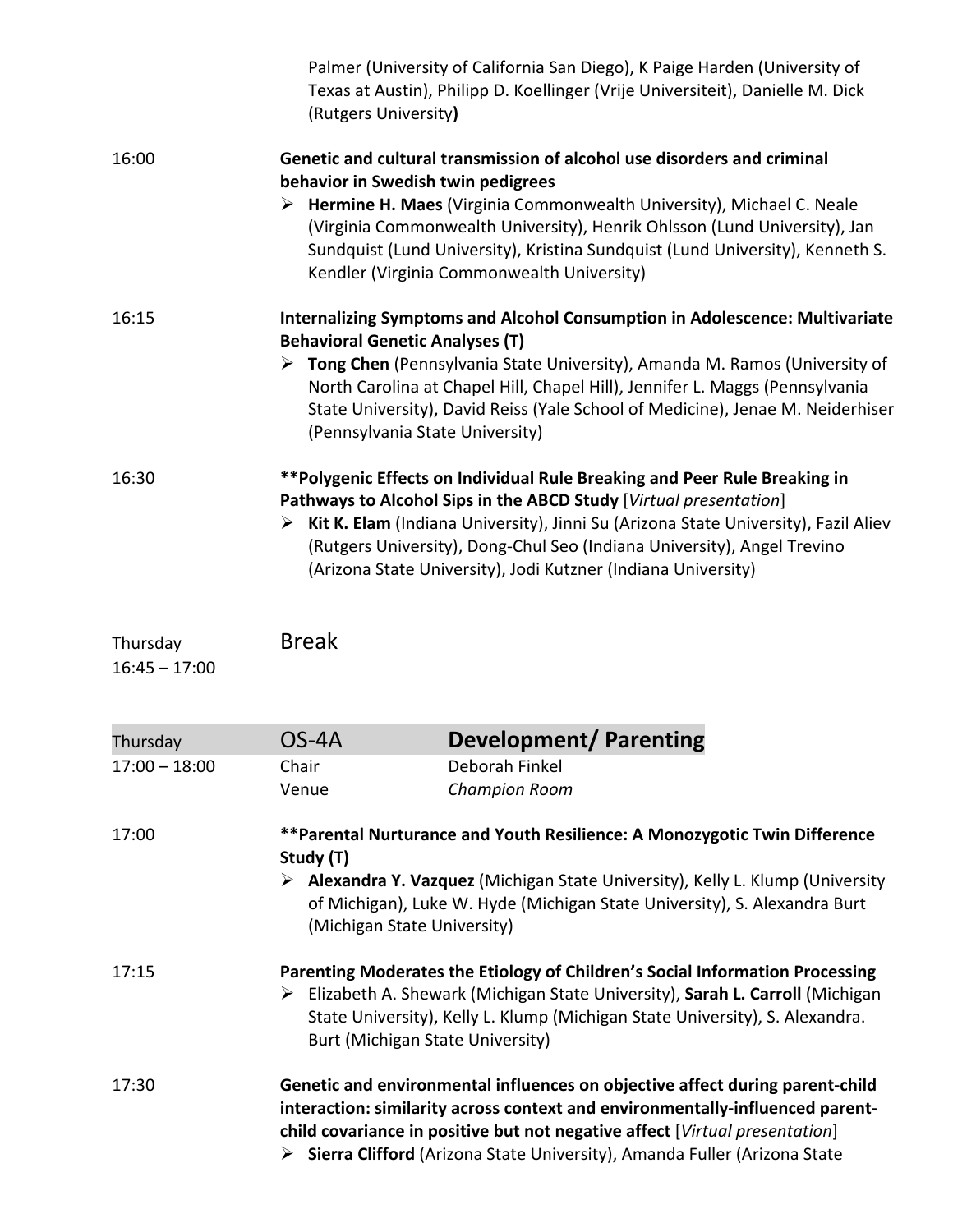University), Mary Davis (Arizona State University), Leah Doane (Arizona State University), Kathryn Lemery-Chalfant (Arizona State University)

| Thursday        | $OS-4B$                                                                                                                                                                                                                                                                                                                                                                                                                                                                                                                   | <b>Economics and Politics</b>                                                                                                                                              |
|-----------------|---------------------------------------------------------------------------------------------------------------------------------------------------------------------------------------------------------------------------------------------------------------------------------------------------------------------------------------------------------------------------------------------------------------------------------------------------------------------------------------------------------------------------|----------------------------------------------------------------------------------------------------------------------------------------------------------------------------|
| $17:00 - 18:00$ | Chair                                                                                                                                                                                                                                                                                                                                                                                                                                                                                                                     | Robbee Wedow                                                                                                                                                               |
|                 | Venue                                                                                                                                                                                                                                                                                                                                                                                                                                                                                                                     | <b>Victory Room</b>                                                                                                                                                        |
| 17:00           |                                                                                                                                                                                                                                                                                                                                                                                                                                                                                                                           | A polygenic index of cognitive performance predicts ideological consistency on<br>economic, but not social, issues<br>$\triangleright$ Rafael Ahlskog (Uppsala University) |
| 17:15           |                                                                                                                                                                                                                                                                                                                                                                                                                                                                                                                           | <b>Genetics, Economic Choices, and Income</b>                                                                                                                              |
|                 |                                                                                                                                                                                                                                                                                                                                                                                                                                                                                                                           | Eleandro Carvalho (University of Southern California)                                                                                                                      |
| 17:30           | Genetic and environmental contributions to IQ and political attitudes in<br>adoptive and biological families with 30-year-old offspring<br>> James J. Lee (University of Minnesota), Emily A. Willoughby (University of<br>Southern Denmark), Matt McGue (University of Minnesota), William G.<br>Iacono (University of Minnesota), Alexandros Giannelis (University of<br>Minnesota), Steven Ludeke (University of Southern Denmark), Robert<br>Klemmensen (University of Southern Denmark), Asbjørn S. Nørgaard (Cevea) |                                                                                                                                                                            |
| 17:45           | Genetic Influences on the Development of Sociopolitical Attitudes in Young<br><b>Adulthood are Moderated by College Exposure</b><br>> Joshua D. Isen (University of South Alabama), Steven G. Ludeke (University of<br>Southern Denmark), Matt K. McGue (University of Minnesota), William G.<br>Iacono (University of Minnesota)                                                                                                                                                                                         |                                                                                                                                                                            |
| Thursday        | $PS-1$                                                                                                                                                                                                                                                                                                                                                                                                                                                                                                                    | <b>Poster Session: Development</b>                                                                                                                                         |

18:00 – 20:30 Venue *Galleria/Foyer* 

[NOTE: please install your poster during the 4:45pm break or as this session begins at 6:00pm]

- **1. \*\*Life's two lotteries: modelling the effects of genes and environments in human capital formation** 
	- **Marina Aguiar-Palma** (Vrije Universiteit Amsterdam, Fundação Getúlio Vargas), Titus J. Galma (University of Southern California, Vrije Universiteit Amsterdam), Sjoerd van Alten (Vrije Universiteit Amsterdam)
- **2. The Etiology of the Development of Irritability in the Preschool Period (R)** 
	- **I-Tzu Hung** (Boston University), Chang Liu (George Washington University), Jody M. Ganiban (George Washington University), Kimberly J. Saudino (Boston University)
- **3. Genetic and Environmental Contributions to Parental Warmth Across the Preschool Years** 
	- **Seon K. Lee** (George Washington University), Jody M. Ganiban (George Washington University), Kimberly J. Saudino (Boston University)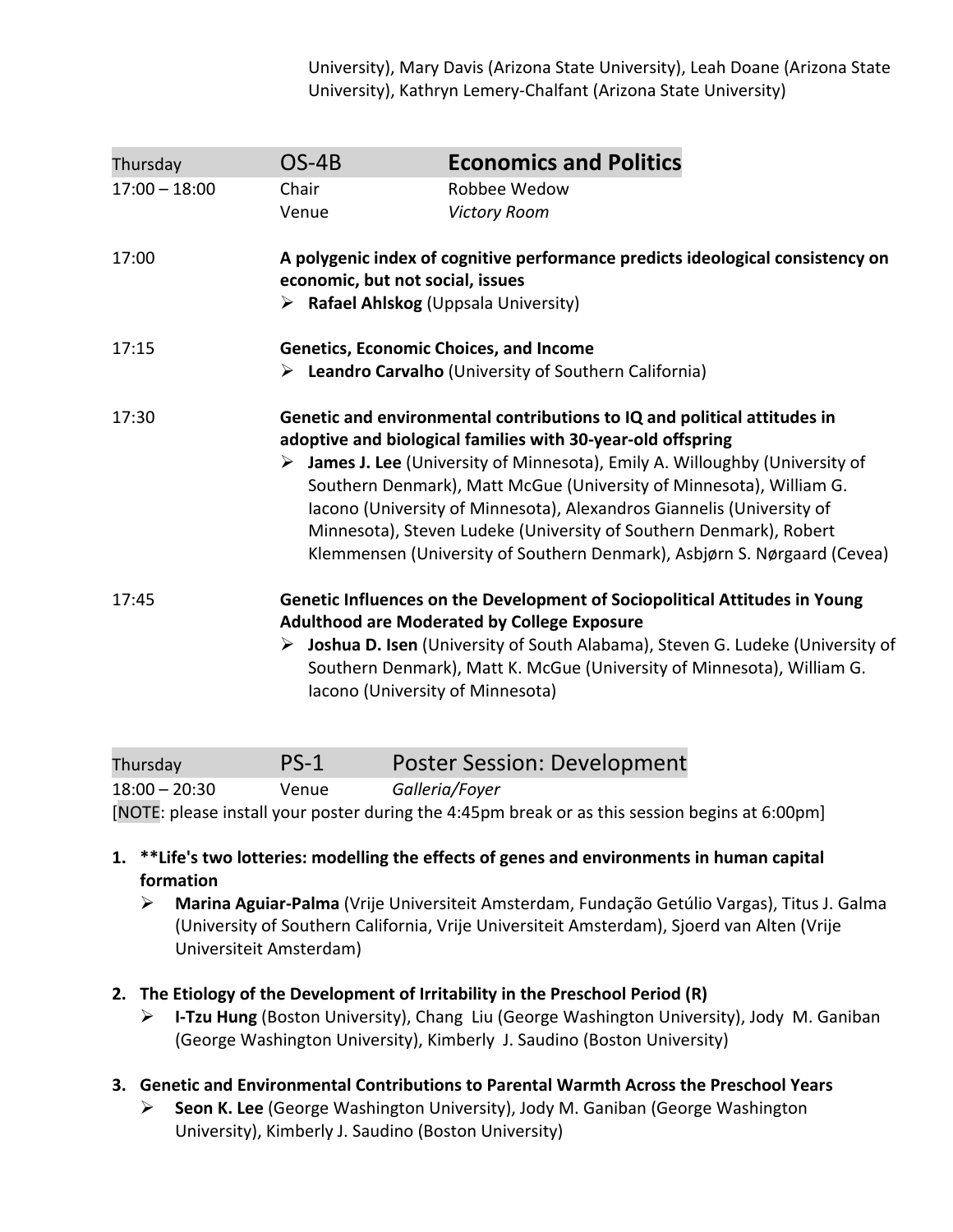- **4. Associations of Parenting and Child Anger During Preschool: A Longitudinal Twin Study** 
	- **Chang Liu** (George Washington University), Yao Zheng (University of Alberta), Jody M. Ganiban (George Washington University), Kimberly J. Saudino (Boston University)
- **5. The Longitudinal Relationship between Attachment Styles and Temperament in Twins (R)** 
	- **Ramona S. Weber** (University of Virginia), Haley M. Howard (University of Virginia), Christopher R. Beam (University of Southern California), Deborah Finkel (Indiana University Southeast, Jönköping University), Deborah Davis (University of Louisville School of Medicine), Eric Turkheimer (University of Virginia)
- **6. Genetic and environmental contributions to the associations between adolescent temperament and early adult personality** 
	- **Daiqing I. Zhao** (Pennsylvania State University), Tong Chen (Pennsylvania State University), David Reiss (Yale School of Medicine), Jenae Neiderhiser (Pennsylvania State University)
- **7. Genetic and Environmental Etiology of Infant Temperament and Childhood Aggression** 
	- **Eric N. Penichet** (University of Southern California, Los Angeles), Susan E. Luczak (University of Southern California, Los Angeles), Christopher R. Beam (University of Southern California, Los Angeles)

| Thursday        | $PS-2$ | <b>Poster Session: Health</b> |
|-----------------|--------|-------------------------------|
| $18:00 - 20:30$ | Venue  | Galleria/Foyer                |

- **8. Epigenetic Stability in Childhood and Adolescence: The Impact of COVID-19 and Implications for the Social Determinants of Health** 
	- **Abby J. deSteiguer** (University of Texas at Austin), Diego Londono-Correa (University of Texas at Austin), Laurel Raffington (University of Texas at Austin), Peter T. Tanksley (University of Texas at Austin), Elliot M. Tucker-Drob (University of Texas at Austin), K. Paige Harden (University of Texas at Austin)
- **9. Physical Activity and Chronic Pain in Twin Children: Genetic and Environmental Contributions** 
	- **Eva M. Bartsch** (Arizona State University), Sierra Clifford (Arizona State University), Mary C. Davis (Arizona State University), Leah D. Doane (Arizona State University), Kathryn Lemery-Chalfant (Arizona State University)
- **10. Polygenic Effects on Sex Initiation and Risky Sexual Behavior across Early Adulthood (R)** 
	- **Jodi Kutzner** (Indiana University), Kit K. Elam (Indiana University), Fazil Aliev (Rutgers University), Thao Ha (Arizona State University)
- **11. Exploring relationships between internalizing problems and risky sexual behavior: A twin study (R)** 
	- **Katie N. Paulich** (University of Colorado Boulder), Samantha M. Freis (University of Colorado Boulder), Deepika R. Dokuru (University of Colorado Boulder), John K. Hewitt (University of Colorado Boulder), Michael C. Stallings (University of Colorado Boulder)
- **12. The Ecological Momentary Assessment of Well-being: a genetically informative study (R)** 
	- **Lianne P. de Vries** (Vrije Universiteit Amsterdam, Amsterdam University Medical Centres), Dirk H.M. Pelt (Vrije Universiteit Amsterdam, Amsterdam University Medical Centres), Meike Bartels (Vrije Universiteit Amsterdam, Amsterdam University Medical Centres)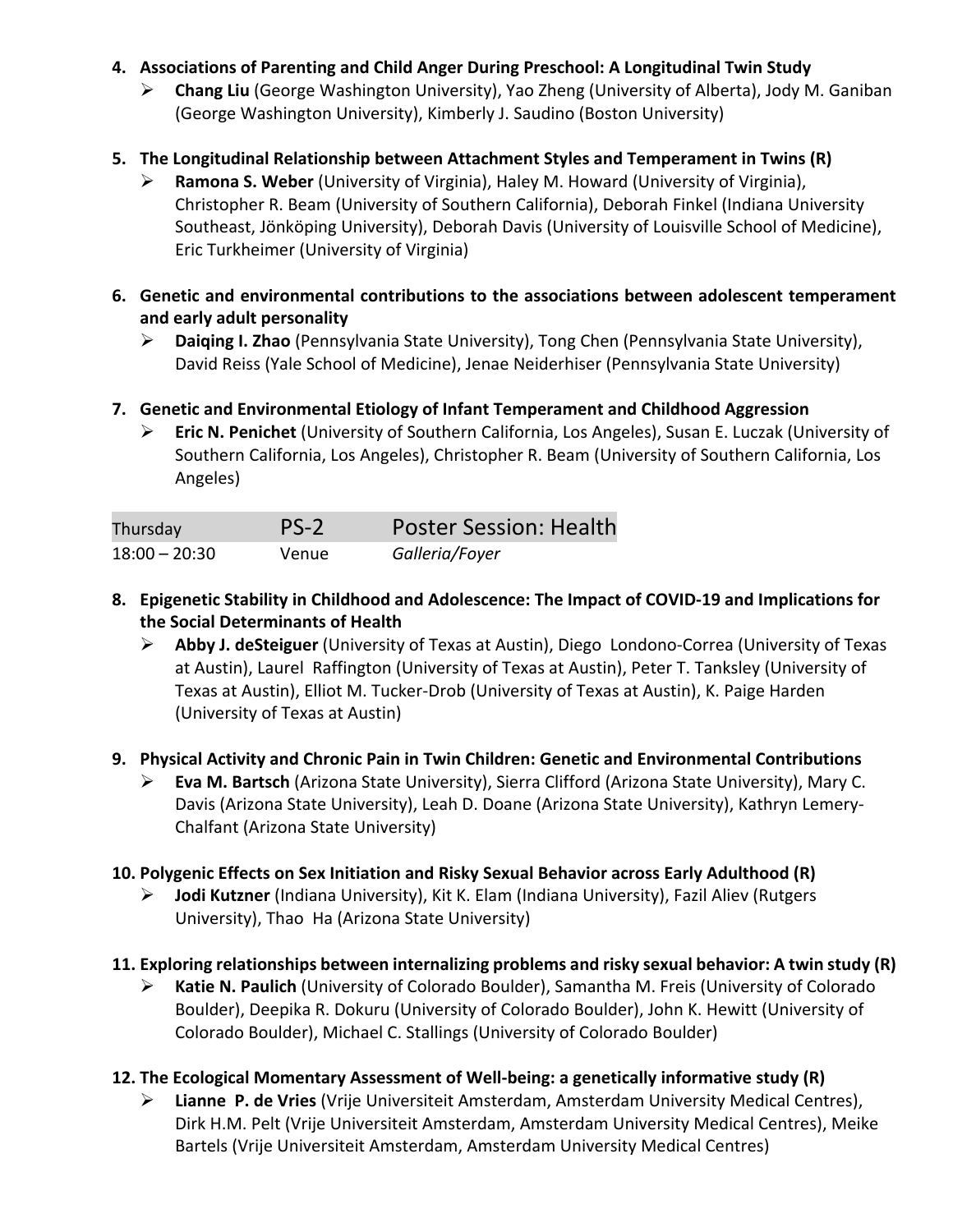#### **13. Genetic and Environmental Contributions to the Temporal Association Between Self-Rated Health and Dementia (R)**

 **Matthew J. D. Pilgrim** (University of Southern California, Los Angeles), Deborah G. Finkel (Jönköping University), Christopher R. Beam (University of Southern California, Los Angeles)

| Thursday        | $PS-3$ | Poster Session: Psychopathology and |
|-----------------|--------|-------------------------------------|
|                 |        | Developmental Disorders             |
| $18:00 - 20:30$ | Venue  | Galleria/Foyer                      |

- **14. Using Genomic SEM to explore genetic associations among mental disorders, cognitive abilities, education, and personality** 
	- **Diego Londono-Correa** (University of Texas at Austin), Abby J. deSteiguer (University of Texas at Austin), Ted Schwaba (University of Texas at Austin), Javier de la Fuente (University of Texas at Austin), Elliot M. Tucker-Drob (University of Texas at Austin), Kathryn P. Harden (University of Texas at Austin)

#### **15. Phenotypic and Genetic Psychopathology Factors in the UK Biobank**

- **Camille M. Williams** (PSL University), Franck Ramus (PSL University), Tobias Wolfram (Bielefeld University), Hugo Peyre (PSL University, Robert Debré Hospital, Paris Diderot University)
- **16. Genomic structural equation modeling links chronic pain, psychopathology, and neuroticism** 
	- **Katerina Zorina-Lichtenwalter** (University of Colorado Boulder), Carmen I. Bango (Dartmouth College), Marta Ceko (University of Colorado Boulder), Matthew C. Keller (University of Colorado Boulder), Lukas Van Oudenhove (KU Leuven), Tor D. Wager (Dartmouth College), Naomi P. Friedman (University of Colorado Boulder)

#### **17. Absence of Evidence for Balancing Selection in Schizophrenia**

- **Michael F. Pogue-Geile** (University of Pittsburgh), Petra E. Rupert (University of Pittsburgh), Susan Kuo (University of Pittsburgh, Broad Institute of MIT & Harvard), Christie W. Musket (University of Pittsburgh), Konasale Prasad (University of Pittsburgh), Ruben C. Gur (University of Pennsylvania), Laura Almas (University of Pennsylvania), Raquel E. Gur (University of Pennsylvania), Vishwajit L. Nimgaonkar (University of Pittsburgh)
- **18. Effects of genetic risk for schizophrenia versus bipolar disorder on task-based neural activation: An fMRI meta-analysis (R)** 
	- **Petra Rupert** (University of Pittsburgh), Michael Pogue-Geile (University of Pittsburgh)
- **19. \*\*Sex Differences in Genetic and Environmental Contributions to Functional Brain Connectivity Associated with Suicide Behaviors in Pre-Adolescents (R)** 
	- **Yi Zhou** (Virginia Commonwealth University), Michael C. Neale (Virginia Commonwealth University)
- **20. Developing a Biomarker Assessment tool to evaluate the performance of EEG Proxy Markers of Sensory Sensitivities in Autism Spectrum Conditions** 
	- **Ayesha Javed** (King's College London), Jason He (King's College London), Charlotte Blackmore (King's College London), Jumana Ahmad (University of Greenwich), Nicolaas Puts (King's College London), Emily Jones (Birkbeck University of London), Grainne McAlonan (King's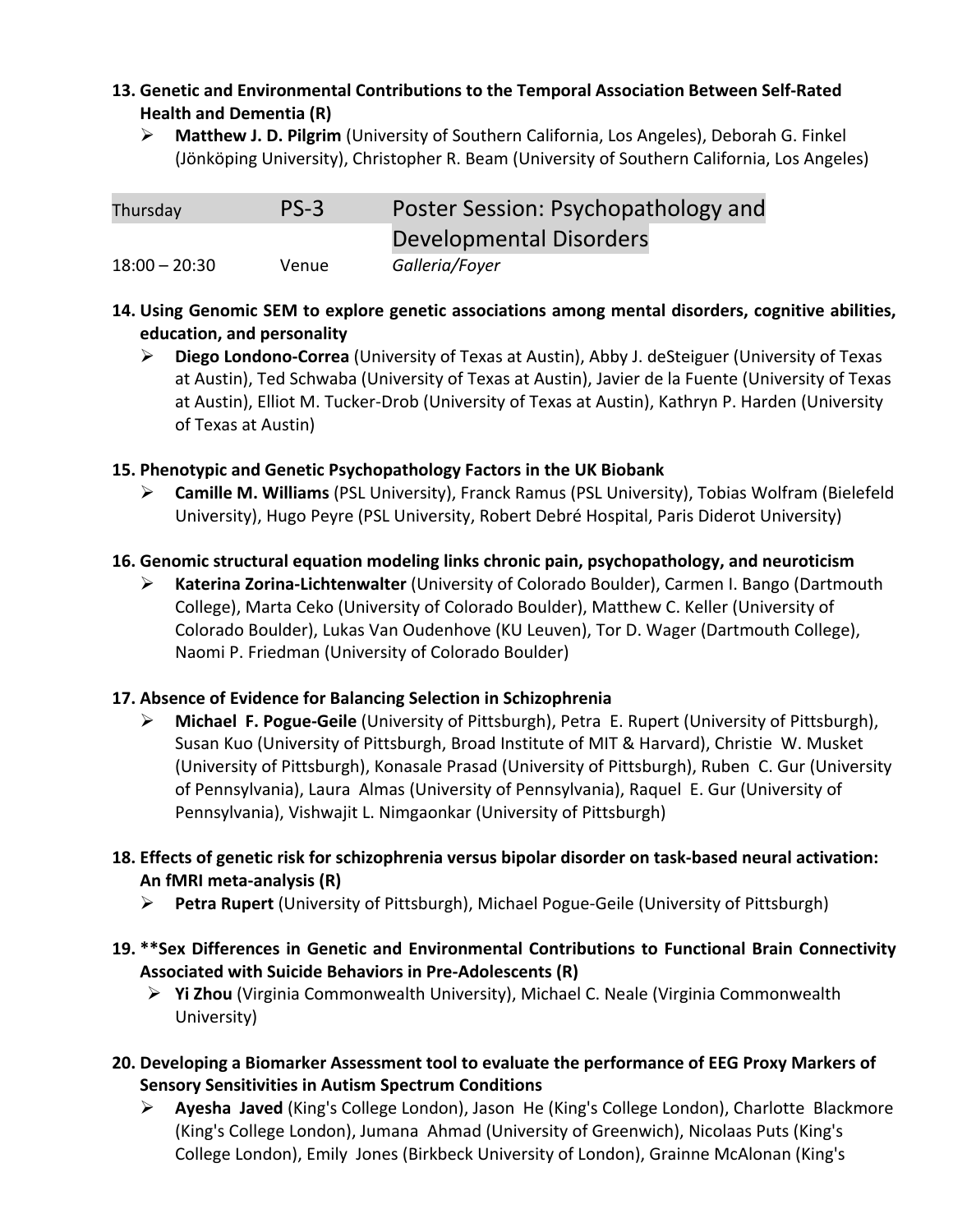College London)

- **21. Association between cumulative psychosocial adversity in the family and neurodevelopmental disorders; a family-based cohort study (R)** 
	- **Aleksandra Kanina** (Karolinska Institutet), Henrik Larsson (Örebro University), Arvid Sjölander (Karolinska Institutet), Agnieszka Butwicka (Karolinska Institutet, Stockholm Health Care Services, Medical University of Warsaw, Medical University of Lodz), Mark Taylor (Karolinska Institutet), Miriam Martini (Karolinska Institutet), Paul Lichtenstein (Karolinska Institutet), Frida Lundberg (Karolinska Institutet), Brian D'Onofrio (Indiana University), Mina Rosenqvist (Karolinska Institutet)

| Thursday        | $PS-4$ | Poster Session: Externalizing/Substance Use |
|-----------------|--------|---------------------------------------------|
| $18:00 - 20:30$ | Venue  | Galleria/Foyer                              |

- **22. Familial effects account for relationship between past month tobacco frequency and presence of a current pain episode**
	- **Lydia Rader** (University of Colorado Boulder), Andrew E. Reineberg (University of Colorado Boulder), Bogdan Petre (Dartmouth College), Tor D. Wager (Dartmouth College), Naomi P. Friedman (University of Colorado Boulder)
- **23. \*\*Conditional and Moderated Effects of Polygenic Risk for Alcoholism on Alcohol Consumption Among African Americans with a History of Trauma** 
	- **Samantha G. Cassidy** (Emory University), Whitney L. Barfield (Emory University), Chelsie E. Benca-Bachman (Emory University), Rameez A. Syed (Emory University), Seyma Katrinli (Emory University), Alicia K. Smith (Emory University), Abigail Powers (Emory University), Yara Mekawi (University of Louisville), Rohan HC. Palmer (Emory University)
- **24. Distinct Etiologic Mechanisms May Underlie Associations of Heroin Use and Prescription Opioid Misuse with Psychopathology (R)** 
	- **Genevieve F. Dash** (University of Missouri), Ian R. Gizer (University of Missouri), Nicholas G. Martin (QIMR Berghofer), Arpana Agrawal (Washington University School of Medicine), Michael T. Lynskey (King's College London) , Wendy S. Slutske (University of Wisconsin, Madison)
- **25. Sex Differences in the Associations Between Genetic Risk for Alcohol Consumption and Alcohol-Related Aggression (R)** 
	- **Kellyn M. Spychala** (University of Missouri), Kirk C. Wilhelmsen (West Virginia University, Renaissance Computing Institute, University of North Carolina, Chapel Hill), Ian R. Gizer (University of Missouri)
- **26. \*\*Alcohol Use Disorder Polygenic Risk Scores and Trajectories of Childhood Externalizing Behaviors: Examining the Role of Parenting and Family Conflict in the ABCD Study** 
	- **Angel D. Trevino** (Arizona State University), Jinni Su (Arizona State University), Belal Jamil (Arizona State University), Fazil Aliev (Rutgers Robert Wood Johnson Medical School), Kit Elam (Indiana University), Kathryn Lemery-Chalfant (Arizona State University)
- **27. \*\*Examining associations between genetic and neural risk for externalizing behaviors in adolescence and early adulthood**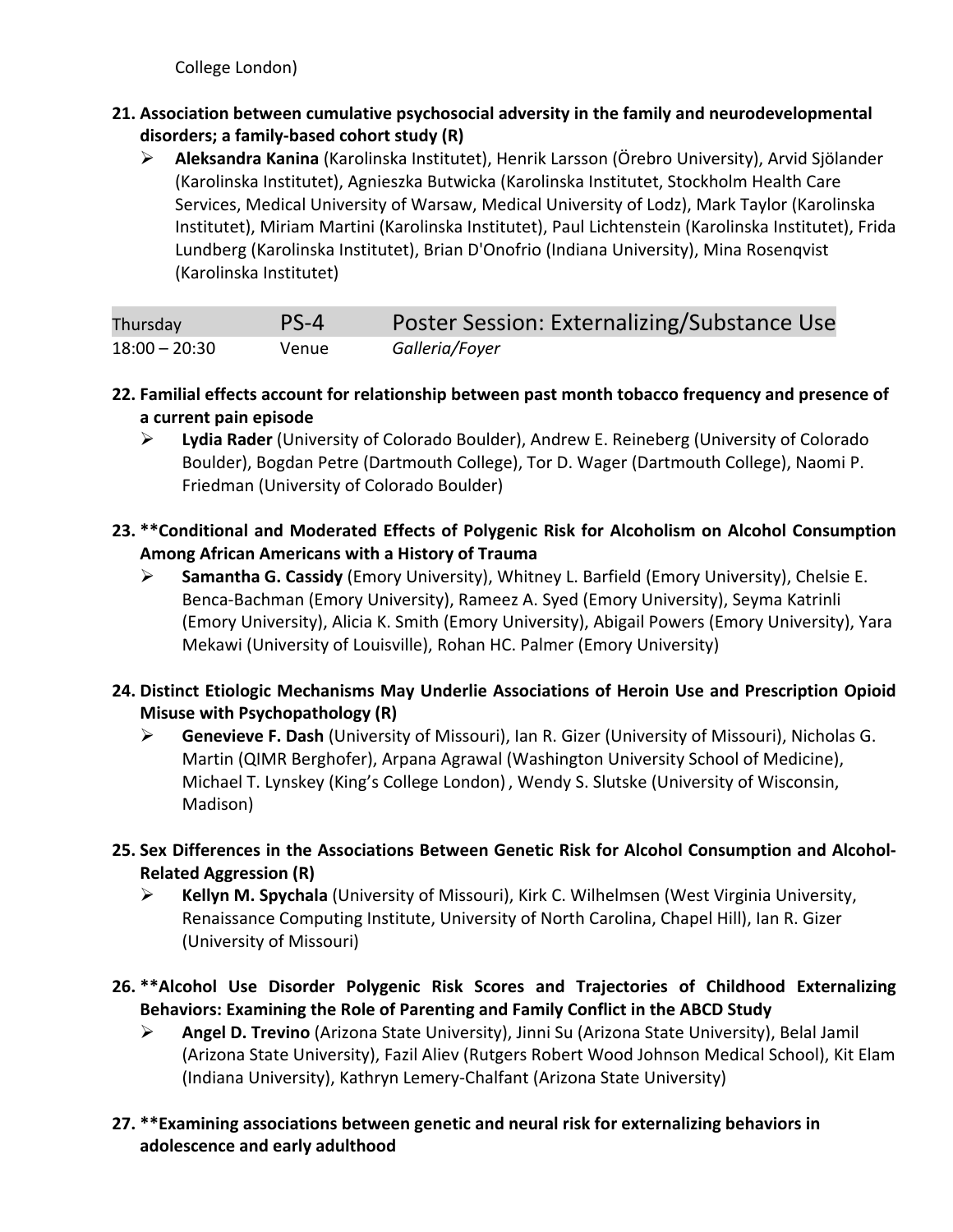**Sarah J. Brislin** (Rutgers University), Jessica Salvatore (Rutgers University), Jacquelyn Meyers (State University of New York), Chella Kamarajan (State University of New York), Martin Plawecki (Indiana University School of Medicine), Howard Edenberg (Indiana University School of Medicine), Samuel Kuperman (University of Iowa), Jay Tischfield (Rutgers University), Victor Hesselbrock (University of Connecticut), Andrey Anokhin (Washington University), David Chorlian (State University of New York), Marc Schuckit (University of California, San Diego), John Nurnberger (Indiana University School of Medicine), Lance Bauer (University of Connecticut), Gayathri Pandey (State University of New York), Ashwini Pandey (State University of New York), John Kramer (University of Iowa), Grace Chan (University of Connecticut), Bernice Porjesz (State University of New York), Danielle M. Dick (Rutgers University), COGA Consortium

#### **28. Early Risk for Child Externalizing Symptoms: Examining Genetic, Prenatal, and Parental Influences (R)**

- **Sohee Lee** (Purdue University), Olivia C. Robertson (Purdue University), Kristine Marceau (Purdue University), Valerie S. Knopik (Purdue University), Misaki Natsuaki (University of California, Riverside), Daniel S. Shaw (University of Pittsburgh), David Reiss (Yale University), Leslie D. Leve (University of Oregon), Jody M. Ganiban (George Washington University), Jenae M. Neiderhiser (Penn State University)
- **29. The Effects of Early Childhood Callous-Unemotional Behaviors on Early Adolescent Conduct Problems and the Role of Harsh Parenting** 
	- **Chia-li Yu** (Penn State University), Stephane Paquin (Penn State University), Jody M. Ganiban (George Washington University), Daniel S. Shaw (University of Pittsburgh), David Reiss (Yale School of Medicine), Misaki N. Natsuaki (University of California, Riverside), Leslie D. Leve (University of Oregon), Jenae M. Neiderhiser (Penn State University)
- **30. Predicting Alcohol Use Frequency from Polygenic Risk for Impulsivity and Internalizing Behaviors in a Longitudinal Sample** 
	- **Alea B. Albright** (University of Missouri-Columbia), Alex P. Miller (University of Missouri-Columbia), Wendy S. Slutske (University of Wisconsin-Madison), Ian R. Gizer (University of Missouri-Columbia)
- **31. Investigating the Associations between Youth Externalizing Psychopathology and Neighborhood and Family Sociodemographic Characteristics** 
	- **Christopher D. King** (Emory University), Irwin D. Waldman (Emory University)

#### **32. \*\*Patterns of Alcohol Use in a Military Subsample: A Sibling Comparison Design**

 **Rachel Good** (Wake Forest University), Yoo Ri Hwang (Wake Forest University), S. Mason Garrison (Wake Forest University)

| Thursday        | $PS-5$ | <b>Poster Session: Cognition/Education</b> |
|-----------------|--------|--------------------------------------------|
| $18:00 - 20:30$ | Venue  | Galleria/Foyer                             |

- **33. Vertical alignment of WISC Vocabulary Test Items Across Three Test Versions in the Louisville Twin Study**
	- > Alyssa C. Kam (University of Southern California), Cheyenne S. Eames<sup>2</sup>, Eric N. Penichet (University of Southern California), Ramona S. Weber (University of Virginia), Sarah S. Rodock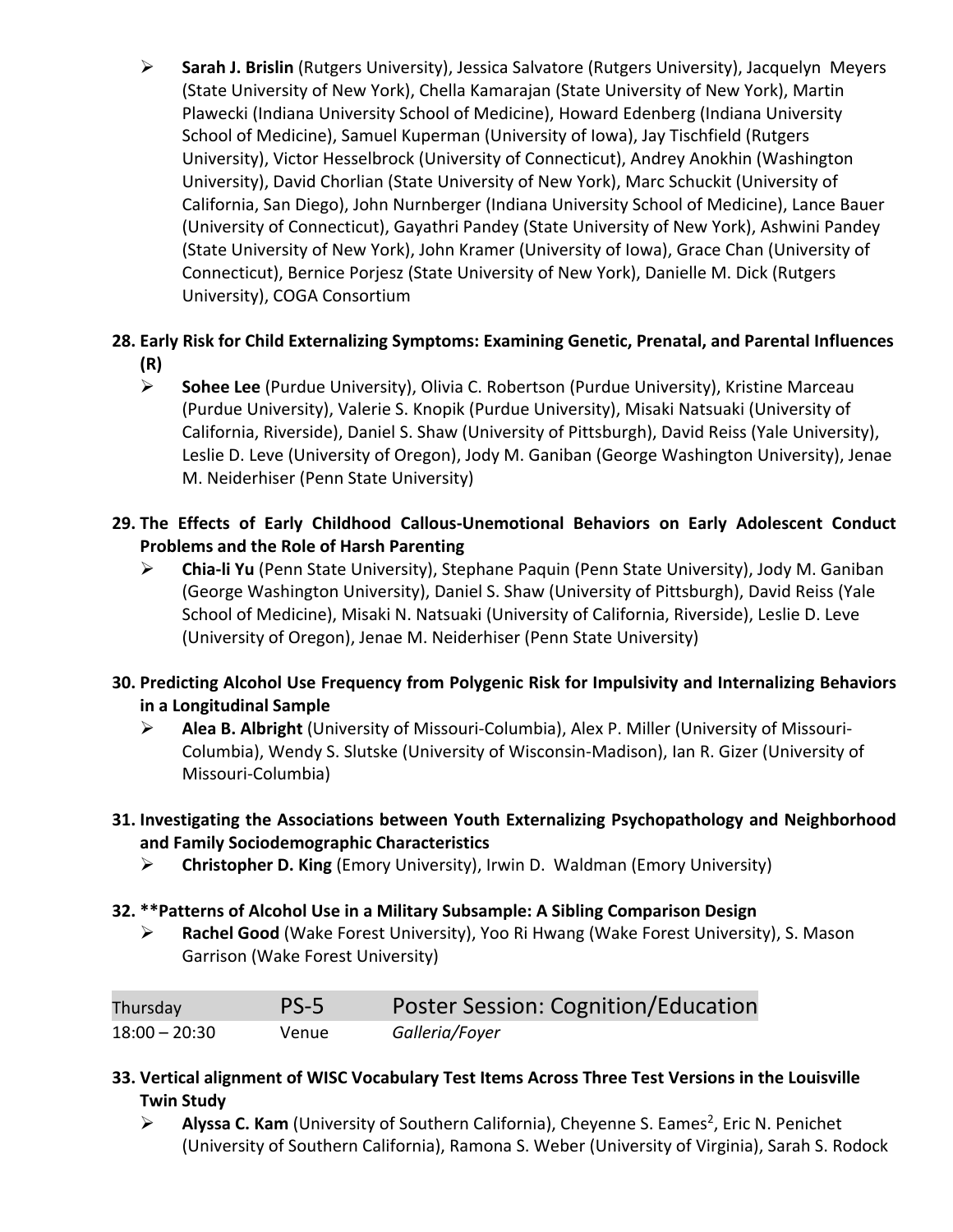(University of Virginia), Anzhelika Parenchuk (University of Virginia), Haley M. Howard (University of Virginia), Maxwell Kofman (University of Southern California), London Woodruff (University of Virginia), LiChen Dong (University of Virginia), Christopher R. Beam (University of Southern California), Eric Turkheimer (University of Virginia)

#### **34. Gene-environmental interplay of verbal fluency and episodic memory: evaluating moderation by sleep duration and educational attainment (R)**

 **Tina T. Vo** (University of California, Riverside), Shandell Pahlen (University of California, Riverside), William S. Kremen (University of California, San Diego), Matt McGue (University of Minnesota), Anna K. Dahl Aslan (University of Skövde, Karolinska Institute), Marianne Nygaard (University of Southern Denmark), Kaare Christensen (University of Southern Denmark), Chandra A. Reynolds (University of California, Riverside), IGEMS Consortium

#### **35. Investigating the causal effect of reserve proxies on cognitive reserve in ABCD**

 **Anqing Zheng** (University of California, Riverside), Chandra A. Reynolds (University of California, Riverside)

#### **36. Schoolhouse Risk: on the potential harms of geneticizing educational outcomes**

- **Lucas J. Matthews** (Columbia University, The Hastings Center), Daphne O. Martschenko (Stanford University), Jean Choi (Research Foundation for Mental Hygiene)
- **37. \*\*Environmental Moderation of Genetic Influences on Dementia Risk in Mexican American Older Adults** 
	- **Kayla Tureson** (University of Southern California), Joseph L. Saenz (University of Southern California), Eric N. Penichet (University of Southern California), Christopher R. Beam (University of Southern California), John M. Ringman (University of Southern California)

| Thursday        | PS-6  | <b>Poster Session: Methods</b> |
|-----------------|-------|--------------------------------|
| $18:00 - 20:30$ | Venue | Galleria/Foyer                 |

#### **38. A comprehensive meta-analysis of human assortative mating in 22 complex traits (R)**

 **Tanya B. Horwitz** (University of Colorado Boulder), Matthew C. Keller (University of Colorado Boulder)

#### **39. Human capital mediates natural selection in contemporary humans**

**David Hugh-Jones** (University of East Anglia), Abdel Abdellaoui (Amsterdam UMC)

#### **40. Comparison of GEE and Mixed-Effects Approaches in Phenotypic Models (R)**

 **Shandell Pahlen** (University of California, Riverside), Chandra A. Reynolds (University of California, Riverside)

| Thursday        | PS-7  | <b>Virtual Poster Session</b> |
|-----------------|-------|-------------------------------|
| $18:00 - 20:30$ | Venue | Center                        |

#### **41. The Factor Structure of Self-Competence in Early Childhood: A Genetically-Informed Analysis (R)**

 **Riley L. Marshall** (Southern Illinois University), Lisabeth Fisher DiLalla (Southern Illinois University School of Medicine)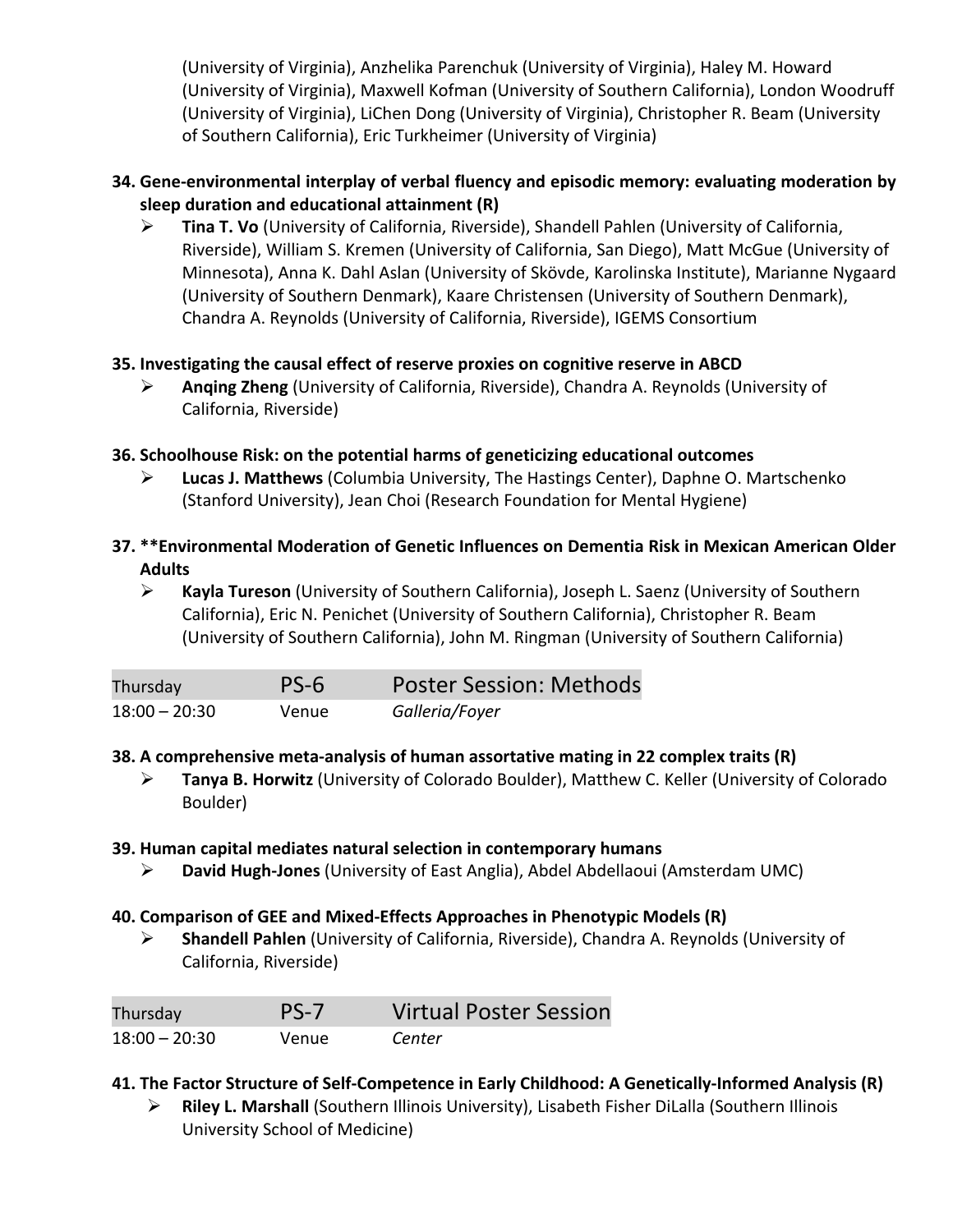- **42. Can polygenic risk scores predict who will receive or respond better to electroconvulsive therapy for treatment of major depressive disorder?** 
	- **Kristen L. Hopkins** (QIMR Berghofer Medical Research Institute, University of Queensland), Penelope A. Lind (QIMR Berghofer Medical Research Institute, , Brittany L. Mitchell (QIMR Berghofer Medical Research Institute), David C. Whiteman (QIMR Berghofer Medical Research Institute), Catherine M. Olsen (QIMR Berghofer Medical Research Institute), Dan J. Siskind (University of Queensland, Metro South Addiction and Mental Health Service), Ian B. Hickie (University of Sydney), Nicholas G. Martin (QIMR Berghofer Medical Research Institute), Sarah E. Medland (QIMR Berghofer Medical Research Institute, University of Queensland)

#### **43. Association of different 5HTR2A, COMT, DRD4 and MAOA genotypes with the success in recognition of facial expressions**

 **Ekaterina M. Kovsh** (Southern Federal University), Denis V. Yavna (Southern Federal University), Vitaly V. Babenko (Southern Federal University, Don State Technical University), Pavel N. Ermakov (Southern Federal University), Elena V. Vorobyeva (Southern Federal University, Don State Technical University), Ekaterina G. Denisova (Don State Technical University), Daria S. Alekseeva (Southern Federal University)

#### **44. Genes, Biology, and Environment, Oh My! The Impact of DRD4, Temperamental Negativity, and Household Chaos on Young Twins' Externalizing Behaviors (R)**

 **Matthew R. Jamnik** (Flagler College), Lisabeth F. DiLalla (Southern Illinois University School of Medicine)

#### **45. \*\*Pharmacogenomics and ancestry: A study on allele frequencies across populations in commercial pharmacogenomic panels (R)**

 **Jose J. Morosoli** (QIMR Berghofer Medical Research Institute), Kristina Spears (QIMR Berghofer Medical Research Institute), Penelope A. Lind (QIMR Berghofer Medical Research Institute), Gregory Pratt (QIMR Berghofer Medical Research Institute), Sarah E. Medland (QIMR Berghofer Medical Research Institute)

#### **46. Education and subjective well-being: A behavior-genetic test of causal hypotheses**

 **Shinji Yamagata** (Nagoya University), Chizuru Shikishima (Teikyo University), Juko Ando (Keio University)

#### **47. Parental Differential Treatment and Symptoms of Child Psychopathology: A Twin Study**

 **Janna M. Pickett** (Arizona State University), Courtney Lyding (Emory University), H. Hill. Goldsmith (University of Wisconsin-Madison), Kathryn Lemery-Chalfant (Arizona State University)

#### **48. A genetic-based polygenic risk score can predict individual differences in spatial abilities in mentally healthy young adults**

 **Anastasiya Kazantseva** (Russian Academy of Sciences, Bashkir State University, Ufa State Petroleum Technological University), Renata Enikeeva (Russian Academy of Sciences, Bashkir State University), Yuliya Davydova (Russian Academy of Sciences, Bashkir State University), Zalina Takhirova (Bashkir State University), Rustam Mustafin (Bashkir State Medical University), Marina Lobaskova (Russian Academy of Education), Anna Mikhailova (Bashkir State University), Arina Kosareva (Bashkir State University), Sergey Malykh (Russian Academy of Education, Lomonosov Moscow State University), Elza Khusnutdinova (Russian Academy of Sciences, Bashkir State University, Lomonosov Moscow State University)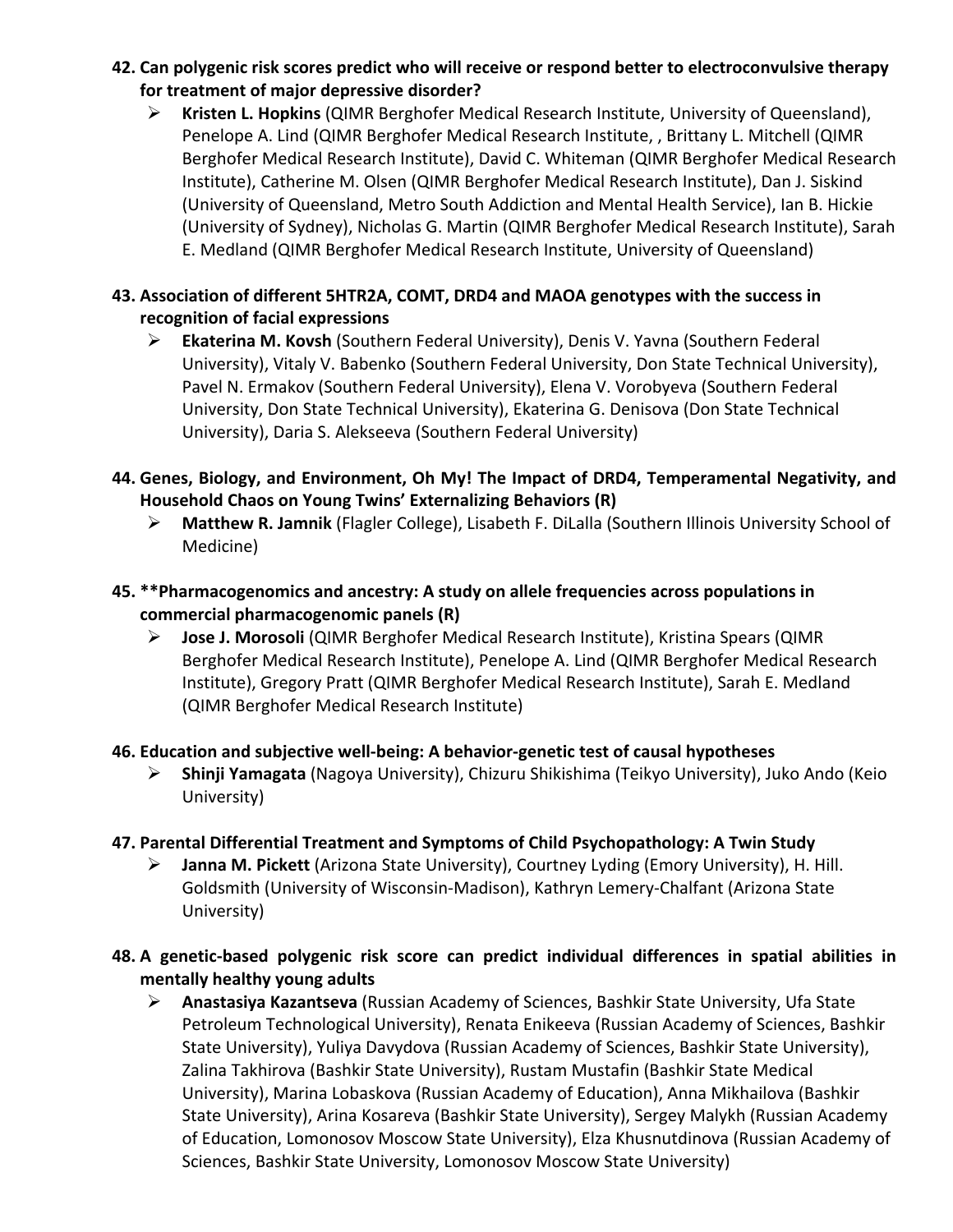- **49. \*\*Exploring Age of First Intercourse and its Relationship with Depression and Socioeconomic Status: A Sibling Comparison Model** 
	- **Sarah H.E. Thompson** (Wake Forest University), S. Mason Garrison (Wake Forest University)
- **50. Trajectories of health-related quality of life, from economic crisis to the COVID-19 pandemic. Insights from a twin cohort** 
	- José J. Morosoli (QIMR Berghofer MRI), Juan F. Sánchez-Romera (University of Murcia, Biomedical Research Institute of Murcia), Eduvigis Carrillo (University of Murcia, Biomedical Research Institute of Murcia), Olga Monteagudo (Regional Health Council, Murcia), **Juan R. Ordoñana** (University of Murcia, Biomedical Research Institute of Murcia)
- **51. Strength of Hand Preference and Relative Hand Skill in Twins Reared Apart** 
	- **Gareth Richards** (Newcastle University), Nancy L. Segal (California State University)
- **52. \*\*Just Say No? Untangling the Relationship between Education and Drug Use** 
	- **Emma E. Webster** (Wake Forest University), S. Mason Garrison (Wake Forest University)
- **53. Discordant-Sibling Designs on the Effects of Conscientiousness and Mental Health** 
	- **Hannah Robertson** (Wake Forest University), Jonathan D. Trattner (Wake Forest School of Medicine), Joseph L. Rodgers (Vanderbilt University), Mason S. Garrison (Wake Forest University)

#### **54. The genetic variant rs12720208 of gene FGF20 in the formation of spatial skills**

- **Zalina R. Takhirova** (Ural Federal University, Bashkir State University), Anastasya V. Kazantseva (Russian Academy of Sciences, Bashkir State University), Renata F. Enikeeva (Russian Academy of Sciences, Bashkir State University), Yuliya D. Davydova (Russian Academy of Sciences), Murat A. Dzhaubermezov (Russian Academy of Sciences, Bashkir State University), Marina M. Lobaskova (Russian Academy of Education), Elza K. Khusnutdinova (Russian Academy of Sciences, Bashkir State University), Sergey B. Malykh (Ural Federal University, Russian Academy of Education)
- **55. The role of polymorphic variants of the genes CADM2 and CAMKV in the development of spatial intelligence of individuals** 
	- **Zalina R. Takhirova** (Ural Federal University, Bashkir State University), Anastasya V. Kazantseva (Russian Academy of Sciences, Bashkir State University), Renata F. Enikeeva (Russian Academy of Sciences, Bashkir State University), Yuliya D. Davydova (Russian Academy of Sciences), Andrey M. Tazetdinov (Bashkir State University), Marina M. Lobaskova (Russian Academy of Education), Sergey B. Malykh (Ural Federal University, Russian Academy of Education), Elza K. Khusnutdinova (Russian Academy of Sciences, Bashkir State University)

#### **56. \*\*The Chinese Family Panel Study: An Opportunity to Combat WEIRDNESS in Behavior Genetics**

- **Morgan Milhollen** (Wake Forest University), Xuanyu Lyu (Wake Forest University), S. Mason Garrison (Wake Forest University)
- **57. Leveraging the power of sibling data to untangle the relationship between ADHD, SES, and academic achievement** 
	- **Laura McKinzie** (Wake Forest University), Xuanyu Lyu (Wake Forest University), S. Mason. Garrison (Wake Forest University)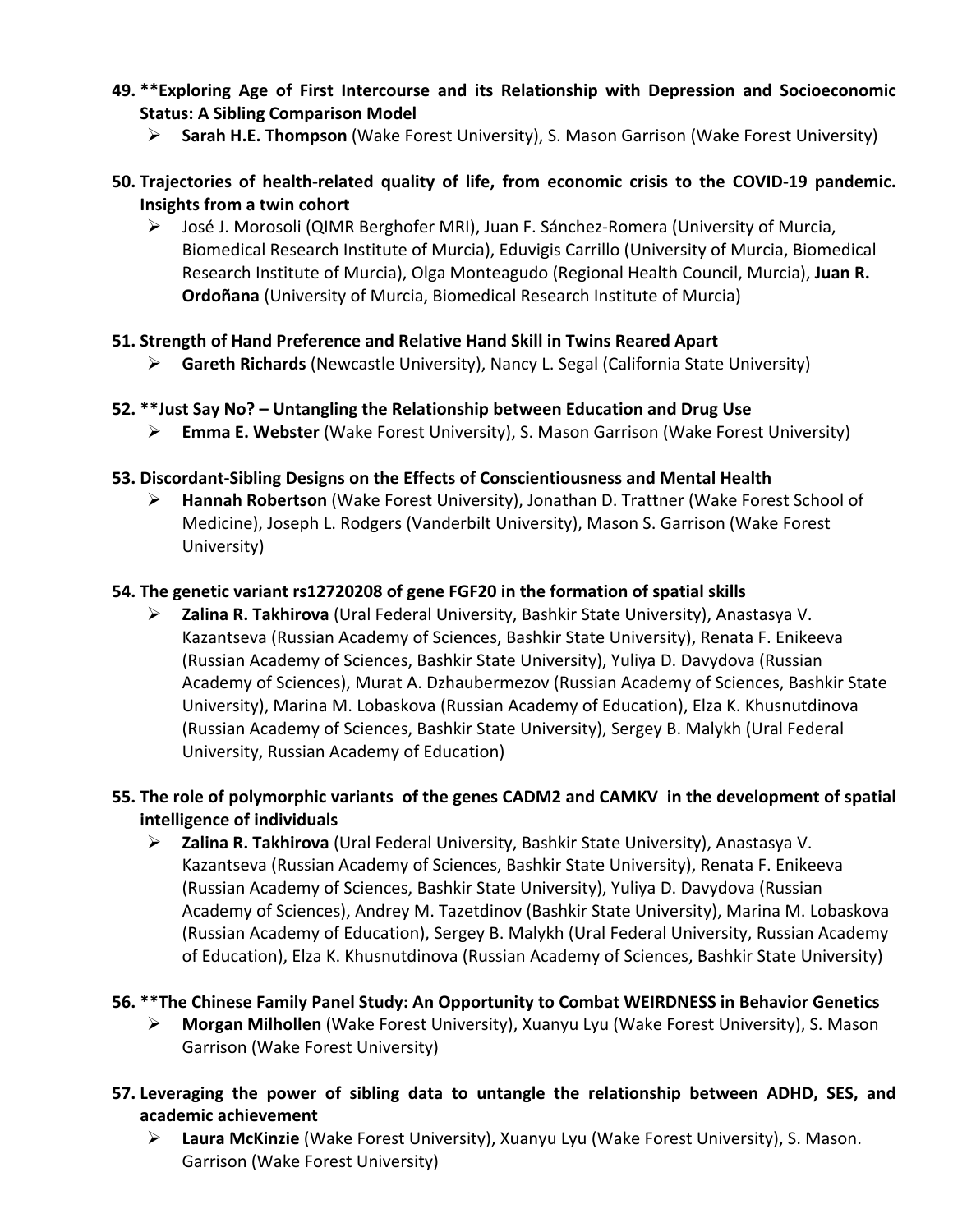#### **58. Time-trends in heritability of educational attainment in Spain: The female case**

 Juan J. Madrid-Valero (University of Alicante), Lucia Colodro-Conde (QIMR Berghofer MRI), Fruhling Rijsdijk (Anton de Kom University), Federico Blanco (University of Murcia), Francisca González-Javier (University of Murcia, Biomedical Research Institute of Murcia), **Juan R. Ordoñana** (University of Murcia, Biomedical Research Institute of Murcia)

### Friday, 24<sup>th</sup> June

| Friday          | <b>Registration</b>                                                                                                                                                                                                                                                                                                                                                                                         |                                                                                                 |  |
|-----------------|-------------------------------------------------------------------------------------------------------------------------------------------------------------------------------------------------------------------------------------------------------------------------------------------------------------------------------------------------------------------------------------------------------------|-------------------------------------------------------------------------------------------------|--|
| $7:45 - 17:00$  | Venue                                                                                                                                                                                                                                                                                                                                                                                                       | Galleria                                                                                        |  |
| Friday          | $KN-2$                                                                                                                                                                                                                                                                                                                                                                                                      | <b>Sponsored Plenary II</b>                                                                     |  |
| $9:00 - 10:00$  |                                                                                                                                                                                                                                                                                                                                                                                                             | Low-Pass Sequencing for the Next Generation of High-<br><b>Throughput Genomics Applications</b> |  |
|                 | Chair<br>Venue<br>$\triangleright$ Joe Pickrell, Gencove                                                                                                                                                                                                                                                                                                                                                    | <b>Greg Carey</b><br><b>Grand Ballroom</b>                                                      |  |
| $10:00 - 10:30$ | Coffee Break                                                                                                                                                                                                                                                                                                                                                                                                |                                                                                                 |  |
| Friday          | OS-5A                                                                                                                                                                                                                                                                                                                                                                                                       | <b>Statistical Methods II</b>                                                                   |  |
| $10:30 - 12:00$ | Chair<br>Venue                                                                                                                                                                                                                                                                                                                                                                                              | <b>Brad Verhulst</b><br>Center                                                                  |  |
| 10:30           | Exploring the relationships between autozygosity, educational attainment, and<br>cognitive ability in a contemporary, trans-ancestral American sample<br>> Sarah MC. Colbert (Washington University School of Medicine), Matthew C.<br>Keller (University of Colorado Boulder), Arpana Agrawal (Washington<br>University School of Medicine), Emma C. Johnson (Washington University<br>School of Medicine) |                                                                                                 |  |
| 10:45           | Evaluating the regional and functional overlap of rare and common variant<br>signals across complex traits (T)<br>Pamela N. Romero Villela (University of Colorado Boulder), Meng Huang<br>(University of North Texas Health Science Center at Fort Worth), Matthew C.<br>Keller (University of Colorado, Boulder)                                                                                          |                                                                                                 |  |
| 11:00           | An explanation for apparent differences in environmental effects within-<br>versus between-groups<br>> Patrick O'Keefe (Oregon Health & Science University), Wendy Johnson<br>(University of Edinburgh), S. Alex Burt (Michigan State University)                                                                                                                                                           |                                                                                                 |  |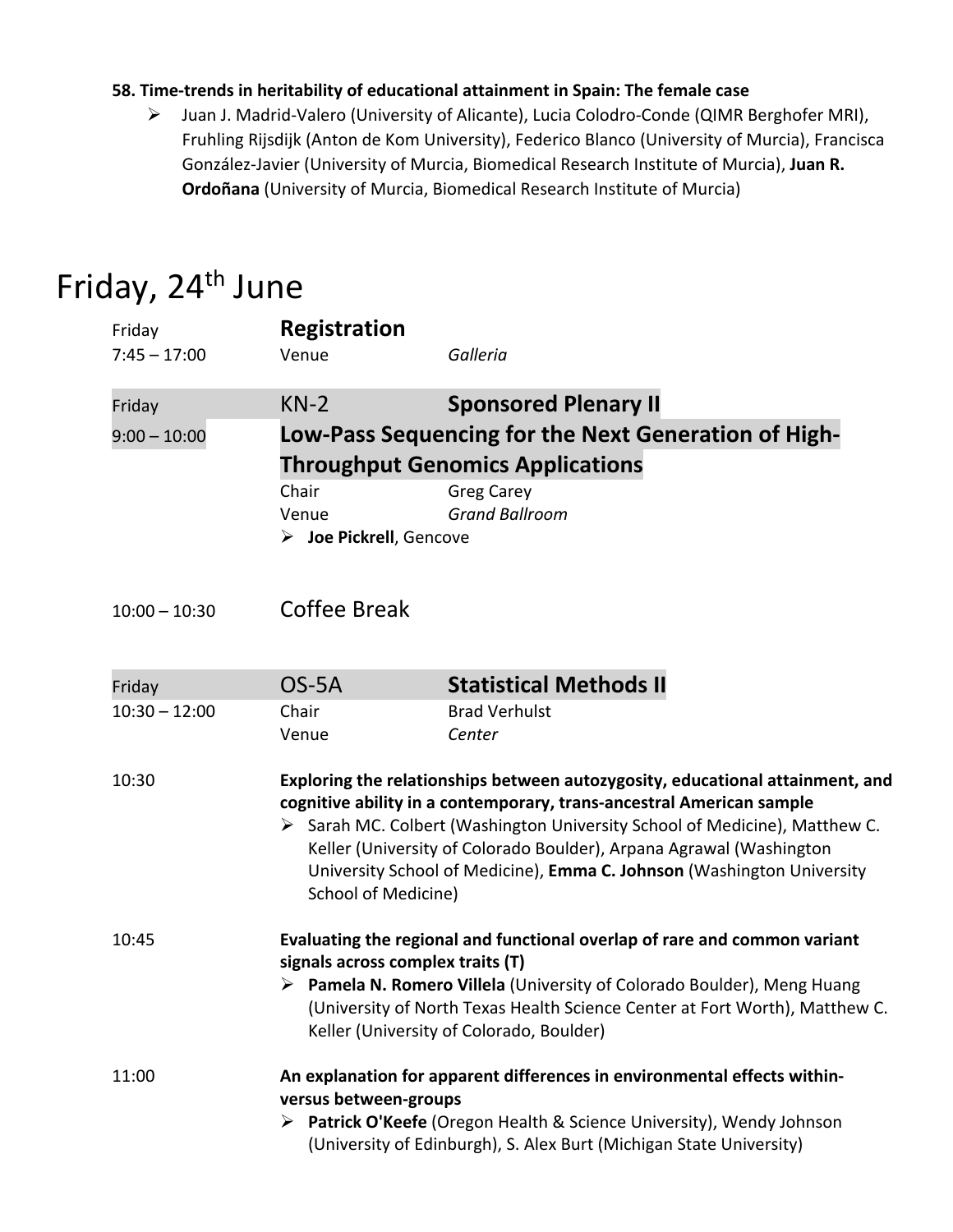| 11:15 | ** Estimating SNP-based heritability in multi-ancestry sample<br>▶ Seon-Kyeong Jang (University of Minnesota), Scott Vrieze (University of<br>Minnesota), Saonli Basu (University of Minnesota)                                                                                                                                                                                                                                                                                                                                                                                                                                  |
|-------|----------------------------------------------------------------------------------------------------------------------------------------------------------------------------------------------------------------------------------------------------------------------------------------------------------------------------------------------------------------------------------------------------------------------------------------------------------------------------------------------------------------------------------------------------------------------------------------------------------------------------------|
| 11:30 | Investigating bias in estimates of genetic and environmental influence in<br>conventional twin studies of Educational Attainment<br>▶ Tobias Wolfram (University of Bielefeld), Damien Morris (King's College<br>London)                                                                                                                                                                                                                                                                                                                                                                                                         |
| 11:45 | Rank concordance of polygenic indices: implications for personalised<br>intervention and gene-environment interplay [Virtual presentation]<br>Dilnoza Muslimova (Erasmus University Rotterdam, Tinbergen Institute), Rita<br>➤<br>Dias Pereira (Erasmus University Rotterdam, Tinbergen Institute), Stephanie<br>Von Hinke (Erasmus University Rotterdam, Tinbergen Institute, University of<br>Bristol), Hans Van Kippersluis (Erasmus University Rotterdam, Tinbergen<br>Institute), Niels Rietveld (Erasmus University Rotterdam, Tinbergen Institute,<br>Erasmus University Rotterdam), Fleur Meddens (University of Oxford) |

| Friday          | $OS-5B$                            | <b>Mental Health I</b>                                                                                                                                                                                                                                                                                                                                                                                                                                                                                              |
|-----------------|------------------------------------|---------------------------------------------------------------------------------------------------------------------------------------------------------------------------------------------------------------------------------------------------------------------------------------------------------------------------------------------------------------------------------------------------------------------------------------------------------------------------------------------------------------------|
| $10:30 - 12:00$ | Chair                              | Dirk Pelt                                                                                                                                                                                                                                                                                                                                                                                                                                                                                                           |
|                 | Venue                              | <b>Victory Room</b>                                                                                                                                                                                                                                                                                                                                                                                                                                                                                                 |
| 10:30           |                                    | Precision Psychiatry: Science Fiction or Science Fact? Challenges and<br>opportunities for translating polygenic risk scores (PRS) into practice<br>> Danielle M. Dick (Rutgers Robert Wood Johnson Medical School), Morgan N.<br>Driver (Virginia Commonwealth University), Jehannine Austin (University of<br>British Columbia), Lia Petronio (Broad Institute of MIT and Harvard), Deanna<br>Brockman (Color Health), Jacqueline S. Dron (Broad Institute of MIT and<br>Harvard, Massachusetts General Hospital) |
| 10:45           | traits<br>➤<br>Erasmus University) | Sex-stratified genomic relationships across mental health and socioeconomic<br>Andries T. Marees (VU University Amsterdam), Titus J. Galama (VU<br>University Amsterdam, Tinbergen Institute, University of Southern California,                                                                                                                                                                                                                                                                                    |
| 11:00           |                                    | A genetically informed longitudinal study of perceived stress and loneliness (T)<br>> Ryan Moshtael (University of Southern California), Christopher R. Beam<br>(University of Southern California)                                                                                                                                                                                                                                                                                                                 |
| 11:15           | (King's College London)            | Examining the associations between educational experiences and mental<br>health from childhood to adolescence<br>Kaili Rimfeld (King's College London, Royal Holloway University of London),<br>Margherita Malanchini (Queen Mary University of London), Robert Plomin                                                                                                                                                                                                                                              |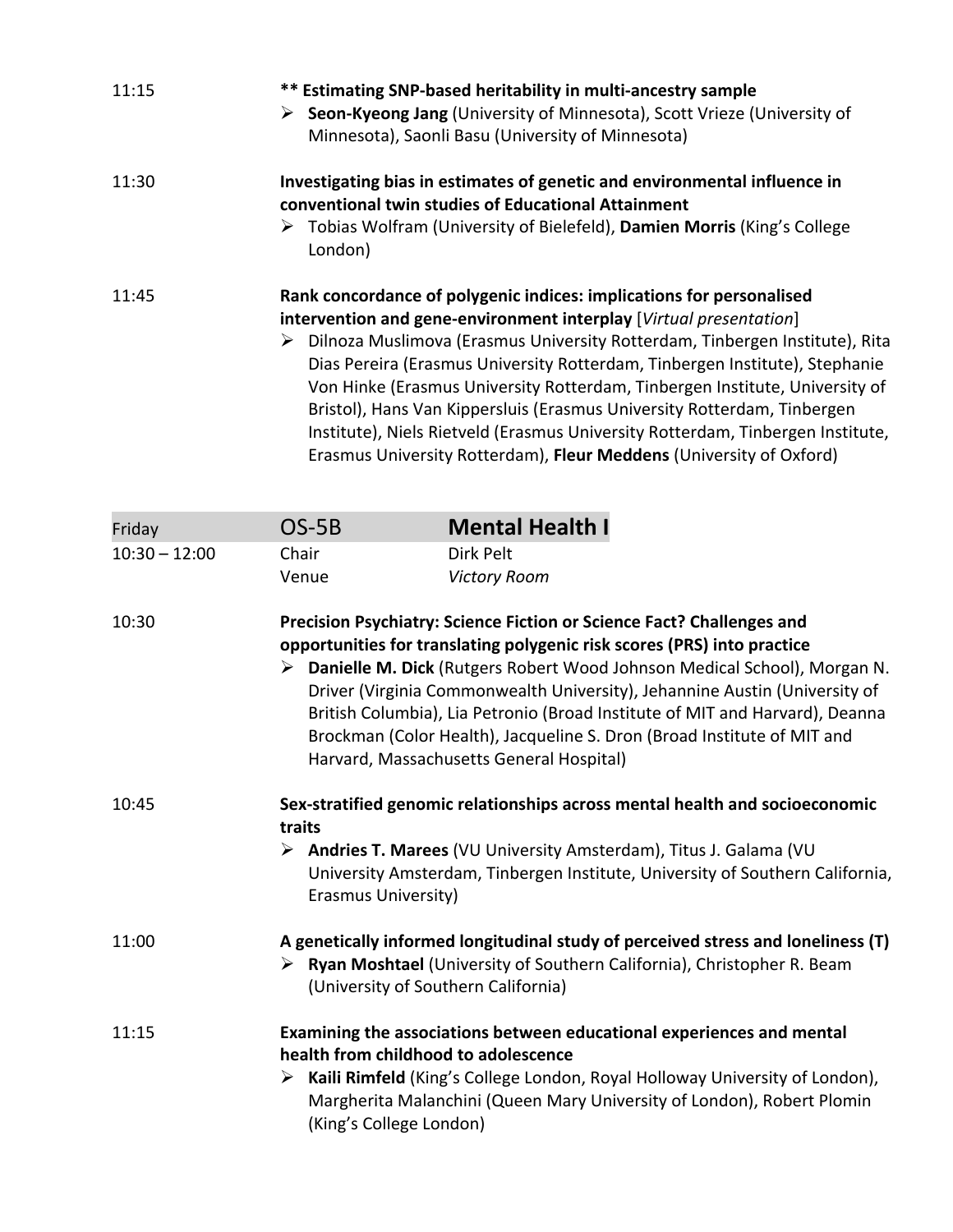| 11:30 | Identifying genetic and environmental pathways for the development of<br>externalizing behavior using within-family genomic data<br>Peter T. Tanksley (University of Texas at Austin), Sarah J. Brislin (Rutgers<br>➤<br>Robert Wood Johnson School of Medicine), Jasmin Wertz (Duke University,<br>University of Edinburgh), Travis T. Mallard (Massachusetts General Hospital,<br>Harvard Medical School), Paige Harden (University of Texas at Austin) |
|-------|-----------------------------------------------------------------------------------------------------------------------------------------------------------------------------------------------------------------------------------------------------------------------------------------------------------------------------------------------------------------------------------------------------------------------------------------------------------|
| 11:45 | **Reciprocal causality between same-sex attraction and psychological distress<br>using a genetically sensitive design: Mediating role of victimization as a<br>minority stress factor [Virtual presentation]<br>Olakunle Oginni (King's College London, Obafemi Awolowo University), Kai<br>➤                                                                                                                                                             |
|       | Lim (King's College London), Qazi Rahman (King's College London), Patrick<br>Jern (Abo Akademi University), Thalia Eley (King's College London), Fruhling<br>Rijsdijk (King's College London, Anton de Kom University of Suriname)                                                                                                                                                                                                                        |

| Friday          | Lunch and Business Meeting         |                                                                                                                                                                                                                                                                                                                                                                                                                                                                                                                 |
|-----------------|------------------------------------|-----------------------------------------------------------------------------------------------------------------------------------------------------------------------------------------------------------------------------------------------------------------------------------------------------------------------------------------------------------------------------------------------------------------------------------------------------------------------------------------------------------------|
| $12:00 - 13:30$ | Venue                              | Center                                                                                                                                                                                                                                                                                                                                                                                                                                                                                                          |
| Friday          | $SY-6A$                            | <b>Neurodevelopmental Disorders: on</b><br>restrictive food intake disorder, the<br>etiological stability of autistic traits, and<br>the genetics of autism                                                                                                                                                                                                                                                                                                                                                     |
| $13:30 - 15:00$ | Chair<br>Venue                     | Tinca Polderman, Vrije Universteit Amsterdam<br>Center                                                                                                                                                                                                                                                                                                                                                                                                                                                          |
| 13:30           | <b>Introduction</b><br>➤           | Tinca Polderman (Vrije Universteit Amsterdam)                                                                                                                                                                                                                                                                                                                                                                                                                                                                   |
| 13:40           | in 6- to-12-year-old Swedish twins | Heritability of the avoidant/restrictive food intake disorder (ARFID) phenotype<br>> Lisa Dinkler (Karolinska Institutet), Paul Lichtenstein (Karolinska Institutet),<br>Sebastian Lundström (Gothenburg University), Henrik Larsson (Karolinska<br>Institutet, Örebro University), Nadia Micali (University of Geneva, University<br>College London), Mark Taylor (Karolinska Institutet), Cynthia Bulik (Karolinska<br>Institutet, University of North Carolina at Chapel Hill)                               |
| 14:00           |                                    | Heritability of clinical diagnosis in autistic adults and etiological stability of<br>autistic traits from childhood to adulthood (T)<br>> Miriam Martini (Karolinska Institutet), Paul Lichtenstein (Karolinska<br>Institutet), Henrik Larsson (Karolinska Institutet, Örebro University), Ebba du<br>Rietz (Karolinska Institutet), Agnieszka Butwicka (Karolinska Institutet),<br>Aleksandra Kanina (Karolinska Institutet), Mina Rosenqvist (Karolinska<br>Institutet), Mark Taylor (Karolinska Institutet) |
| 14:20           |                                    | Structural models of genome-wide covariance identify multiple genetic                                                                                                                                                                                                                                                                                                                                                                                                                                           |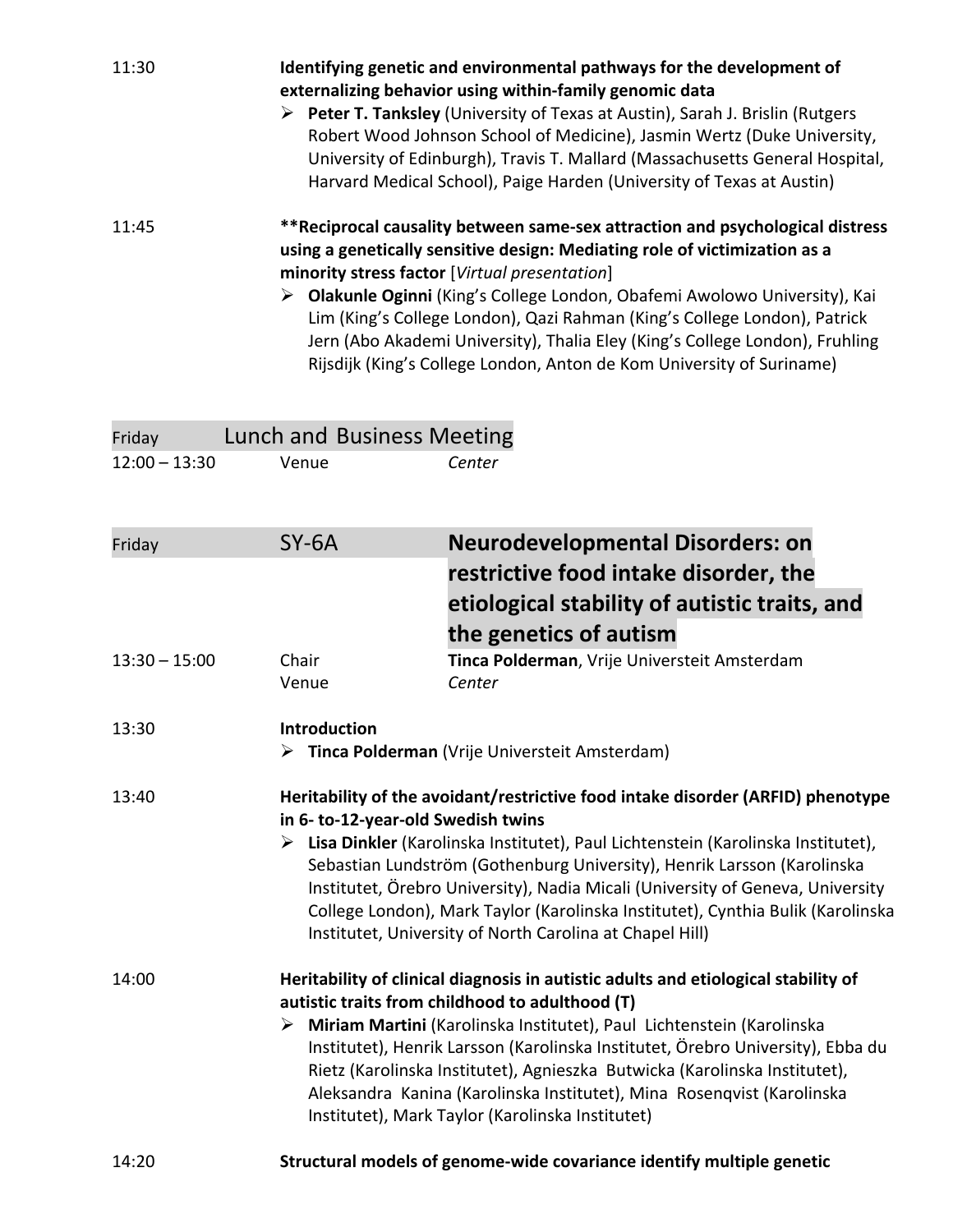#### **influences across ASD symptoms (T)**

| ➤ | Lucía de Hoyos (Max Planck Institute for Psycholinguistics), Maria T.            |
|---|----------------------------------------------------------------------------------|
|   | Barendse (Max Planck Institute for Psycholinguistics), Fenja Schlag (Max         |
|   | Planck Institute for Psycholinguistics), Marjolein M.J. van Donkelaar (Max       |
|   | Planck Institute for Psycholinguistics), Ellen Verhoef (Max Planck Institute for |
|   | Psycholinguistics), Chin Yang Shapland (University of Bristol), Jan Buitelaar    |
|   | (Radboud University, Karakter Child and Adolescent Psychiatry University         |
|   | Centre), Brad Verhulst (Texas A&M University), Simon E. Fischer (Max Planck      |
|   | Institute for Psycholinguistics, Radboud University), Dheeraj rai (University    |
|   | of Bristol, Avon and Wiltshire Partnership NHS Mental Health Trust,              |
|   | Karolinska Institutet), Beate St. Pourcain (Max Planck Institute for             |
|   | Psycholinguistics, University of Bristol, Radboud University)                    |
|   |                                                                                  |

14:40 **The Association between Polygenic scores for Autism Spectrum Disorder and Autism Spectrum Disorder and Associated Traits: a Systematic Review and Meta-analysis**

 Melanie M. de Wit (Vrije Universiteit), Morgan J. Morgan (King's College London), Abdel Abdellaoui (University of Amsterdam), Sander Begeer (Vrije Universiteit), Angelica Ronald (Birckbeck University of London), **Tinca J.C. Polderman** (Vrije Universiteit)

| Friday          | $SY-6B$                                                                   | <b>Lifespan Development and Cognitive</b>                                                                                                                                                                                                                                                                                                                                                   |  |  |  |  |
|-----------------|---------------------------------------------------------------------------|---------------------------------------------------------------------------------------------------------------------------------------------------------------------------------------------------------------------------------------------------------------------------------------------------------------------------------------------------------------------------------------------|--|--|--|--|
|                 |                                                                           | Aging in the Colorado Adoption/Twin                                                                                                                                                                                                                                                                                                                                                         |  |  |  |  |
|                 |                                                                           | <b>Study of Lifespan Development and the</b>                                                                                                                                                                                                                                                                                                                                                |  |  |  |  |
|                 |                                                                           | <b>Louisville Twin Study</b>                                                                                                                                                                                                                                                                                                                                                                |  |  |  |  |
| $13:30 - 15:05$ | Chair                                                                     | Christopher Beam, University of Southern<br>California, and                                                                                                                                                                                                                                                                                                                                 |  |  |  |  |
|                 | Venue                                                                     | Chandra Reynolds, University of California Riverside<br><b>Victory Room</b>                                                                                                                                                                                                                                                                                                                 |  |  |  |  |
| 13:30           | <b>Introduction</b>                                                       |                                                                                                                                                                                                                                                                                                                                                                                             |  |  |  |  |
|                 |                                                                           | $\triangleright$ Christopher Beam (University of Southern California) and Chandra Reynolds<br>(University of California Riverside)                                                                                                                                                                                                                                                          |  |  |  |  |
| 13:35           | amongst the noise?                                                        | Cognitive functioning and intraindividual variability at midlife: is there signal                                                                                                                                                                                                                                                                                                           |  |  |  |  |
|                 |                                                                           | $\triangleright$ Chandra A. Reynolds (University of California, Riverside), Robin P. Corley<br>(University of Colorado Boulder), John C. DeFries (University of Colorado<br>Boulder), Naomi P. Friedman (University of Colorado Boulder), Elizabeth<br>Muñoz (University of Texas at Austin), Robert Plomin (King's College London),<br>Sally J. Wadsworth (University of Colorado Boulder) |  |  |  |  |
| 13:53           |                                                                           | Twin and sibling similarities of neighborhood socioeconomic deprivation and                                                                                                                                                                                                                                                                                                                 |  |  |  |  |
|                 | associations with cognitive function                                      |                                                                                                                                                                                                                                                                                                                                                                                             |  |  |  |  |
|                 | Elizabeth Muñoz (University of Texas at Austin), Eli Knaap (University of |                                                                                                                                                                                                                                                                                                                                                                                             |  |  |  |  |
|                 |                                                                           | California, Riverside), Robin P. Corley (University of Colorado Boulder), Soo                                                                                                                                                                                                                                                                                                               |  |  |  |  |
|                 |                                                                           | Rhee (University of Colorado Boulder), Sally J. Wadsworth (University of                                                                                                                                                                                                                                                                                                                    |  |  |  |  |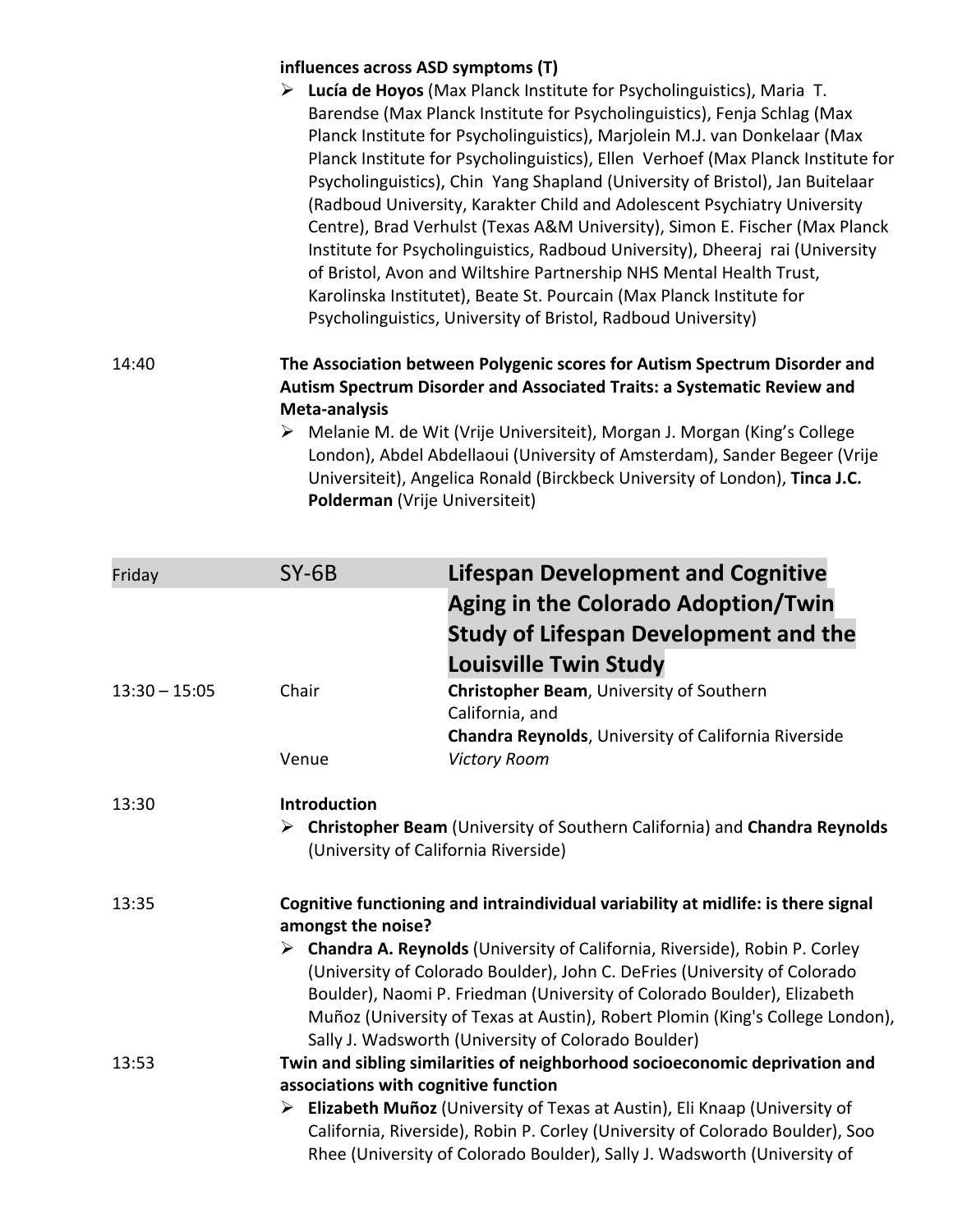| 14:11           |                                                                | Associations among measures of epigenetic age and cognitive functioning in                                                                                                                                                                                                                                                                                                                                                                                                                                                                                                                                                                                                                                                                                                                                                                                                          |
|-----------------|----------------------------------------------------------------|-------------------------------------------------------------------------------------------------------------------------------------------------------------------------------------------------------------------------------------------------------------------------------------------------------------------------------------------------------------------------------------------------------------------------------------------------------------------------------------------------------------------------------------------------------------------------------------------------------------------------------------------------------------------------------------------------------------------------------------------------------------------------------------------------------------------------------------------------------------------------------------|
|                 | the Louisville twins at midlife                                |                                                                                                                                                                                                                                                                                                                                                                                                                                                                                                                                                                                                                                                                                                                                                                                                                                                                                     |
|                 | School of Medicine)                                            | > Christopher R. Beam (University of Southern California), Morgan E. Levine<br>(Yale School of Medicine), Deborah Finkel (Indiana University Southeast,<br>Jönköping University), Ebrahim Zandi (University of Southern California Keck<br>School of Medicine), Evan J. Giangrande (University of Virginia), Eric<br>Turkheimer (University of Virginia), Thomas Guterbock (University of<br>Virginia), Sean Johnson (University of Virginia), Shelby Monahan (University<br>of Louisville School of Medicine), Kristin Higdon (University of Louisville<br>School of Medicine), A. Cevelle Barna (University of Louisville School of<br>Medicine), Ariel King (University of Louisville School of Medicine), Kendra<br>Sikes (University of Louisville School of Medicine), Lesa Ryan (University of<br>Louisville School of Medicine), Deborah W. Davis (University of Louisville |
| 14:29           | <b>Rowe Interaction (T)</b>                                    | Phenotypic divergence in dizygotic twins links the Wilson Effect and the Scarr-                                                                                                                                                                                                                                                                                                                                                                                                                                                                                                                                                                                                                                                                                                                                                                                                     |
|                 | (University of Virginia)                                       | $\triangleright$ Evan J. Giangrande (University of Virginia), Sean R. Womack (University of<br>Virginia), Christopher R. Beam (University of Southern California), Deborah<br>Finkel (Indiana University Southeast, Jönköping University), Deborah W.<br>Davis (University of Louisville School of Medicine), Eric Turkheimer                                                                                                                                                                                                                                                                                                                                                                                                                                                                                                                                                       |
| 14:47           | <b>Discussion</b><br>$\triangleright$ Jonathan King (NIA, NIH) |                                                                                                                                                                                                                                                                                                                                                                                                                                                                                                                                                                                                                                                                                                                                                                                                                                                                                     |
| $15:05 - 15:25$ | Coffee/Tea/Snacks Break                                        |                                                                                                                                                                                                                                                                                                                                                                                                                                                                                                                                                                                                                                                                                                                                                                                                                                                                                     |
| Friday          | OS-7A                                                          | <b>Development</b>                                                                                                                                                                                                                                                                                                                                                                                                                                                                                                                                                                                                                                                                                                                                                                                                                                                                  |
| $15:25 - 16:25$ | Chair                                                          | Beate St. Pourcain                                                                                                                                                                                                                                                                                                                                                                                                                                                                                                                                                                                                                                                                                                                                                                                                                                                                  |
|                 | Venue                                                          | Center                                                                                                                                                                                                                                                                                                                                                                                                                                                                                                                                                                                                                                                                                                                                                                                                                                                                              |
| 15:25           | London)                                                        | The developmental interplay between the p-factor of psychopathology and the<br>g-factor of intelligence from age 7 through 16 years<br>> Sophie von Stumm (University of York), Margherita Malanchini (Queen Mary<br>University of London, King's College London), Helen L. Fisher (King's College                                                                                                                                                                                                                                                                                                                                                                                                                                                                                                                                                                                  |
| 15:40           |                                                                | Evocative pathways via callous behaviors to school-age relationships and later<br>social skills: A longitudinal adoption study<br>> Amanda M. Ramos (University of North Carolina at Chapel Hill), Elizabeth A.<br>Shewark (Michigan State University), Misaki N. Natsuaki (University of<br>California, Riverside), David Reiss (Yale University), Daniel S. Shaw (University<br>of Pittsburgh), Jody M. Ganiban (George Washington University), Leslie D.                                                                                                                                                                                                                                                                                                                                                                                                                         |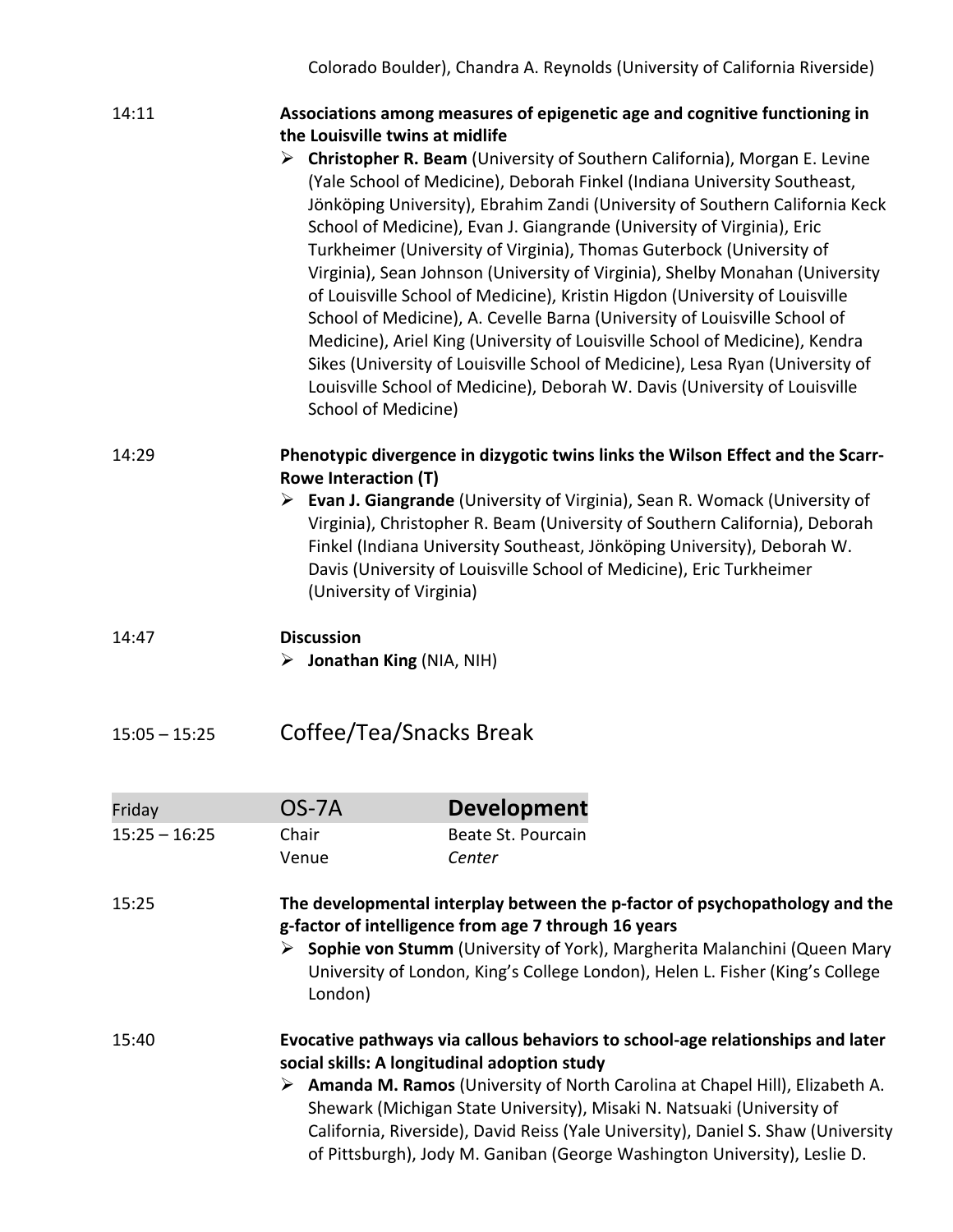Leve (University of Oregon), Jenae M. Neiderhiser (Pennsylvania State University)

#### 15:55 **The roles of familial transmission and smoking during pregnancy on executive function skills: A sibling-comparison study**

 **Valerie S. Knopik** (Purdue University), Lauren Micalizzi (Brown University), Kristine Marceau (Purdue University), Amy Loviska (Purdue University), Li Yu (Purdue University), Alexandria Bien (Purdue University), Emily Rolan (Michigan State University), Allison S. Evans (Concord Comprehensive Neuropsychological Services), Rohan H.C. Palmer (Emory University), Andrew C. Heath (Washington University School of Medicine)

#### 16:10 **A Longitudinal Twin Study of Normal Personality Development from Adolescence to Adulthood**

 **Yuri Kim** (University of Minnesota), Stephanie M. Zellers (University of Minnesota), James J. Lee (University of Minnesota), Matt McGue (University of Minnesota)

| Friday          | OS-7B | <b>Health</b>       |
|-----------------|-------|---------------------|
| $15:25 - 16:25$ | Chair | <b>Holly Poore</b>  |
|                 | Venue | <b>Victory Room</b> |

#### 15:25 **Genomic Moderation of Body Mass Index (BMI) with Health and Lifestyle Variables**

 **Sarah E. Benstock** (Texas A&M University), Jennifer Holtkamp Harris (Texas A&M University), Amy M. Adams (Texas A&M University), John Hettema (Texas A&M University), Elizabeth Prom-Wormley (Virginia Commonwealth University), Brad Verhulst (Texas A&M University)

| 15:40 | Genome-wide association study of six latent sleep health factors (T) |  |  |  |  |
|-------|----------------------------------------------------------------------|--|--|--|--|
|       |                                                                      |  |  |  |  |

 **Claire L. Morrison** (University of Colorado Boulder), Naomi P. Friedman (University of Colorado Boulder)

#### 15:55 **Using polygenic scores for circadian rhythm to predict well-being, health, and sleep (T)**

 **Anne Landvreugd** (Vrije Universiteit, Amsterdam University Medical Centre), René Pool (Vrije Universiteit), Michel G. Nivard (Vrije Universiteit, Amsterdam University Medical Centre), Meike Bartels (Universiteit, Amsterdam University Medical Centre)

#### 16:10 **Multivariate modeling of direct and proxy GWAS indicates substantial common variant heritability of Alzheimer's disease**

 **Javier de la Fuente** (University of Texas at Austin), Andrew D. Grotzinger (University of Texas at Austin, Massachusetts General Hospital), Riccardo E. Marioni (University of Edinburgh), Michel G. Nivard (VU University Amsterdam), Elliot M. Tucker-Drob (University of Texas at Austin)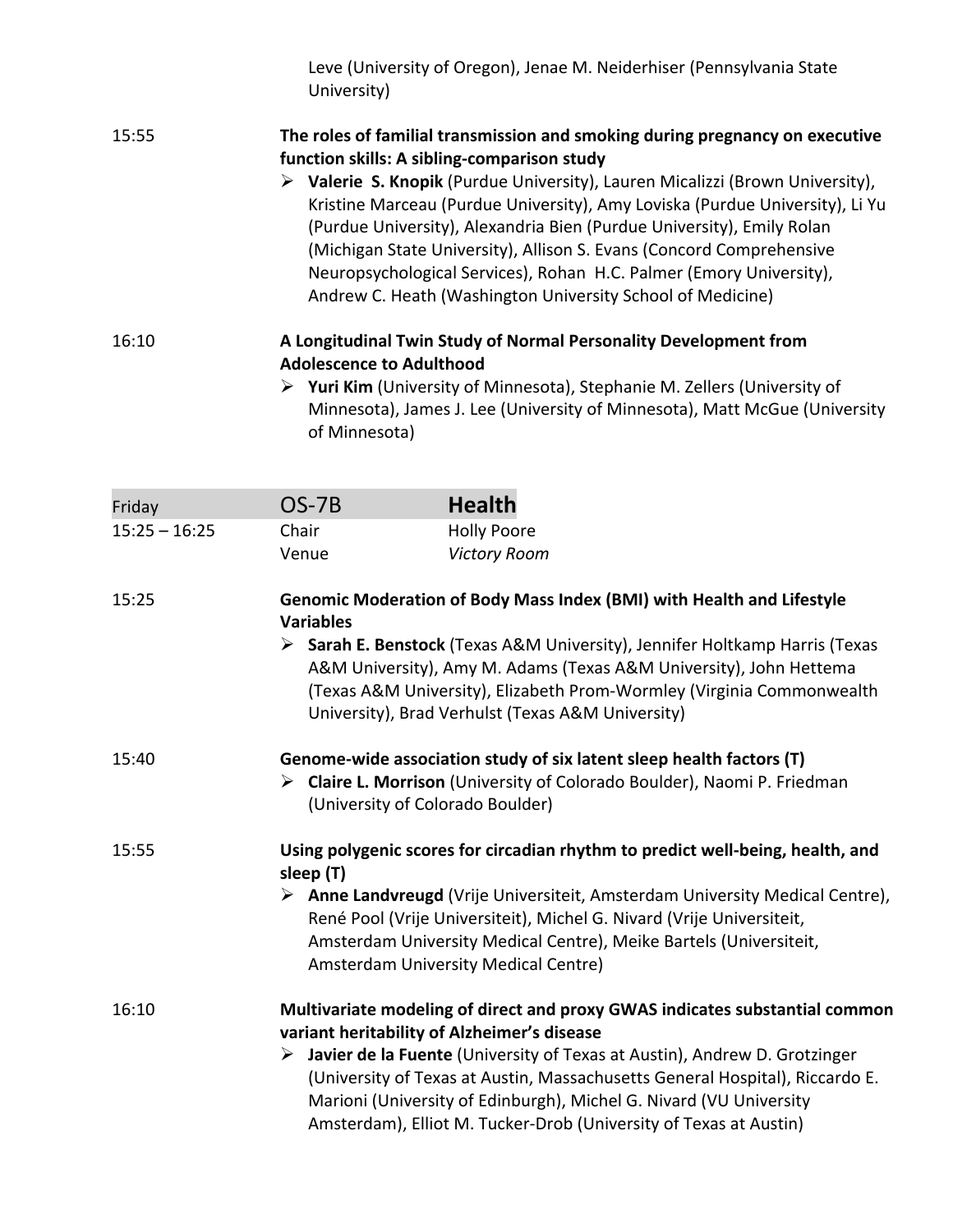| Friday          | <b>OS-7C</b>                                            | <b>Physical Risks &amp; Development</b>                                                                                                                                                                                                                                                                                                                                                                                                                                                                                                      |
|-----------------|---------------------------------------------------------|----------------------------------------------------------------------------------------------------------------------------------------------------------------------------------------------------------------------------------------------------------------------------------------------------------------------------------------------------------------------------------------------------------------------------------------------------------------------------------------------------------------------------------------------|
| $15:25 - 16:25$ | Chair<br>Venue                                          | <b>Patrick Turley</b><br><b>Champion Room</b>                                                                                                                                                                                                                                                                                                                                                                                                                                                                                                |
| 15:25           | <b>Cognition Function, and Depression</b><br>Consortium | Genetic Architecture of Self-Rated Health: Relationship with Physical Health,<br>> Deborah Finkel (Indiana University Southeast, Jönköping University), IGEMS                                                                                                                                                                                                                                                                                                                                                                                |
| 15:40           |                                                         | Co-Recovery of Physical Size and Cognitive Ability across Childhood (T)<br>▶ Sean R. Womack (University of Virginia), Evan J. Giangrande (University of<br>Virginia), Ramona Weber (University of Virginia), Christopher R. Beam<br>(University of Southern California), Deborah Finkel (Indiana University<br>Southeast, Jönköping University), Deborah W. Davis (University of Louisville),<br>Eric Turkheimer (University of Virginia)                                                                                                    |
| 15:55           | sample of children adopted at birth (T)                 | Genetic, prenatal, birth, and postnatal predictors for pubertal tempo in a<br>> Olivia C. Robertson (Purdue University), Kristine Marceau (Purdue<br>University), Elizabeth A. Shirtcliff (University of Oregon), Lorah D. Dorn (Penn<br>State University), Misaki N. Natsuaki (University of California, Riverside),<br>Daniel S. Shaw (University of Pittsburgh), David Reiss (Yale University), Leslie<br>D. Leve (University of Oregon), Jenae M. Neiderhiser (Penn State University),<br>Jody M. Ganiban (George Washington University) |
| 16:10           |                                                         | Genetic, environmental and phenotypic variation in, and correlations between,<br>brain cortical thickness and surface area in children (T)<br>Daniel Bustamante (Virginia Institute for Psychiatric and Behavioral Genetics,<br>Virginia Commonwealth University), Ananda B. Amstadter (Virginia Institute<br>for Psychiatric and Behavioral Genetics, Virginia Commonwealth University),<br>Michael C. Neale (Virginia Institute for Psychiatric and Behavioral Genetics)                                                                   |
| $16:25 - 16:55$ | <b>Break</b>                                            |                                                                                                                                                                                                                                                                                                                                                                                                                                                                                                                                              |
| Friday          | $KN-3$                                                  | <b>Dobzhansky Lecture</b>                                                                                                                                                                                                                                                                                                                                                                                                                                                                                                                    |
| $16:55 - 17:55$ | The Genetics of War and Peace                           |                                                                                                                                                                                                                                                                                                                                                                                                                                                                                                                                              |
|                 | Chair                                                   | <b>Hermine Maes</b>                                                                                                                                                                                                                                                                                                                                                                                                                                                                                                                          |
|                 | Venue                                                   | <b>Grand Ballroom</b>                                                                                                                                                                                                                                                                                                                                                                                                                                                                                                                        |
|                 |                                                         | > Laura Baker (University of Southern California)                                                                                                                                                                                                                                                                                                                                                                                                                                                                                            |

# Saturday, 25<sup>th</sup> June

7:45 – 12:00 Venue *Galleria*

Saturday **Registration**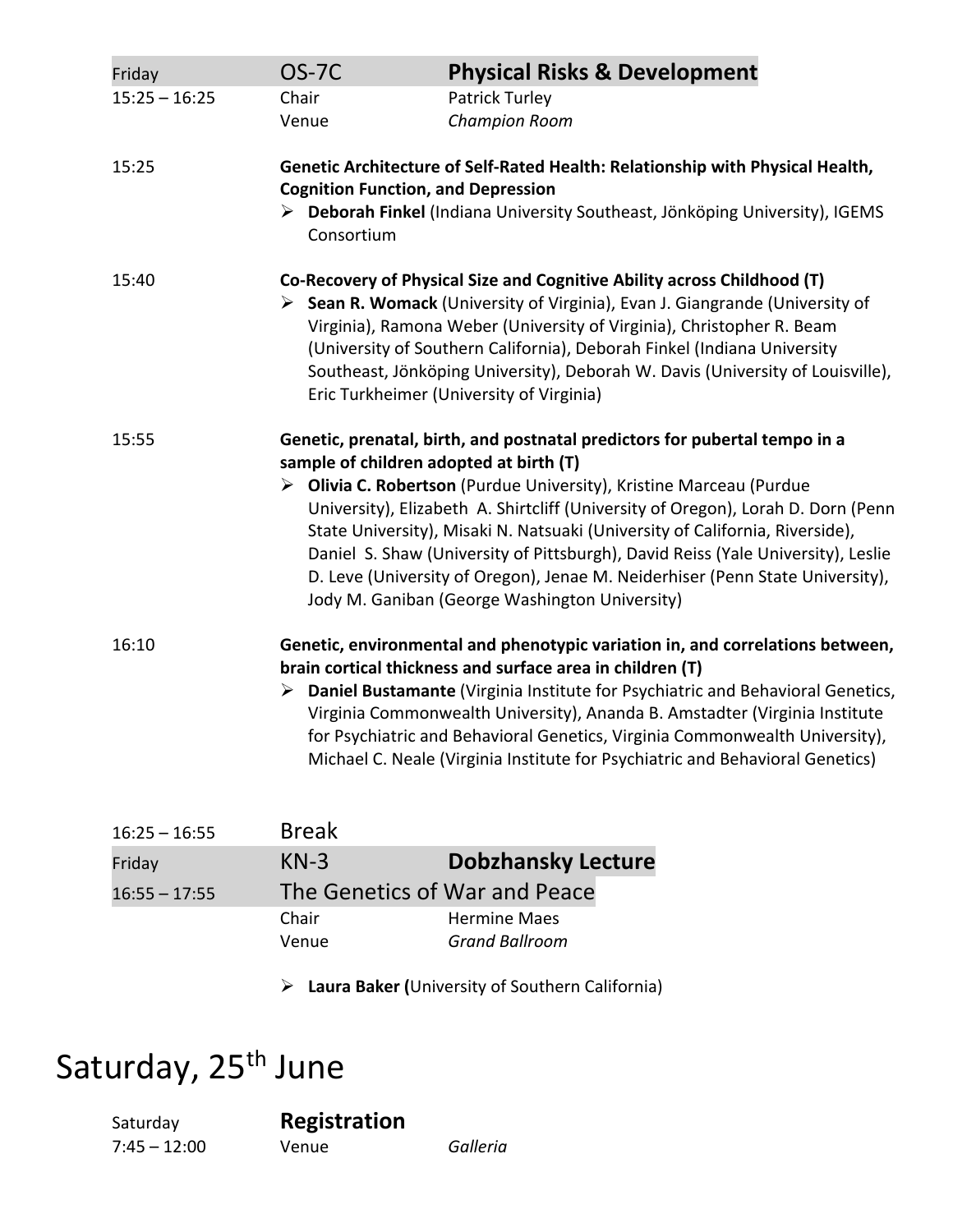| Saturday        | $KN-4$                                                                      | <b>Plenary III</b>                                                                                                                                                                                                                                                                                                                                                                                                                                                                                                                                                                                        |  |  |  |
|-----------------|-----------------------------------------------------------------------------|-----------------------------------------------------------------------------------------------------------------------------------------------------------------------------------------------------------------------------------------------------------------------------------------------------------------------------------------------------------------------------------------------------------------------------------------------------------------------------------------------------------------------------------------------------------------------------------------------------------|--|--|--|
| $9:00 - 10:00$  | Celebrating a century of research in behavioral genetics                    |                                                                                                                                                                                                                                                                                                                                                                                                                                                                                                                                                                                                           |  |  |  |
|                 | Chair<br>Venue                                                              | <b>Meike Bartels</b><br><b>Grand Ballroom</b>                                                                                                                                                                                                                                                                                                                                                                                                                                                                                                                                                             |  |  |  |
|                 | ➤                                                                           | Robert Plomin, King's College London                                                                                                                                                                                                                                                                                                                                                                                                                                                                                                                                                                      |  |  |  |
| $10:00 - 10:30$ | Coffee Break                                                                |                                                                                                                                                                                                                                                                                                                                                                                                                                                                                                                                                                                                           |  |  |  |
| Saturday        | OS-8A                                                                       | <b>Clinical Applications</b>                                                                                                                                                                                                                                                                                                                                                                                                                                                                                                                                                                              |  |  |  |
| $10:30 - 12:00$ | Chair<br>Venue                                                              | Michael Pogue-Geile<br>Center                                                                                                                                                                                                                                                                                                                                                                                                                                                                                                                                                                             |  |  |  |
| 10:30           |                                                                             | ** Nature and nurture intertwined: The example of early psychosocial                                                                                                                                                                                                                                                                                                                                                                                                                                                                                                                                      |  |  |  |
|                 | prevention<br>➤<br>State University)                                        | Kathryn Lemery-Chalfant (Arizona State University), Jenn-Yun Tein (Arizona                                                                                                                                                                                                                                                                                                                                                                                                                                                                                                                                |  |  |  |
| 10:45           | Challenges to incorporating polygenic risk scores in clinical mental health |                                                                                                                                                                                                                                                                                                                                                                                                                                                                                                                                                                                                           |  |  |  |
|                 | practice                                                                    | > Sarah E. Medland (QIMR Berghofer Medical Research Institute), Brittany<br>Mitchell (QIMR Berghofer Medical Research Institute), Adrian Campos (QIMR<br>Berghofer Medical Research Institute), David C. Whiteman (QIMR Berghofer<br>Medical Research Institute), Catherine M. Olsen (QIMR Berghofer Medical<br>Research Institute), Dan J. Siskind (University of Queensland, Metro South<br>Addiction and Mental Health Service), Ian Hickie (University of Sydney),<br>Penelope A. Lind (QIMR Berghofer Medical Research Institute), Nicholas G.<br>Martin (QIMR Berghofer Medical Research Institute) |  |  |  |
| 11:00           |                                                                             | Developmental GxE: The Role of Neighborhood Disadvantage as an Etiologic                                                                                                                                                                                                                                                                                                                                                                                                                                                                                                                                  |  |  |  |
|                 | Burt (Michigan State University)                                            | Moderator of Continuity and Change in Antisocial Behavior (T)<br>> Sarah L. Carroll (Michigan State University), Elizabeth A. Shewark (Michigan<br>State University), Kelly L. Klump (Michigan State University), S. Alexandra                                                                                                                                                                                                                                                                                                                                                                            |  |  |  |
| 11:15           |                                                                             | The role of heritable and environment influences on adolescent anxiety and                                                                                                                                                                                                                                                                                                                                                                                                                                                                                                                                |  |  |  |
|                 | life meaning and purpose over the course of the COVID-19 pandemic: An       |                                                                                                                                                                                                                                                                                                                                                                                                                                                                                                                                                                                                           |  |  |  |
|                 | adoption study (T)                                                          | ▶ Li Yu (Purdue University), Prudence A. Regacho (Purdue University), Kristine<br>Marceau (Purdue University), Valerie S. Knopik (Purdue University), Misaki<br>Natsuaki (University of California Riverside), Daniel S. Shaw (University of<br>Pittsburgh), David Reiss (Yale University), Leslie D. Leve (University of<br>Oregon), Jody M. Ganiban (George Washington University), Jenae M.<br>Neiderhiser (Penn State University)                                                                                                                                                                     |  |  |  |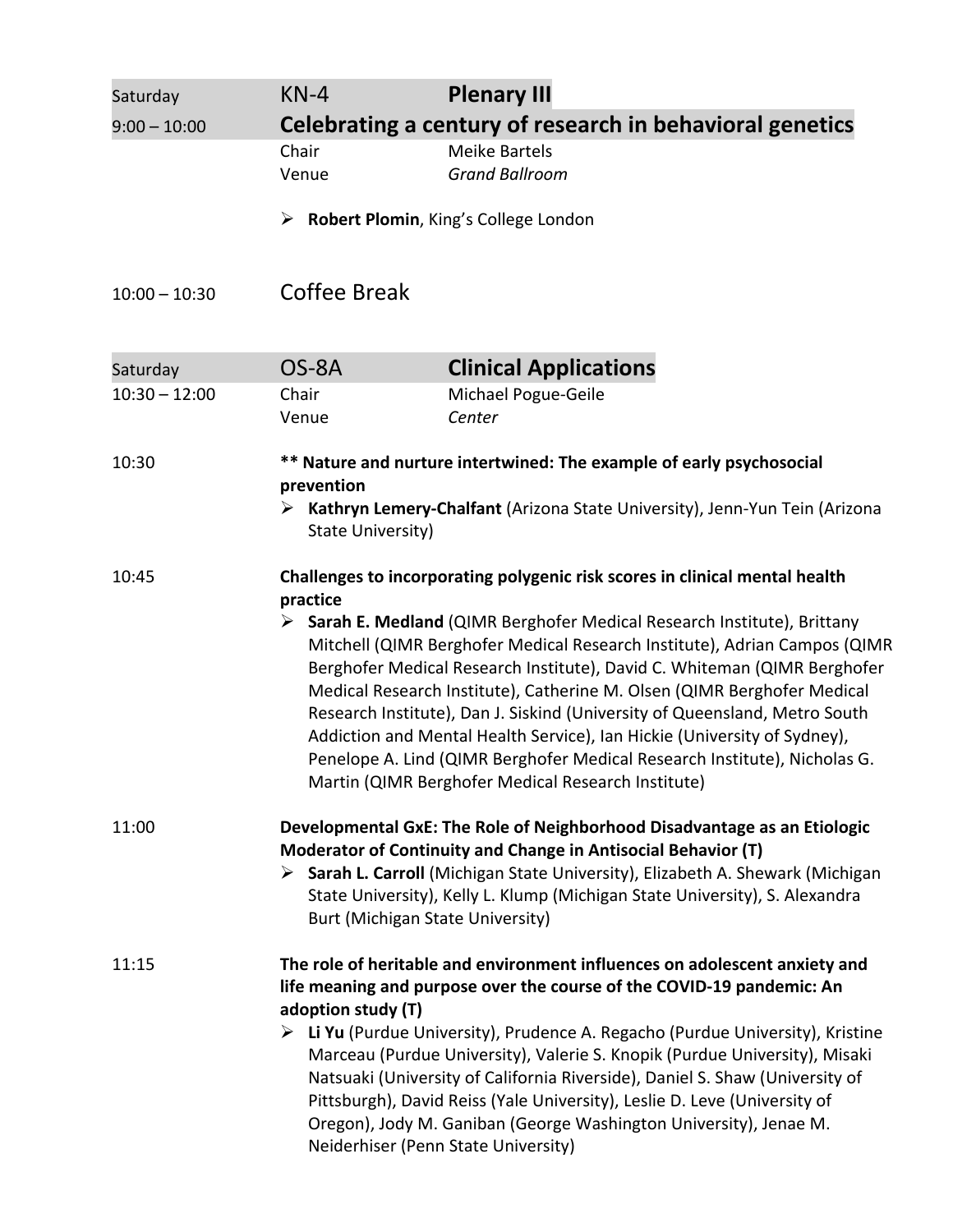| 11:30 | Explaining the influence of nonshared environment (NSE) on behaviour                        |  |  |  |  |  |
|-------|---------------------------------------------------------------------------------------------|--|--|--|--|--|
|       | problems from preschool to adulthood: Mind the missing NSE gap (Virtual) (T)                |  |  |  |  |  |
|       | Agnieszka Gidziela (Queen Mary University of London, King's College                         |  |  |  |  |  |
|       | London), Margherita Malanchini (Queen Mary University of London, King's                     |  |  |  |  |  |
|       | College London), Kaili Rimfeld (King's College London, Royal Holloway                       |  |  |  |  |  |
|       | University of London), Andrew McMillan (King's College London), Angelica                    |  |  |  |  |  |
|       | Ronald (Birkbeck University of London), Essi Viding (University College                     |  |  |  |  |  |
|       | London), Alison Pike (University of Sussex), Kathryn Asbury (University of                  |  |  |  |  |  |
|       | York), Thalia C. Eley (King's College London), Sophie von Stumm (University                 |  |  |  |  |  |
|       | of York), Robert Plomin (King's College London)                                             |  |  |  |  |  |
| 11:45 | Chronic pain conditions and risk of suicidal behavior: A 10-year longitudinal co-           |  |  |  |  |  |
|       | twin control study [Virtual presentation] (T)                                               |  |  |  |  |  |
|       | $\triangleright$ Cen Chen (Karolinska Institutet), Erik Pettersson (Karolinska Institutet), |  |  |  |  |  |
|       | Alynna Summit (Indiana University), Katja Boersma (Örebro University),                      |  |  |  |  |  |
|       | Zheng Chang (Karolinska Institutet), Ralf Kuja-Halkola (Karolinska Institutet),             |  |  |  |  |  |
|       | Paul Lichtenstein (Karolinska Institutet), Patrick Quinn (Indiana University)               |  |  |  |  |  |

| Saturday        | OS-8B                                                                                                                                                                                                                                                                                         | <b>Role of Social Environment</b>                                                                                                                                                                                                                                                                                                                                         |  |
|-----------------|-----------------------------------------------------------------------------------------------------------------------------------------------------------------------------------------------------------------------------------------------------------------------------------------------|---------------------------------------------------------------------------------------------------------------------------------------------------------------------------------------------------------------------------------------------------------------------------------------------------------------------------------------------------------------------------|--|
| $10:30 - 12:00$ | Chair                                                                                                                                                                                                                                                                                         | Jinni Su                                                                                                                                                                                                                                                                                                                                                                  |  |
|                 | Venue                                                                                                                                                                                                                                                                                         | <b>Victory Room</b>                                                                                                                                                                                                                                                                                                                                                       |  |
| 10:30           | **The interplay within the interplay: rGE varies across neighborhood contexts<br>S. Alexandra Burt (Michigan State University), Elizabeth A. Shewark<br>➤<br>(Michigan State University), Kelly L. Klump (Michigan State University), Jenae<br>M. Neiderhiser (Pennsylvania State University) |                                                                                                                                                                                                                                                                                                                                                                           |  |
| 10:45           | <b>Biobank</b>                                                                                                                                                                                                                                                                                | The effects of demographic-based selection bias on GWAS results in the UK                                                                                                                                                                                                                                                                                                 |  |
|                 | ≻                                                                                                                                                                                                                                                                                             | Sjoerd van Alten (Vrije Universiteit Amsterdam, Tinbergen Institute),<br>Benjamin W. Domingue (Stanford University), Titus Galama (Vrije Universiteit<br>Amsterdam, Tinbergen Institute, University of Southern California, Los<br>Angeles, Erasmus University Rotterdam), Andries T. Marees (Vrije<br>Universiteit Amsterdam), and Jessica Faul (University of Michigan) |  |
| 11:00           | <b>Lagged Panel Model</b>                                                                                                                                                                                                                                                                     | Does Home Chaos Influence School Performance over Time? A Biometric Cross-                                                                                                                                                                                                                                                                                                |  |
|                 |                                                                                                                                                                                                                                                                                               | ▶ Alexandra Starr (Bielefeld University), Mirko Ruks (Bielefeld University), Lena<br>Weigel (Bielefeld University), Rainer Riemann (Bielefeld University)                                                                                                                                                                                                                 |  |
| 11:15           | Large-scale genome-wide study of income highlights heterogenous pleiotropy<br>across the genome (T)                                                                                                                                                                                           |                                                                                                                                                                                                                                                                                                                                                                           |  |
|                 | ➤                                                                                                                                                                                                                                                                                             | Hyeokmoon Kweon (Vrije Universiteit Amsterdam), Casper A.P. Burik (Vrije<br>Universiteit Amsterdam), Rafael Ahlskog (Uppsala University), Aysu Okbay<br>(Vrije Universiteit Amsterdam), Richard Karlsson Linnér (Leiden University),<br>Ronald de Vlaming (Vrije Universiteit Amsterdam), Daniel J. Benjamin                                                              |  |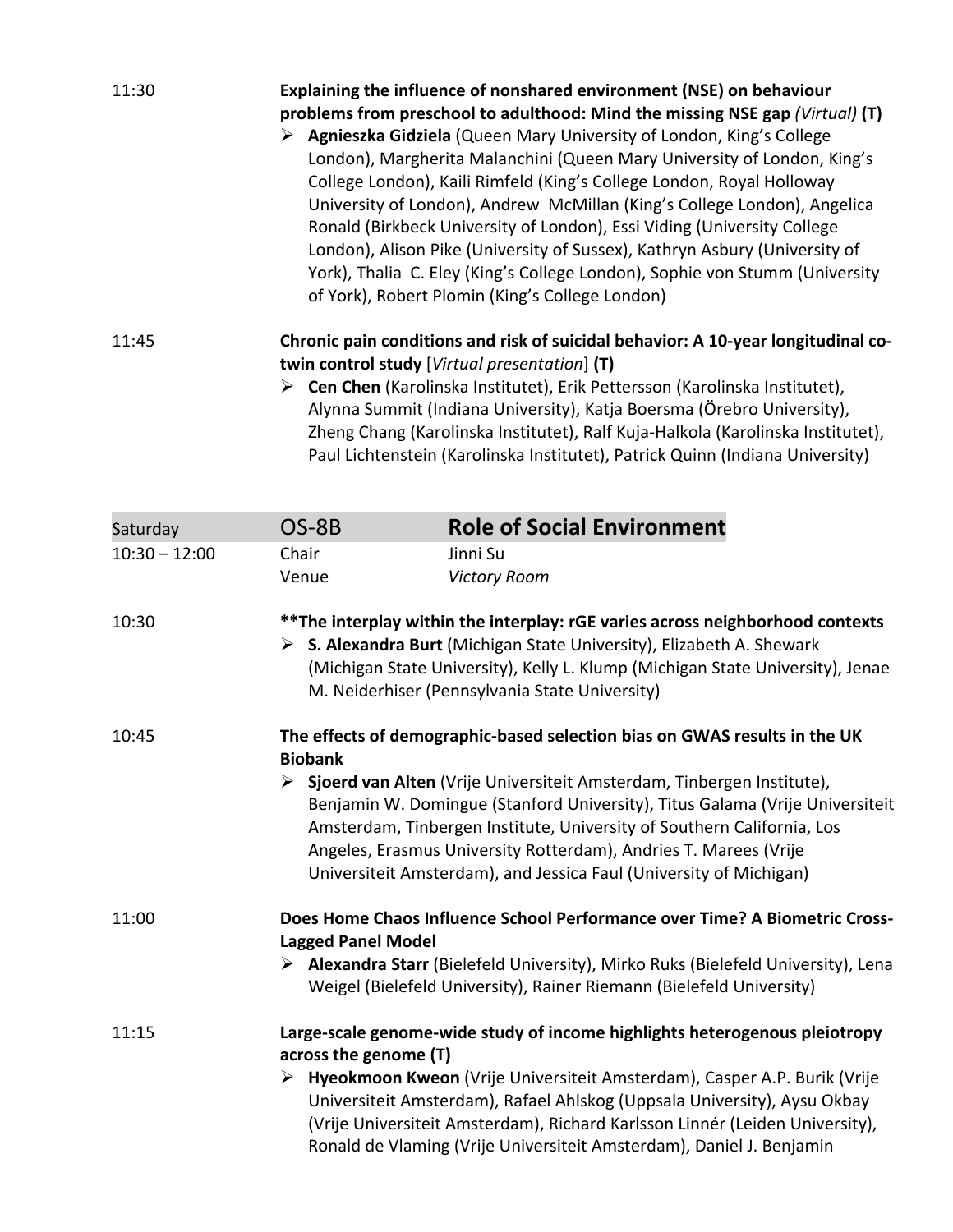|                 | (National Bureau of Economic Research, UCLA), Thomas A. DiPrete (Columbia<br>University), Philipp D. Koellinger (Vrije Universiteit Amsterdam), Social<br><b>Science Genetic Association Consortium</b>                                                                                                                                                                                                                                                                                                                                                                                          |                                                                                                                                                                                                                                                                                                                                                                                                                        |  |  |
|-----------------|--------------------------------------------------------------------------------------------------------------------------------------------------------------------------------------------------------------------------------------------------------------------------------------------------------------------------------------------------------------------------------------------------------------------------------------------------------------------------------------------------------------------------------------------------------------------------------------------------|------------------------------------------------------------------------------------------------------------------------------------------------------------------------------------------------------------------------------------------------------------------------------------------------------------------------------------------------------------------------------------------------------------------------|--|--|
| 11:30           |                                                                                                                                                                                                                                                                                                                                                                                                                                                                                                                                                                                                  | Trading social status for genetics in marriage markets: evidence from UK                                                                                                                                                                                                                                                                                                                                               |  |  |
|                 | <b>Biobank</b><br>(University of East Anglia)                                                                                                                                                                                                                                                                                                                                                                                                                                                                                                                                                    | > Abdel Abdellaoui (UMC Medical Centre), Oana Borcan (University of East<br>Anglia), Pierre Chiappori (University of Columbia), David Hugh-Jones                                                                                                                                                                                                                                                                       |  |  |
| 11:45           | <b>Attainment (T)</b><br>➤                                                                                                                                                                                                                                                                                                                                                                                                                                                                                                                                                                       | **Where You Live Matters: Visualizing Environmental Effects on Reading<br><b>Jeffrey A. Shero</b> (Florida State University), Florina Erbeli (Texas A&M<br>University), Zoe Reed (University of Bristol), Rasheda Haughbrook (Florida<br>State University), Oliver Davis (University of Bristol, The Alan Turing<br>Institute), Jeanette Taylor (Florida State University), Sara A. Hart (Florida<br>State University) |  |  |
| Saturday        |                                                                                                                                                                                                                                                                                                                                                                                                                                                                                                                                                                                                  | Lunch and Mentor Meetings                                                                                                                                                                                                                                                                                                                                                                                              |  |  |
| $12:00 - 13:15$ | Venue                                                                                                                                                                                                                                                                                                                                                                                                                                                                                                                                                                                            | Champion, Victory, Center                                                                                                                                                                                                                                                                                                                                                                                              |  |  |
| Saturday        | OS-9A                                                                                                                                                                                                                                                                                                                                                                                                                                                                                                                                                                                            | <b>Statistical Methods III</b>                                                                                                                                                                                                                                                                                                                                                                                         |  |  |
| $13:15 - 14:30$ | Chair                                                                                                                                                                                                                                                                                                                                                                                                                                                                                                                                                                                            | Matt Keller                                                                                                                                                                                                                                                                                                                                                                                                            |  |  |
|                 | Venue                                                                                                                                                                                                                                                                                                                                                                                                                                                                                                                                                                                            | Center                                                                                                                                                                                                                                                                                                                                                                                                                 |  |  |
| 13:15           | Gametic Phasing Leading to Detection and Correction of Mendelian Errors (T)<br>> Emmanuel Sapin (University of Colorado Boulder), Matthew C. Keller<br>(University of Colorado Boulder)                                                                                                                                                                                                                                                                                                                                                                                                          |                                                                                                                                                                                                                                                                                                                                                                                                                        |  |  |
| 13:30           | Mendelian imputation of parental genotypes improves estimates of direct<br>genetic effects                                                                                                                                                                                                                                                                                                                                                                                                                                                                                                       |                                                                                                                                                                                                                                                                                                                                                                                                                        |  |  |
|                 | > Junming Guan (UCLA Anderson School of Management), Seyed Moeen<br>Nehzati (UCLA), Stefania Benonisdottir (University of Oxford), Aysu Okbay<br>(Vrije Universiteit Amsterdam), Hariharan Jayashankar (National Bureau of<br>Economic Research), Chanwook Lee (Harvard University), David Cesarini<br>(National Bureau of Economic Research, New York University), Daniel J.<br>Benjamin (UCLA, National Bureau of Economic Research), Patrick Turley<br>(University of Southern California), Augustine Kong (University of Oxford),<br>Alexander I. Young (UCLA Anderson School of Management) |                                                                                                                                                                                                                                                                                                                                                                                                                        |  |  |

#### 13:45 **Are there causal effects of genetic population structure? Evidence from family analyses** Ramina Sotoudeh (University of Oxford), **Sam Trejo** (Princeton University),

Arbel Harpak (University of Texas at Austin), Dalton Conley (Princeton University)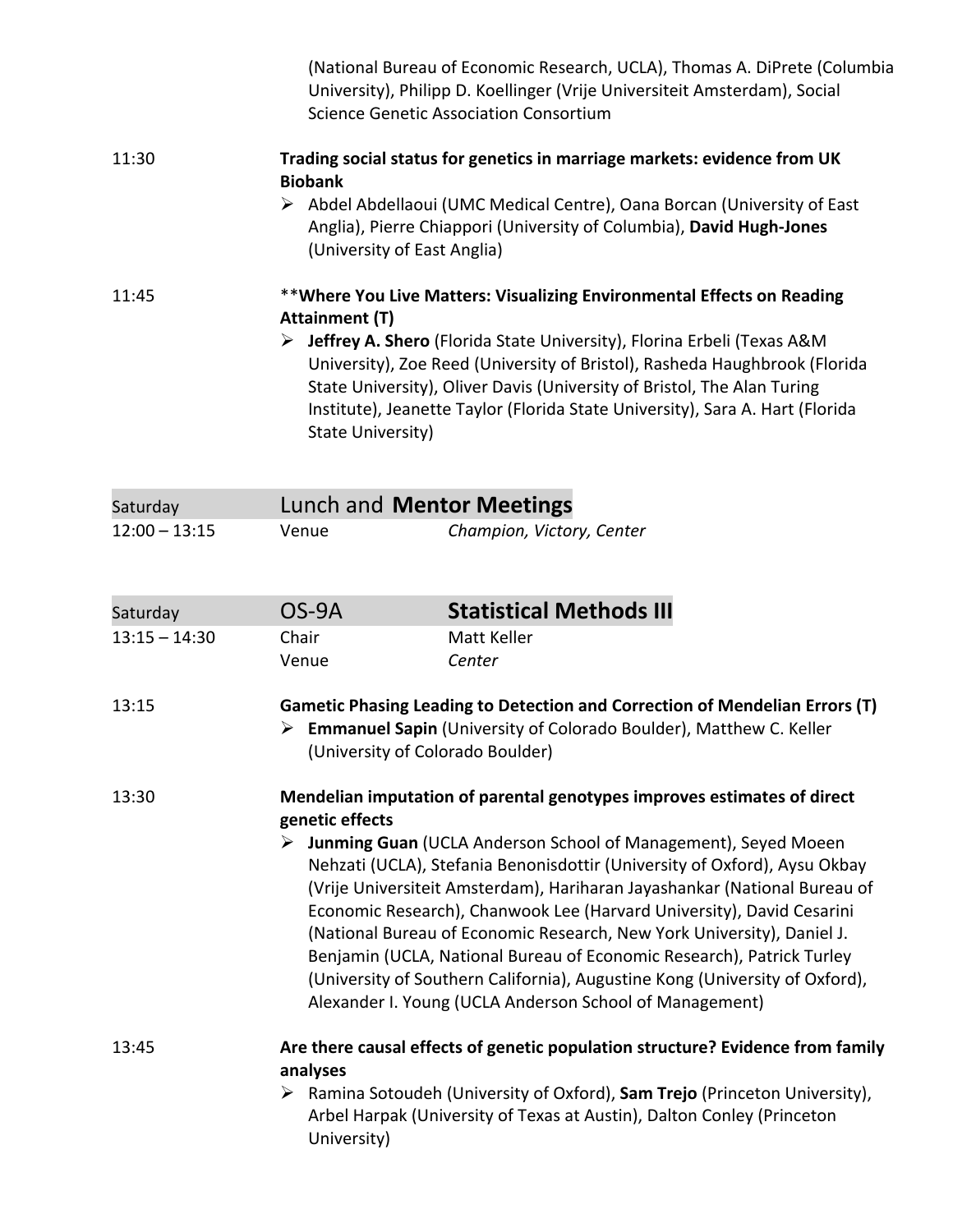| 14:00           | diverse-ancestry GWAS                                                                                                                                                                                                                                                                                                                                                                                                                                                                                                                                                                                                                                                                                   | ** Matching methods simultaneously reduce bias and increase power in                                                                                                                                      |  |
|-----------------|---------------------------------------------------------------------------------------------------------------------------------------------------------------------------------------------------------------------------------------------------------------------------------------------------------------------------------------------------------------------------------------------------------------------------------------------------------------------------------------------------------------------------------------------------------------------------------------------------------------------------------------------------------------------------------------------------------|-----------------------------------------------------------------------------------------------------------------------------------------------------------------------------------------------------------|--|
|                 |                                                                                                                                                                                                                                                                                                                                                                                                                                                                                                                                                                                                                                                                                                         | > Tami Gjorgjieva (National Bureau of Economic Research), Jonathan Jala<br>(UCLA), Daniel J. Benjamin (National Bureau of Economic Research, UCLA),<br>Patrick Turley (University of Southern California) |  |
| 14:15           | Methods for transferring polygenic signals between species<br>$\triangleright$ Abraham A. Palmer (University of California San Diego)                                                                                                                                                                                                                                                                                                                                                                                                                                                                                                                                                                   |                                                                                                                                                                                                           |  |
| Saturday        | OS-9B                                                                                                                                                                                                                                                                                                                                                                                                                                                                                                                                                                                                                                                                                                   | <b>Subjective Experiences</b>                                                                                                                                                                             |  |
| $13:15 - 14:30$ | Chair                                                                                                                                                                                                                                                                                                                                                                                                                                                                                                                                                                                                                                                                                                   | Joshua Isen                                                                                                                                                                                               |  |
|                 | Venue                                                                                                                                                                                                                                                                                                                                                                                                                                                                                                                                                                                                                                                                                                   | <b>Victory Room</b>                                                                                                                                                                                       |  |
| 13:15           | Using item response theory modeling to address psychometric issues in genetic<br>findings for happiness, satisfaction with life, and social support<br>> Dirk H.M. Pelt (Vrije Universiteit Amsterdam, Amsterdam University Medical<br>Center), Inga Schwabe (Tilburg University), Meike Bartels (Vrije Universiteit<br>Amsterdam)                                                                                                                                                                                                                                                                                                                                                                      |                                                                                                                                                                                                           |  |
| 13:30           | Longer education and aspects of well-being, mental, and physical health:<br>Causal or non-causal associations? (T)<br>> Margot P. van de Weijer (Vrije Universiteit Amsterdam, Amsterdam<br>University Medical Centres), Perline A. Demange (Vrije Universiteit<br>Amsterdam, Amsterdam University Medical Centres), Dirk H.M. Pelt (Vrije<br>Universiteit Amsterdam, Amsterdam University Medical Centres), Meike<br>Bartels (Vrije Universiteit Amsterdam, Amsterdam University Medical<br>Centres), Michel G. Nivard (Vrije Universiteit Amsterdam, Amsterdam<br><b>University Medical Centres)</b>                                                                                                  |                                                                                                                                                                                                           |  |
| 13:45           | Exploring the Genetics of Individual Differences in Rhythmic Perception and<br>Musical Engagement in the Vanderbilt Online Musicality Study<br>Peyton L. Coleman (Vanderbilt University Medical Center), Daniel E.<br>Gustavson (Vanderbilt University Medical Center), Youjia Wang (Vanderbilt<br>University Medical Center, University of Illinois at Chicago), Rachana Nitin<br>(Vanderbilt University Medical Center), Lauren E. Petty (Vanderbilt University<br>Medical Center), Catherine T. Bush (Vanderbilt University Medical Center),<br>Miriam A. Mosing (Karolinska Institutet, Max Planck Institute for Empirical<br>Aesthetics, University of Melbourne), Laura W. Wesseldijk (Karolinska |                                                                                                                                                                                                           |  |

14:00 **Genetic modulators of neural encoding of pitch: an electrophysiological and behavioral study**

University)

Institutet, Max Planck Institute for Empirical Aesthetics, University of Melbourne, University of Amsterdam), Fredrik Ullén (Karolinska Institutet, Max Planck Institute for Empirical Aesthetics), 23andMe Research Team, Jennifer E. Below (Vanderbilt University Medical Center), Nancy J. Cox (Vanderbilt University Medical Center), Reyna L. Gordon (Vanderbilt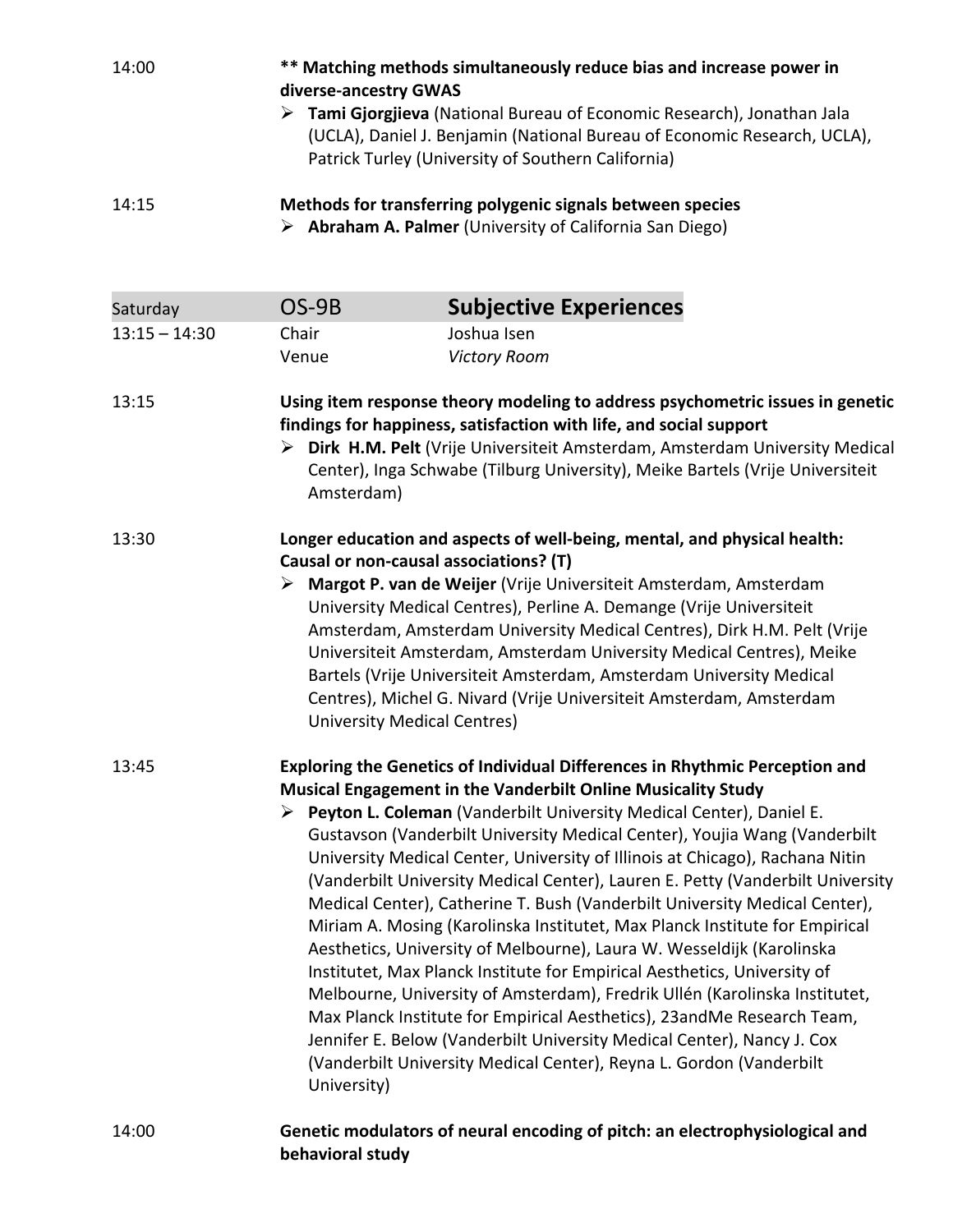|                 |                                                                                                                                                                                                                                                                                                                                                                                                                                                                                                                                                                                                                                               | Marc Via (Universitat de Barcelona, Institut de Recerca Sant Joan de Déu),<br>Giannina A. Puddu-Gallardo (Universitat de Barcelona), Daniela Zanetti<br>(Universitat de Barcelona), Natàlia Gorina-Careta (Institut de Recerca Sant<br>Joan de Déu), Carles Escera (Universitat de Barcelona, Institut de Recerca<br>Sant Joan de Déu), Inmaculada C. Clemente (Universitat de Barcelona,<br>Institut de Recerca Sant Joan de Déu) |  |
|-----------------|-----------------------------------------------------------------------------------------------------------------------------------------------------------------------------------------------------------------------------------------------------------------------------------------------------------------------------------------------------------------------------------------------------------------------------------------------------------------------------------------------------------------------------------------------------------------------------------------------------------------------------------------------|------------------------------------------------------------------------------------------------------------------------------------------------------------------------------------------------------------------------------------------------------------------------------------------------------------------------------------------------------------------------------------------------------------------------------------|--|
| 14:15           | The etiology of beliefs about free will and determinism in adoptive and<br>biological families (T)<br>> Emily A. Willoughby (University of Minnesota), Matt McGue (University of<br>Minnesota), William G. Iacono (University of Minnesota), James J. Lee<br>(University of Minnesota), Alan C. Love (University of Minnesota)                                                                                                                                                                                                                                                                                                                |                                                                                                                                                                                                                                                                                                                                                                                                                                    |  |
| $14:30 - 15:50$ | Tea/Coffee/Snacks Break                                                                                                                                                                                                                                                                                                                                                                                                                                                                                                                                                                                                                       |                                                                                                                                                                                                                                                                                                                                                                                                                                    |  |
| Saturday        | <b>OS-10A</b>                                                                                                                                                                                                                                                                                                                                                                                                                                                                                                                                                                                                                                 | <b>Mental Health II</b>                                                                                                                                                                                                                                                                                                                                                                                                            |  |
| $14:50 - 16:05$ | Chair<br>Venue                                                                                                                                                                                                                                                                                                                                                                                                                                                                                                                                                                                                                                | Amanda Ramos<br>Center                                                                                                                                                                                                                                                                                                                                                                                                             |  |
| 14:50           |                                                                                                                                                                                                                                                                                                                                                                                                                                                                                                                                                                                                                                               | <b>Investigating Common Aetiology Underlying Childhood Appetite And Eating</b><br><b>Disorder Symptoms In Adolescence</b><br>▶ Zeynep Nas (University College London), Alice Kininmonth (University College<br>London), Andrea D. Smith (University of Cambridge), Janet Treasure<br>(Maudsley Hospital), Clare H. Llewellyn (University College London)                                                                           |  |
| 15:05           | Distinguishing Happiness and Meaning in Life from Depressive Symptoms: a<br><b>GWAS-by-subtraction study in UK Biobank (T)</b><br>> Lianne P. de Vries (Vrije Universiteit Amsterdam, Amsterdam University<br>Medical Centres), Perline A. Demange (Vrije Universiteit Amsterdam,<br>Amsterdam University Medical Centres), Dirk H.M. Pelt (Vrije Universiteit<br>Amsterdam, Amsterdam University Medical Centres), Christiaan H. Vinkers<br>(Amsterdam UMC), Michel G. Nivard (Vrije Universiteit Amsterdam,<br>Amsterdam University Medical Centres), Meike Bartels (Vrije Universiteit<br>Amsterdam, Amsterdam University Medical Centres) |                                                                                                                                                                                                                                                                                                                                                                                                                                    |  |
| 15:20           | ** Associations between Polygenic Scores for Alcohol Consumption, Disorder,<br>and Post Traumatic Stress Disorder sub-domains with Post Traumatic Stress<br>and Depression Severity in the Context of Trauma in an African American<br><b>Sample</b><br>> Chelsie E. Benca-Bachman (Emory University), Whitney L. Barfield (Emory<br>University), Rameez A. Syed (Emory University), Samantha G. Cassidy (Emory<br>University), Seyma Katrinli (Emory University), Alicia K. Smith (Emory<br>University), Abigail Powers (Emory University), Yara Mekawi (University of<br>Louisville), Rohan H.C. Palmer (Emory University)                  |                                                                                                                                                                                                                                                                                                                                                                                                                                    |  |
| 15:35           |                                                                                                                                                                                                                                                                                                                                                                                                                                                                                                                                                                                                                                               | Intergenerational Transmission of Psychopathology: An Examination of                                                                                                                                                                                                                                                                                                                                                               |  |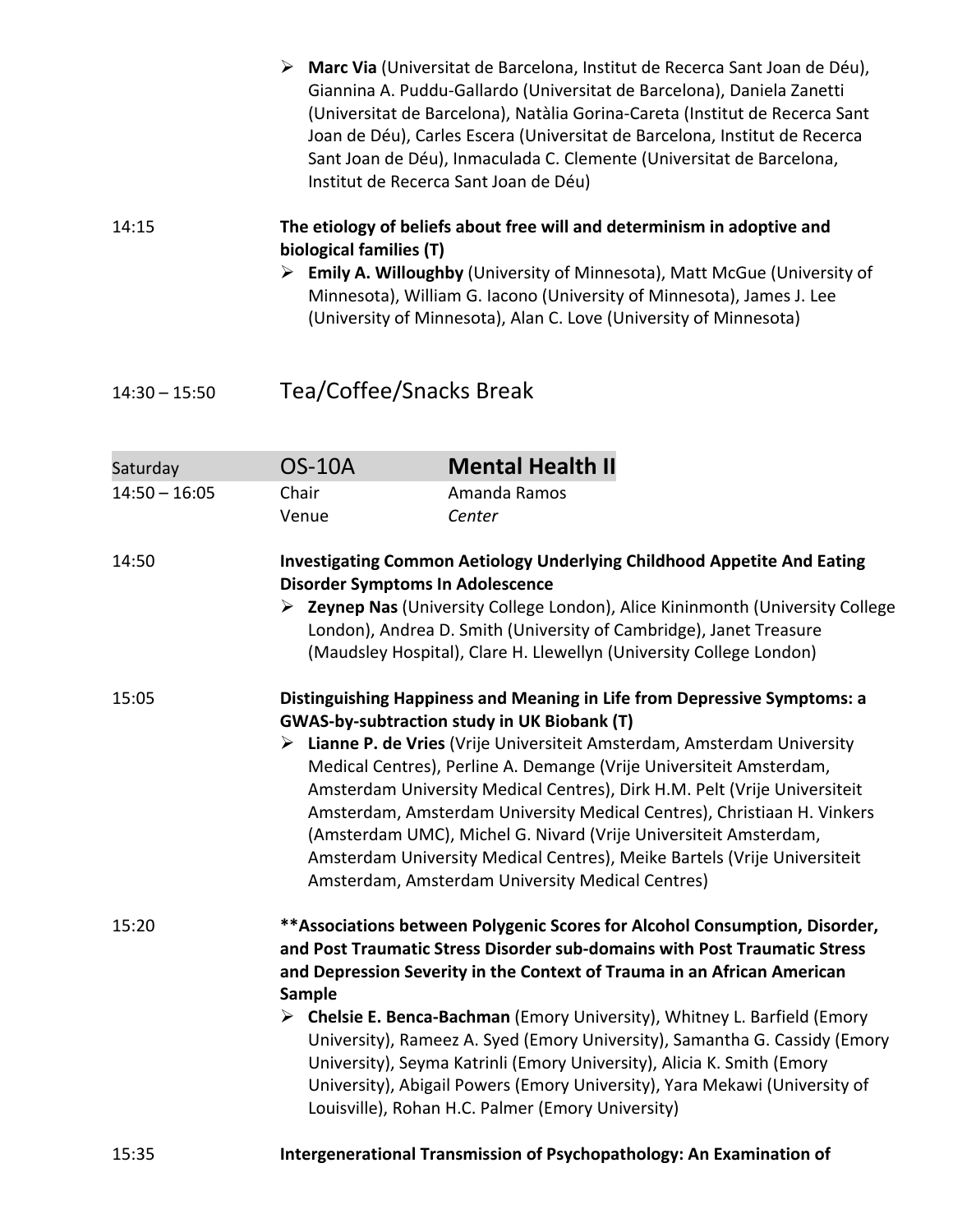#### **Symptom Severity and Directionality**

 **Kristine Marceau** (Purdue University), Li (Hazel) Yu (Purdue University), Valerie S. Knopik (Purdue University), Jody M. Ganiban (George Washington University), Jenae M. Neiderhiser (Pennsylvania State University)

#### 15:50 **Developing Genomic SEM to identify sex differences in the multivariate genetic architecture of psychiatric disorders**

 **Ted Schwaba** (University of Texas at Austin), Andrew D. Grotzinger (University of Colorado Boulder), Michel G. Nivard (Vrije Universiteit), Lea K. Davis (Vanderbilt University Medical Center), Elliot M. Tucker-Drob (University of Texas at Austin)

| Saturday                    | <b>OS-10B</b>                                                                                                                                                                                                                                                                                                                                                                                                                                                                                                                                                               | <b>Diversification</b> |  |
|-----------------------------|-----------------------------------------------------------------------------------------------------------------------------------------------------------------------------------------------------------------------------------------------------------------------------------------------------------------------------------------------------------------------------------------------------------------------------------------------------------------------------------------------------------------------------------------------------------------------------|------------------------|--|
| $14:50 - 16:05$             | Chair                                                                                                                                                                                                                                                                                                                                                                                                                                                                                                                                                                       | David Cesarini         |  |
|                             | Venue                                                                                                                                                                                                                                                                                                                                                                                                                                                                                                                                                                       | <b>Victory Room</b>    |  |
| 14:50                       | ** The Effect of Education on the Relationship between Genetics, Early-Life<br><b>Disadvantages, and Later-Life SES</b><br>> Silvia H. Barcellos (University of Southern California), Leandro S. Carvalho<br>(University of Southern California), Patrick Turley (University of Southern                                                                                                                                                                                                                                                                                    |                        |  |
|                             | California)                                                                                                                                                                                                                                                                                                                                                                                                                                                                                                                                                                 |                        |  |
| 15:05                       | Intention among Americans to use genetic reproductive technologies to<br>increase offspring educational attainment even modestly is substantial, higher<br>among those who already have higher educational attainment, and subject to<br>a modest bandwagon effect<br>> Tammy Tan (National Bureau of Economic Research), Michelle Meyer<br>(Center for Translational Bioethics and Health Care Policy), Daniel Benjamin<br>(University of California, Los Angeles, Los Angeles), Patrick Turley (University<br>of Southern California), David Laibson (Harvard University) |                        |  |
| 15:20                       | ** Diversifying the Behavior Genetic Pipeline: Pathways and Strategies for<br><b>Incorporating Undergraduate Students</b><br>> S. Mason Garrison (Wake Forest University)                                                                                                                                                                                                                                                                                                                                                                                                   |                        |  |
| 15:35                       | Laypeople overestimate the predictive power of polygenic scores but do not<br>view them as any more anxiety-producing than other scores for the same trait<br>[Virtual presentation]<br>> Michelle N. Meyer (Geisinger Health System, Geisinger Commonwealth<br>School of Medicine), Tami Gjorgjieva (Geisinger Health System, National<br>Bureau of Economic Research), Christopher F. Chabris (Geisinger<br>Commonwealth School of Medicine)                                                                                                                              |                        |  |
| Saturday<br>$16:05 - 17:05$ | <b>Executive Committee Meeting II</b><br>Chaired by Greg Carey                                                                                                                                                                                                                                                                                                                                                                                                                                                                                                              |                        |  |
|                             | Venue                                                                                                                                                                                                                                                                                                                                                                                                                                                                                                                                                                       | Room 201               |  |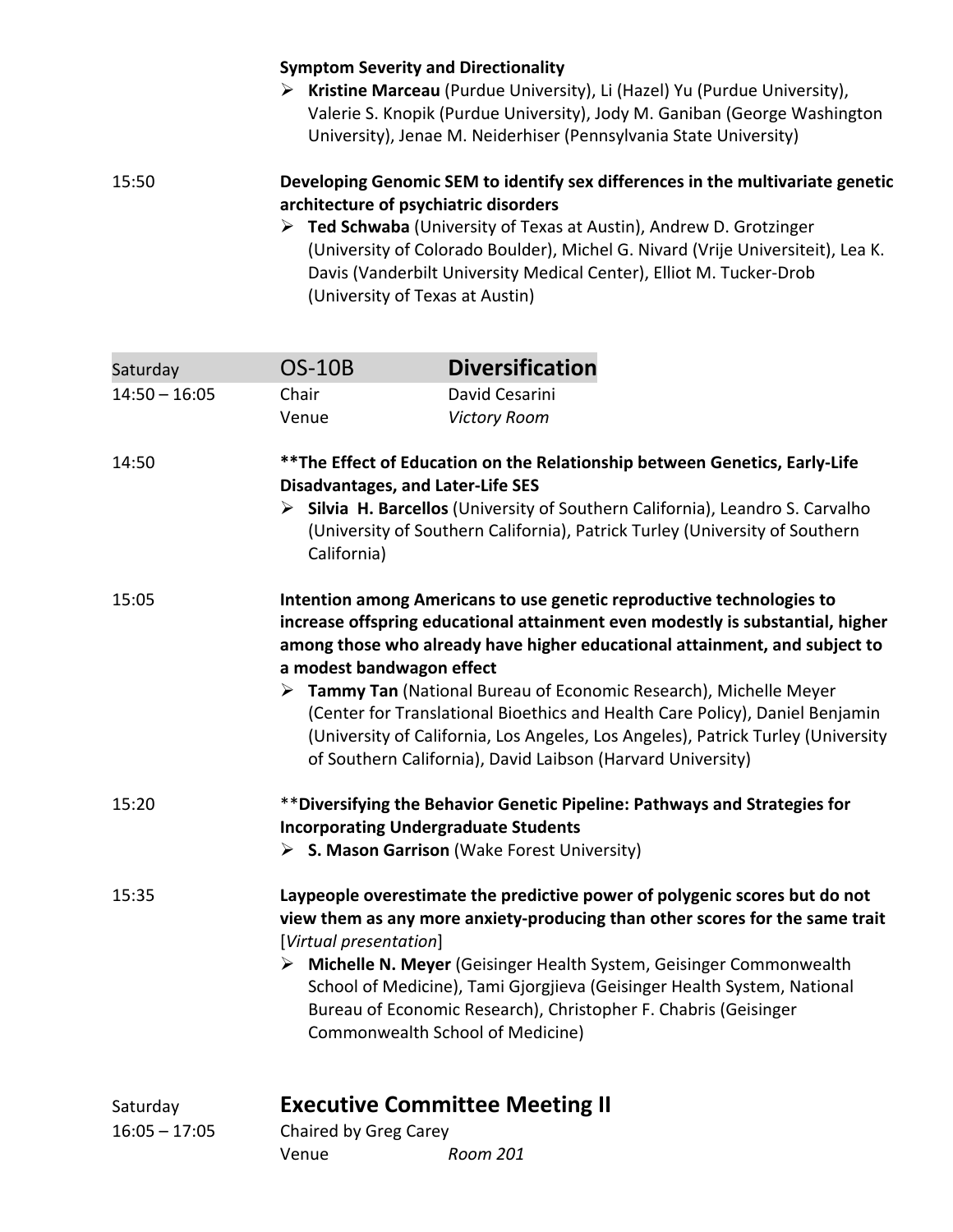| Saturday        | Reception |                                               |
|-----------------|-----------|-----------------------------------------------|
| $18:30 - 19:30$ | Venue     | <b>Natural History Museum</b>                 |
|                 |           | Meet in lobby to walk over to Museum en masse |

| Saturday        | <b>Banquet</b> |                                      |
|-----------------|----------------|--------------------------------------|
| $19:30 - 21:30$ | Venue          | Natural History Museum - Mammal Room |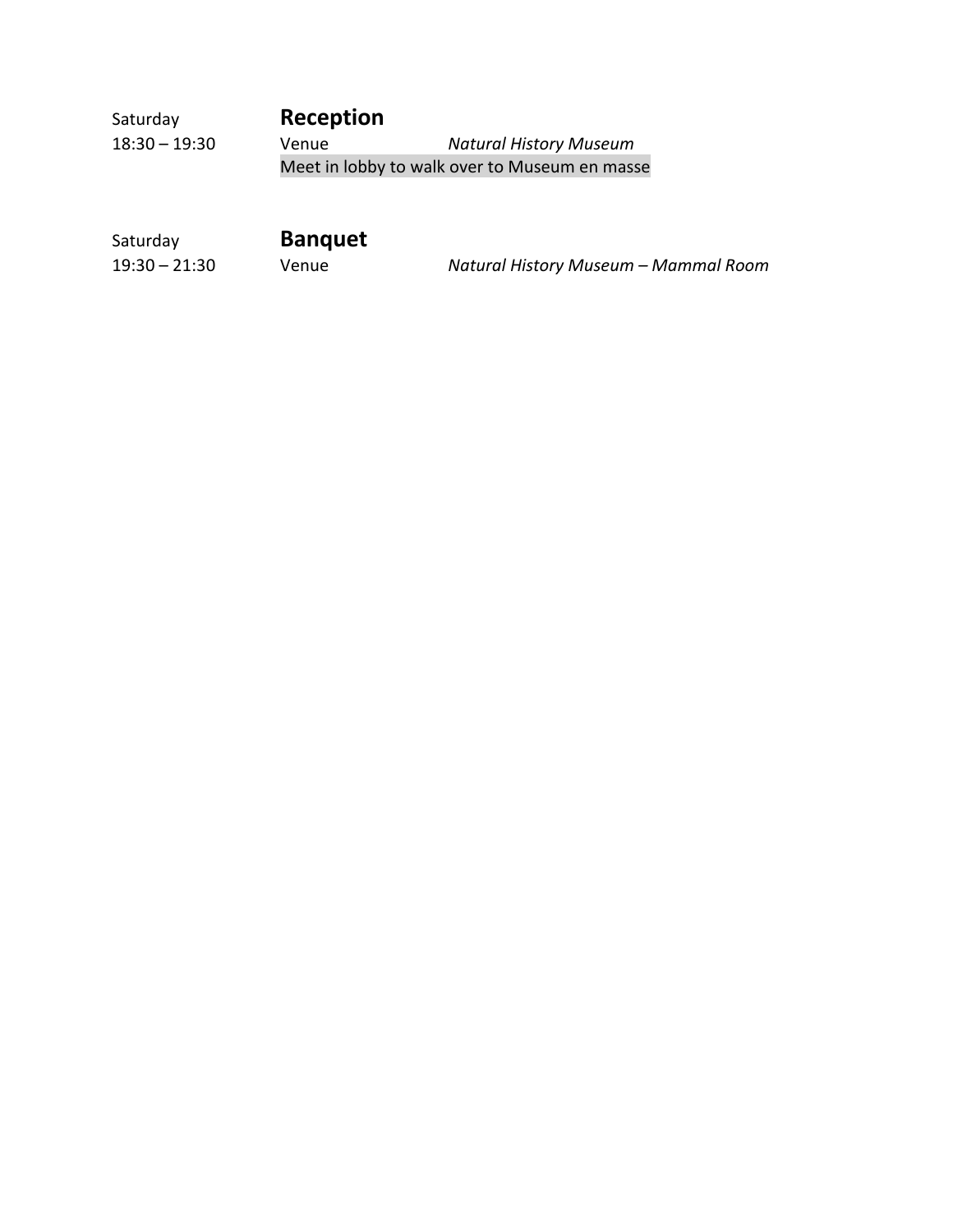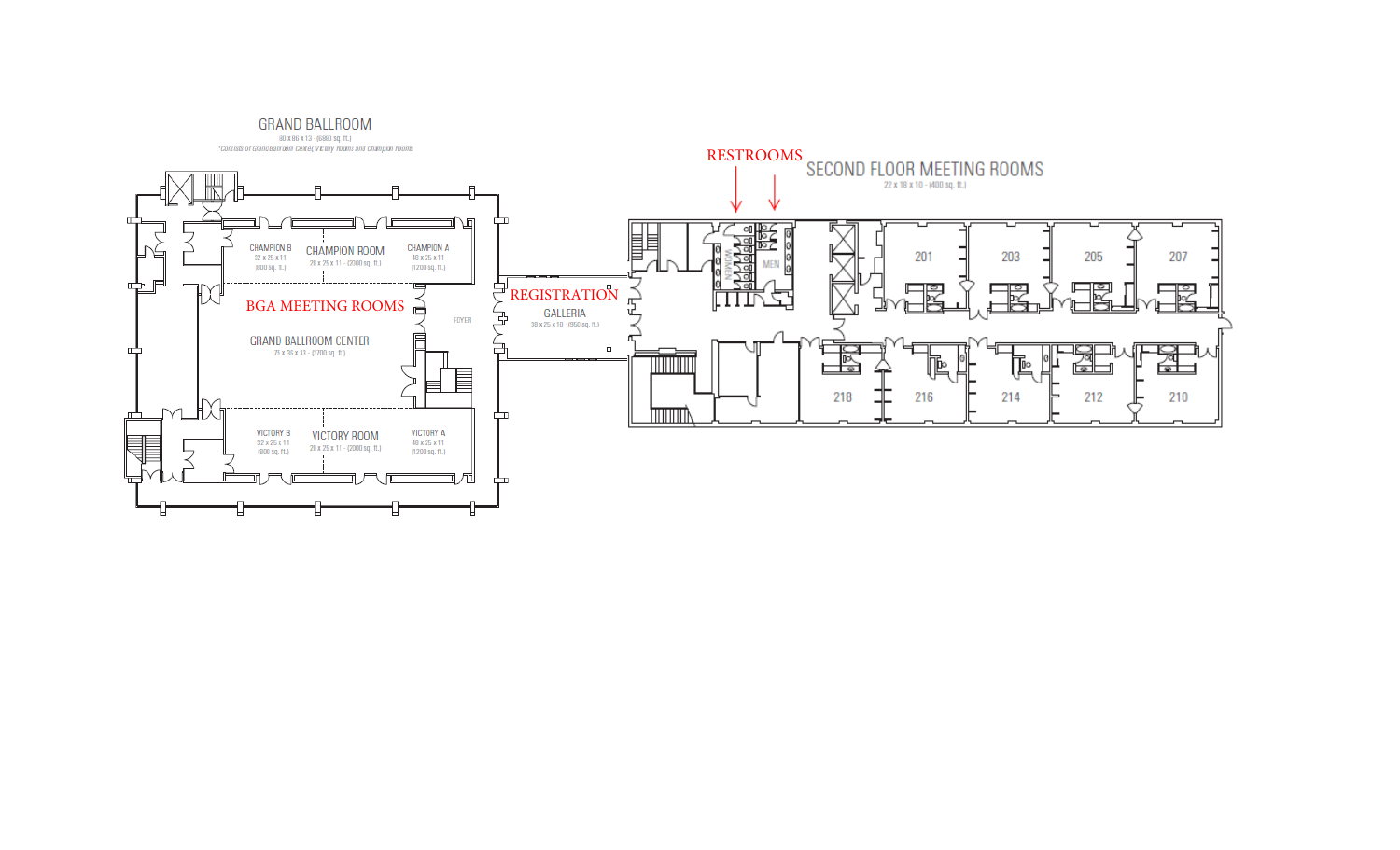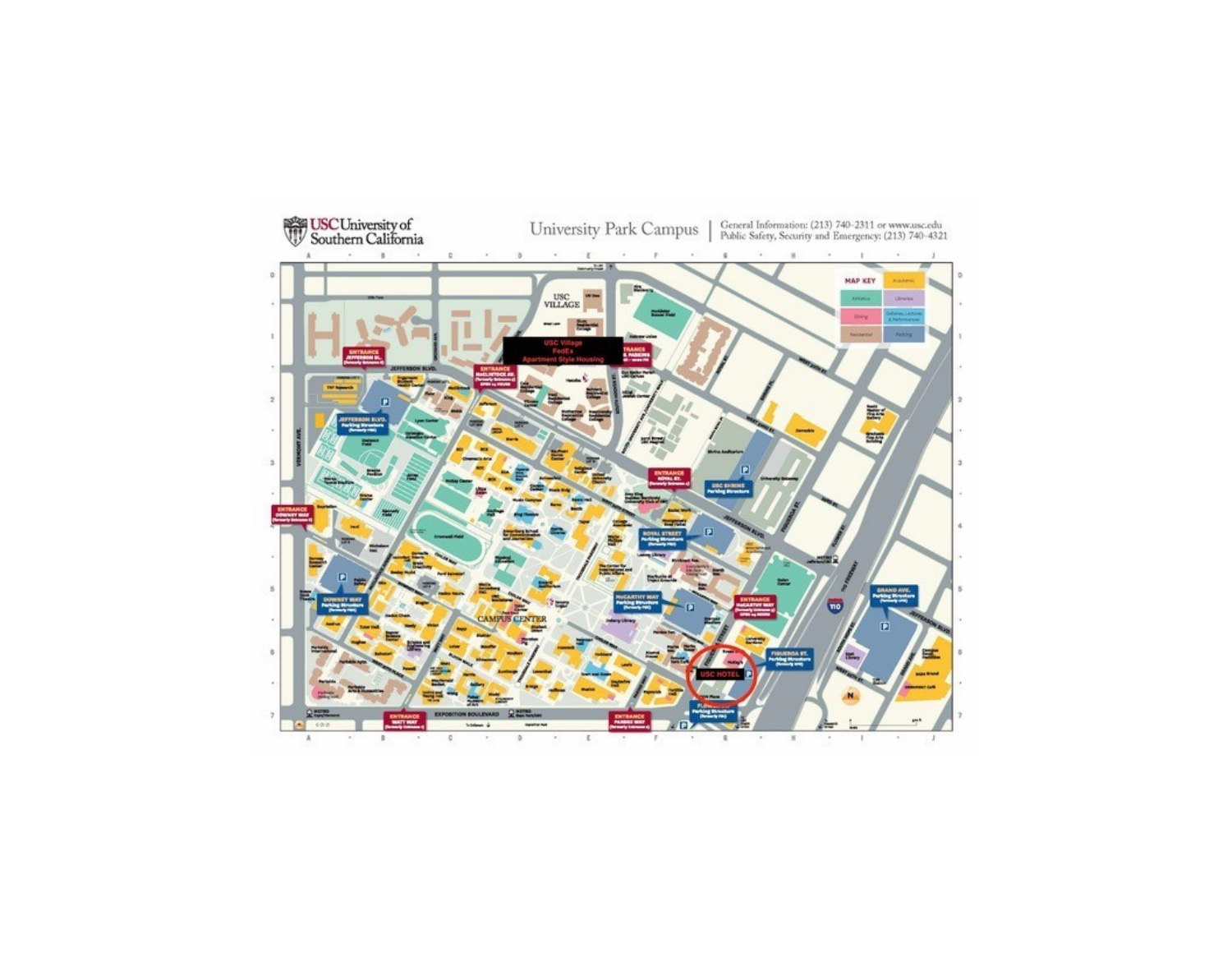